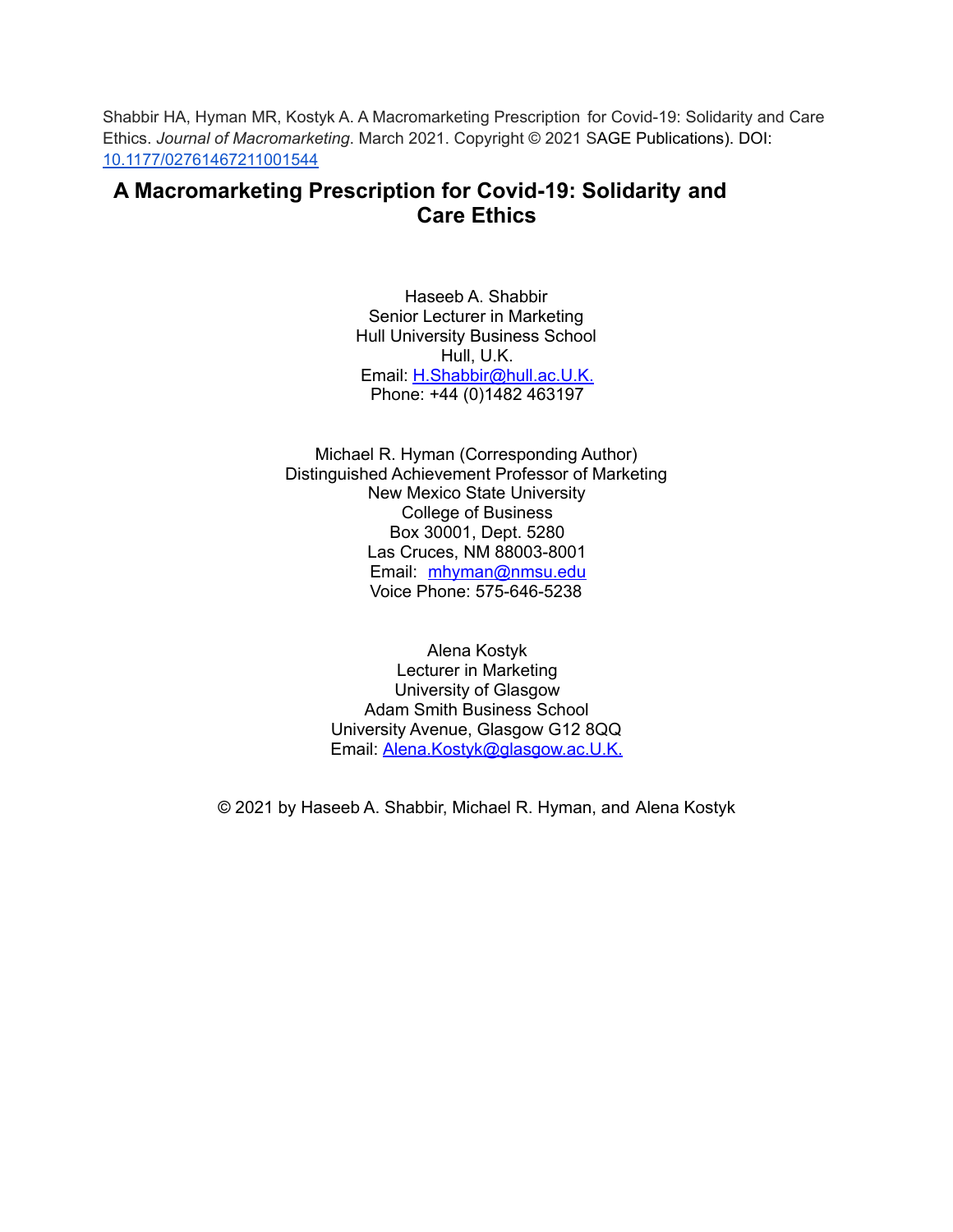# **A Macromarketing Prescription for Covid-19: Solidarity and Care Ethics**

## **Abstract**

Contextualized in the current pandemic, this essay discusses social marketing and public policy efforts from a 'social solidarity and care ethics' perspective. It presents a prototypical inclusivitybased approach for managing pandemics, with adaptive and maladaptive examples to show how the 'social solidarity and care ethics nexus' can and should 'travel' within and between societal strata. It positions this perspective as a form of phronetic polysemic marketing, and thus considers the complexity of pandemic sociopsychology and stresses the need for practical wisdom.

**Keywords**: social solidarity; care ethics; phronetic marketing; public policy; pandemic responses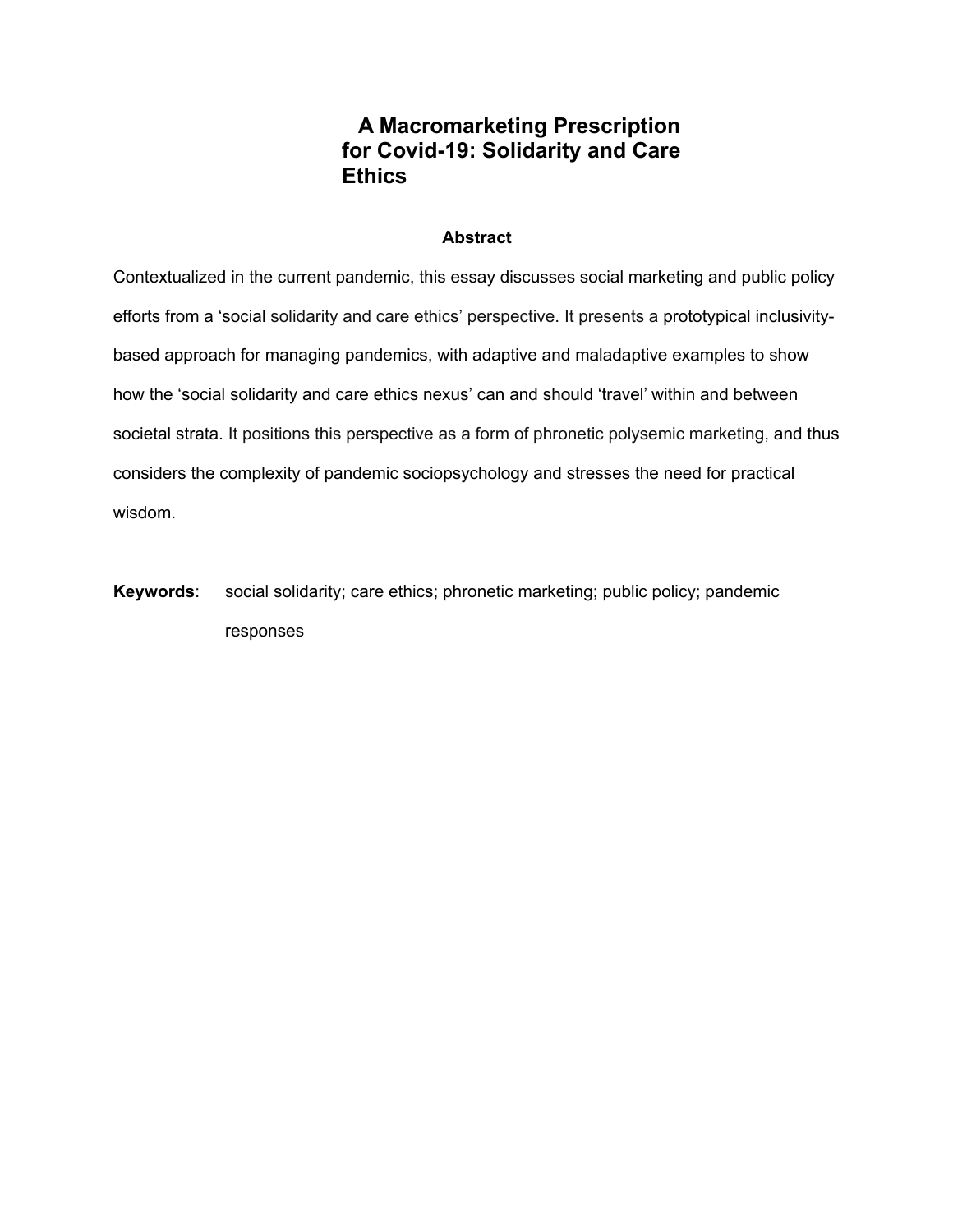### **Introduction**

In Hyman, Kostyk, and Shabbir (2020), we posited a framework for managing societal disruptions and associated discontinuities. Our approach, derived from phronetic marketing (Kotler and Komori 2020) and futurology (Hyman and Kostyk 2019), mandates systemically diffused leadership communications that are compassionate, inclusive, and transformational. Rooted in Bronfenbrenner's (1979) ecology model and synergistic message framing, we illustrated the value of relational and empathetic communications. Finally, we urged social marketers and public policymakers to embrace a macromarketing lens undistorted by the 'polysemic trap' or maladaptive ideological constraints.

In this sequel essay, we extend our positioning but propose 'social solidarity and care ethics' as the foundation of phronetic interventions for managing pandemics across all ecology model levels (i.e., synergistic and inclusive crisis messaging capable of overcoming a political and social status quo that can undermine an effective public response) (Berger et al. 2020; Held 2006; Ivic 2020; Jennings 2018). Given pandemic sociopsychology's polysemic structure, we stress the macro aspect of the 'social solidarity and care ethics nexus' and a narrative diffusing from governmental macromarketing efforts. We focus on inclusive communications, and consistent with Hyman et al. (2020), especially regarding vulnerable and marginalized people. We argue that governmental messaging breaches can slowly degrade the solidarity and care ethics vital to limiting pandemic-related risk.

Even when people know the risk, personal behavioral change is "notoriously difficult to initiate and sustain" (Panter-Brick et al. 2006, p.2810). Although creating risk awareness is foundational to healthcare management, it alone is insufficient for disease eradication (Eaton and Kalichman 2020). Pandemic sociopsychology's polysemic nature in binding personal somatic anxieties to the collective body polity and embedding personal behavioral change in a culturally broader context complicates eradication efforts. To mitigate the damage to society's vulnerable and marginalized groups, we recommend a solidary-and-care-ethics framework for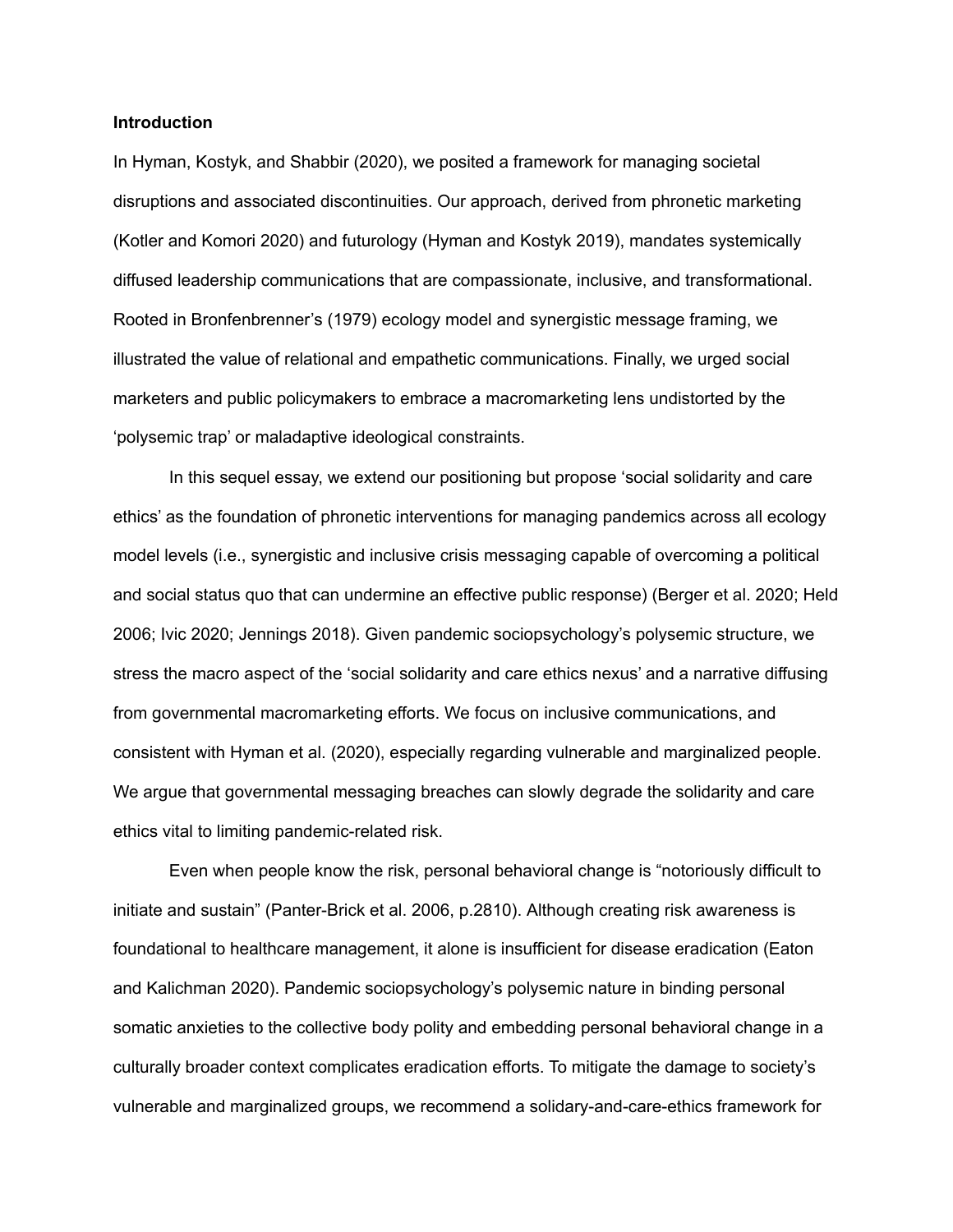developing and implementing pandemic-centric governmental policies that can transcend all societal strata.

We contend this approach can redress "the hidden systems of inequality that are lost in the mundanity of everyday life fracturing the veneer of capitalist meritocratic society" (Nolan 2020, p.1), which the current pandemic has exacerbated (Drury, Reicher, and Stott 2020; Scott and Martin 2021). A common problem revealed by the current pandemic is public policymakers' lax planning for and subsequent discounting of vulnerable and marginalized communities (Hyman, Kostyk, and Shabbir 2020). As a result, systemic racism in the U.K. and the U.S. has inflated Covid-19-related death tolls among "overexposed, underprotected, stigmatised and overlooked" BAME (Black, Asian and Minority Ethnic) community members (Syal 2020), a concern increasingly voiced by the marketing community (e.g., Grier and Poole 2020; Francis 2020). The naturalization of necropolitical policies—i.e., rules for deciding who should live and die—associated with ageism and ableism, especially within BAME communities—is also of growing concern (e.g., Gržinić 2020; de Jesus 2020, Morgan 2020).

We argue that a 'social solidarity and care ethics' approach can and should inform a more inclusive and transformative response to pandemics. A social-isolation-centered shift to a social-solidarity-centered discourse requires a fusion with care ethics (e.g., Ali 2020; Brakman 2020; Held, 2006; Ilic 2020). Social solidarity alone is insufficient to ensure equal access to health care (Made, Meulen, and Burg 2001). Instead, this shift depends on recognizing the nexus between micro- and macro-ecological levels, as a single-level analysis would obfuscate the complexity inherent in polysemic pandemic sociopsychology. However, disentangling this complexity across levels requires intervention deconstructions beyond this essay's scope.

Instead, we examine the implications of the current pandemic on the "type of society and social order that should emerge once the restrictions are eased" (Cardona 2020, p.1) and provide a retrospective analysis to inform preferred pandemic preparedness policies.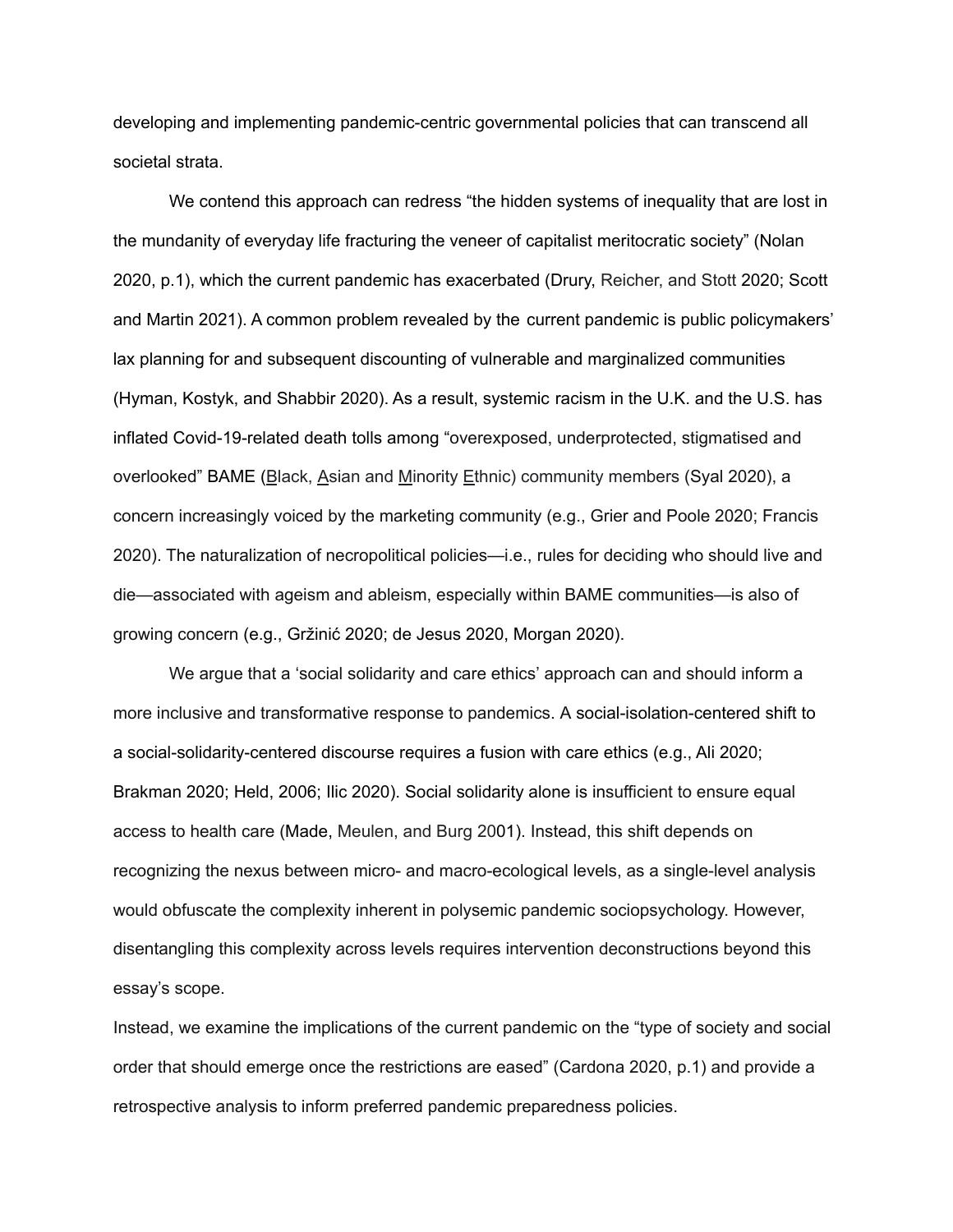Our exposition proceeds as follows. First, we discuss care ethics, which could guide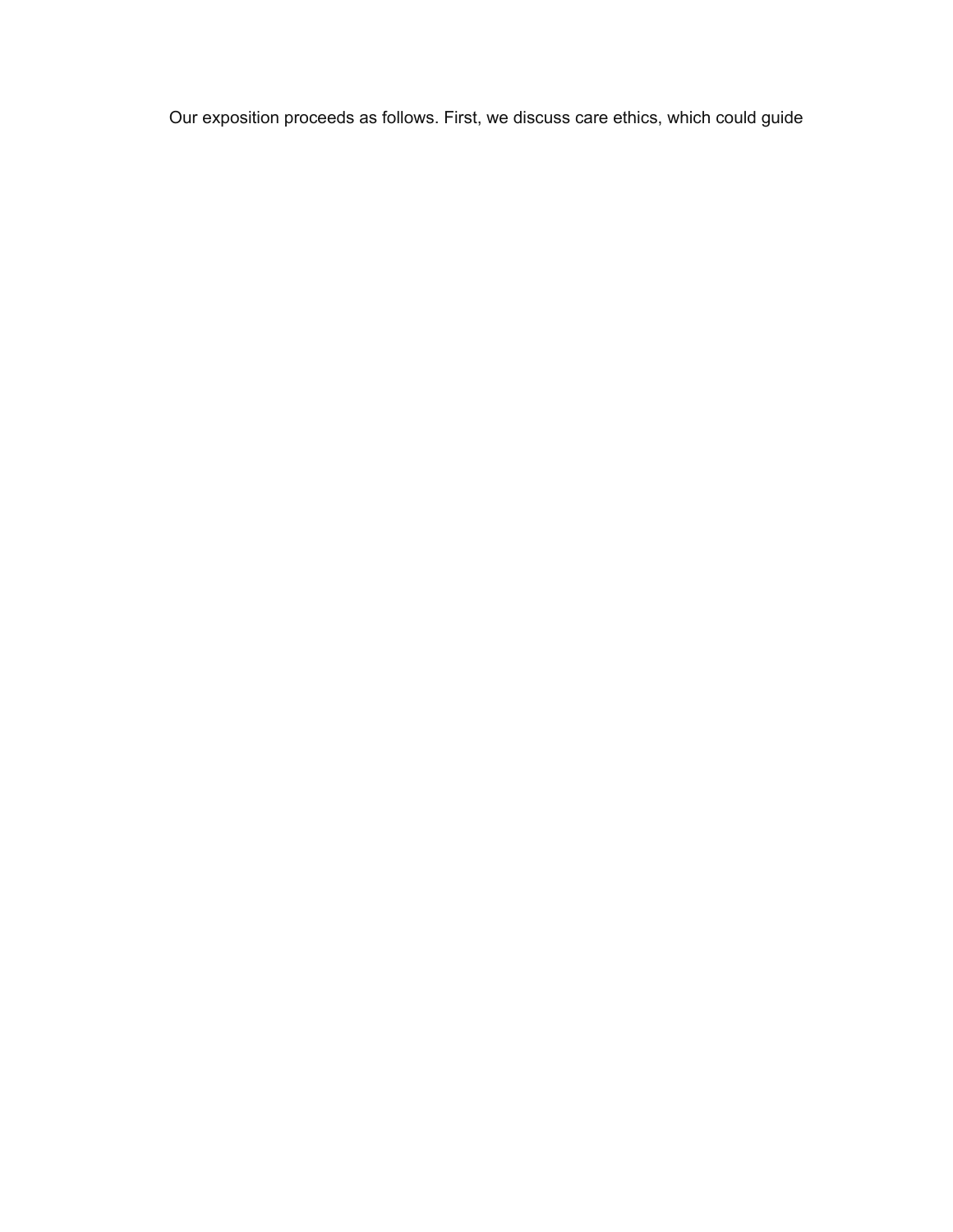social marketers' efforts and permeate pandemic-related government communications at all ecological levels. Next, we present a 'social solidarity and care ethics' nexus that could help social marketers promote 'the collective good' by tapping into a common social identity while rectifying the social inequalities that may compound the problems policymakers seek to resolve. Finally, we examine, via a 'social solidarity and care ethics' lens, examples of adaptive and maladaptive messaging strategies. In doing so, we highlight recommendations for social marketers and public policymakers charged with designing and disseminating messages related to the current pandemic.

## **Care Ethics**

In contrast to the individualistic concept of self that Held (2016) argued "obscured the reality that social cooperation is required as a precondition of autonomy" (p.86), care ethics (or 'ethics of care') posits that people are relational and interdependent; thus, societies are a nexus of persons. By stressing empathy and shared concern, care ethics focuses on relationships responsible for sustaining care (Friedman and Bolte 2007; Held 2006; Robinson 2015). Care ethics advocates for collective harmony and a shared social identity over self-interest. Relative to other moral theories, care ethics is better able to "deal with the judgments of groups who must rely on communal solidarity for survival" (Held 2006, p.25). Care ethics focuses on inalienable human rights and the nexus of "values related to freedom—such as caring, empathy, self-esteem, friendship, respect, and justice" (Shabbir et al. 2020, p.228).

In many countries, the current pandemic seemingly activated a care-focused response from public policymakers. However, these policymakers' rhetoric often sidestepped a carecentered public and social policy built around a care-centered intervention system (Chatzidakis et al. 2020). Although care ethics focuses on justly distributing caring tasks across society, these policymakers frequently allocated pandemic-related care disproportionately to privileged citizens, further disenfranchising historically underserved groups (Chatzidakis et al. 2020; Scott et al. 2020). Care ethics and justice intertwine because "considerations of justice arise from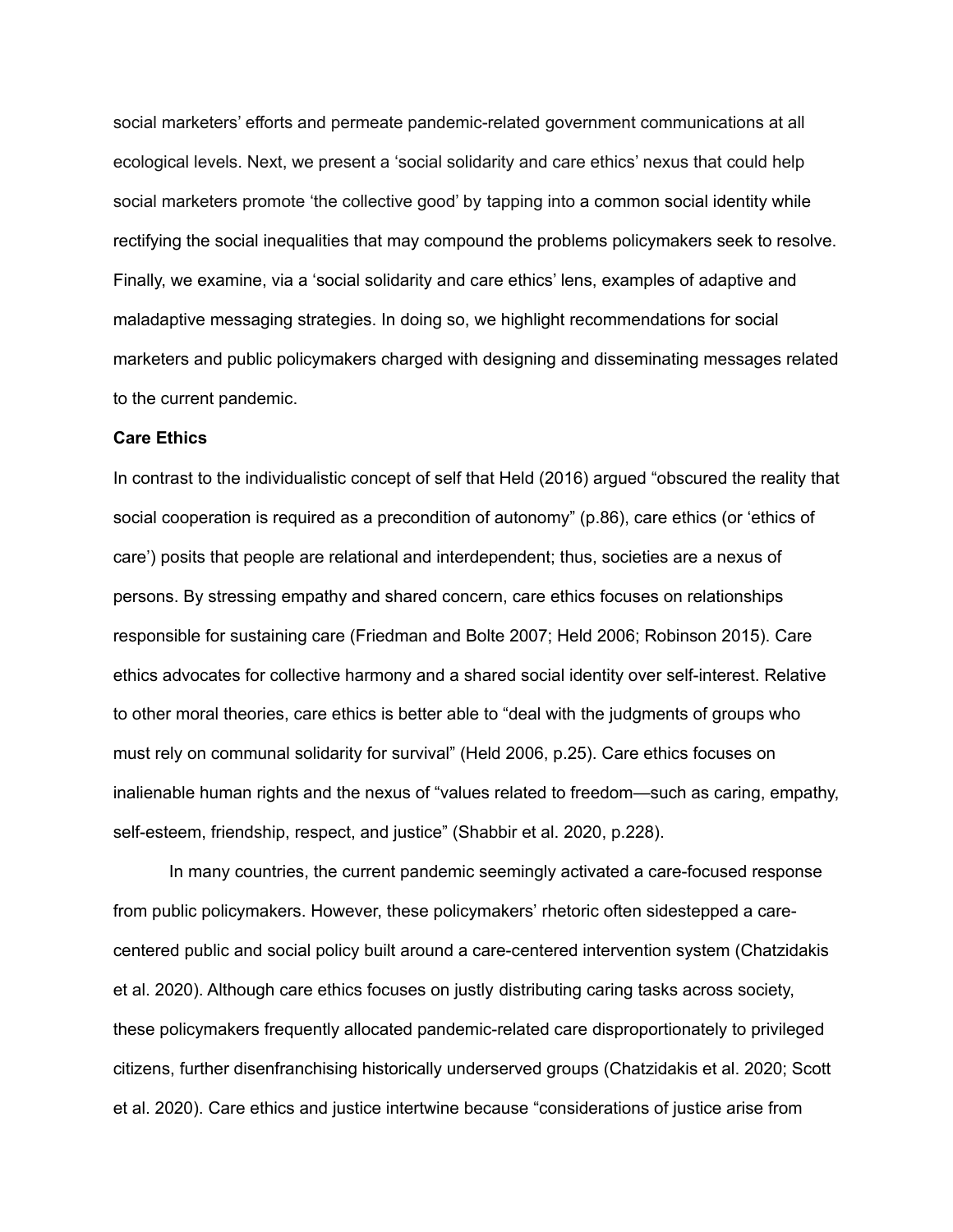within the practice of care itself and therefore are an important part of the ethic of care" (Bubeck 1995, p.21). Because care ethics can clarify justice for vulnerable and marginalized populations, a care ethics lens is integral to redefining global citizenry and aligning with third-generation human rights (Saito 1997; Sevenhuijsen 1998; Vasak 1979). Moreover, co-creating transformational value and well-being is essential (Parsons et al. 2021).

Given its relational underpinnings, care ethics circumvents personal liberty concerns because it highlights the dependence of such liberty on relational welfare. Although initial U.K. government messaging about the current pandemic focused on self-protection, such personallevel communications encouraged Brits to trivialize the threat, "especially if they consider themselves young and healthy" (Drury, Reicher, and Stott 2020, p.5). Message framing based on traditional moral theories like utilitarianism, which assume personal motivations induce prosocial behaviors, can delay relational moral activation during crises. Similarly, lockdown delays implied personal freedoms outweighed collective threats. For example, the Russian government first delayed imposing an official quarantine and then announced it as a 'nationwide work holiday' (Mankoff 2020). Such framing downplayed the threat and failed to inspire care-focused sentiment within the community, resulting in many people spending their 'holiday' socializing in large groups despite the World Health Organization's contrary warnings.

*Recommendation*: Communications related to the current pandemic focus on collective rather than personal well-being, and highlight collective threats and collective responsibility with appeals to intra-community relationships.

#### **Solidarity**

Care ethics can promote solidarity for the common good (Jennings 2018). Solidarity in a crisis entails developing a shared social identity and is vital for building collective momentum (Drury et al. 2019). Recent studies confirm the stronger predictive value of national identification on public support for pandemic-related policy than maladaptive solidarity framing based on collective narcissism (e.g., Federico, Golec de Zavala, and Baran 2020; Van Bavel and Boggio 2020).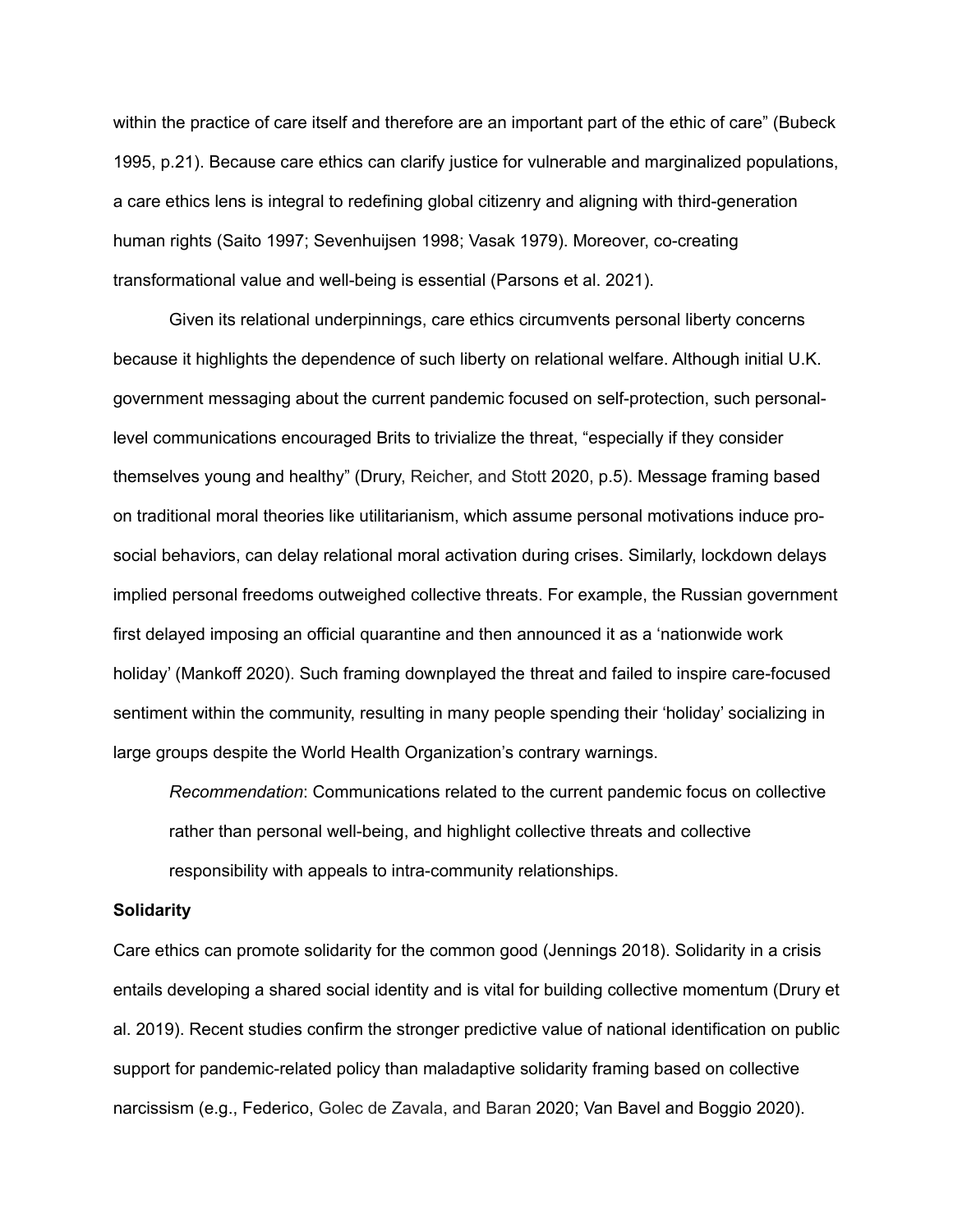National identification, which relates to social identity and the "personal significance that being part of a nation holds" (Van Bavel and Boggio 2020, p.2), is accompanied by national in-group satisfaction and value instead of the sense of entitlement and exceptionalism that characterizes collective narcissism (Golec de Zavala 2019; Leach et al. 2008).

National identification correlates positively with emotionality, social connectedness, prosocial behaviors toward in-group minorities, and solidarity with other nations (Amiot and Aubin 2013; Golec de Zavala 2019). In contrast, collective narcissism, which rests on insecurities linked to privileged treatment that out-groups are expected to recognize, (1) correlates negatively with social connectedness and solidarity with other nations, and (2) correlates positively with hostility toward out-groups and 'impure' in-group members (Golec de Zavala 2019; Golec de Zavala and Lantos 2020; Golec de Zavala and Cichocka 2012; Golec de Zavala et al. 2009).

Central to collective narcissism's blind patriotism is a dual belief that one's group is distinctive yet threatened by other groups (Golec de Zavala 2019; Schatz, Staub, and Lavine 1999). In contrast, national identification's constructive patriotism relates to embracing one's membership in a national in-group (Leach et al. 2008; Schatz, Staub, and Lavine 1999). Although blind and constructive patriotism correlate positively, they yield markedly different outcomes.

During Poland's initial lockdown (February to April 2020), 'Covid solidarity' (i.e., support for Covid-19-infected victims and a collective pandemic-related sense of responsibility and unity) correlated positively with national identification and negatively with collective narcissism among Poles (Federico, Golec de Zavala, and Baran 2020). A 67-country survey (n=46,650) showed physical distancing, personal hygiene, and policy support attitudes strongly correlated with national identification and weakly correlated with collective narcissism (Van Bavel and Boggio 2020). Thus, boosting solidarity through national identification enhances solidarity and caring for in-group members.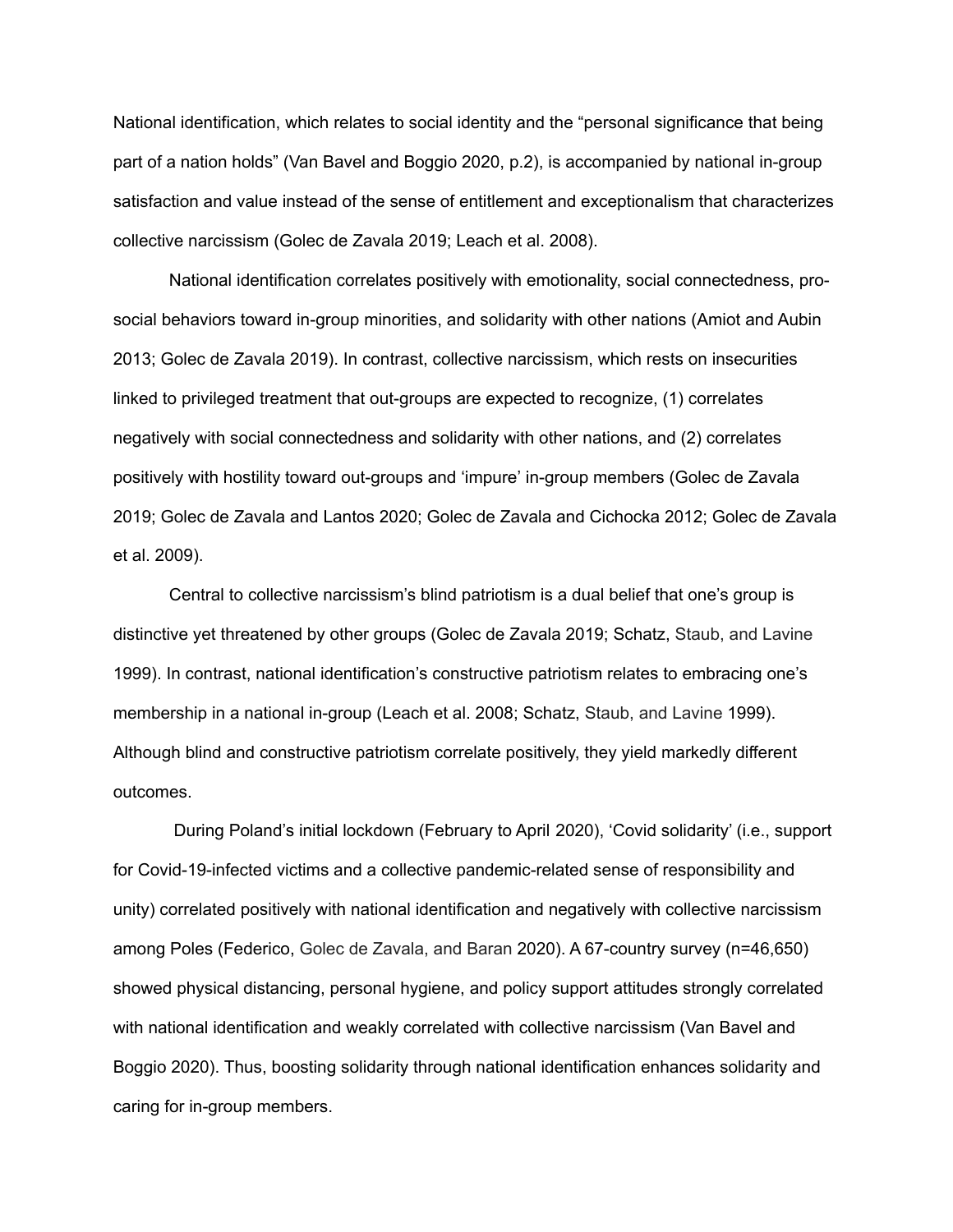The challenge in galvanizing national collective solidarity for pandemic interventions is to create 'an inclusive national in-group identity' by appealing to national self-identification (Van Bavel and Boggio 2020). Although an arduous task regardless of circumstances, it is particularly arduous in countries with populist sentiments and *realpolitik*. However, increasing residents' national identification enlarges their valuation of all residents' protection. Central to this effect is the in-group satisfaction inherent to national identification, which suppresses collective narcissism's ability to incite negative emotionality. In-group satisfaction produces selftranscendent emotions, such as social connectedness, gratitude and compassion. Interventions that fortify positive emotional regulation are critical to offsetting collective narcissism, fostering solidarity, and responding ethically during perilous times (Golec de Zavala 2019; Jennings 2018). Like constructive patriotism, reflective solidarity allows for "genuine difference, discursive conflict, and pluralism….neither uncritical consensus nor the predominance of only one group of voices would prevail" (Jennings 2018, p.556). Hence, authentic solidarity represents a mutual concern and guarantees a prohibition against systemic exploitation (Mason 2000).

The moral trajectory of solidary operates along three developmental paths: standing up *for* (advocacy), *with* (humanizing) and *as* (protecting) recipients (Jennings 2018). Although solidarity recognizes other people's moral standing, the trajectory of care depends on attending to care recipients. Akin to caring *about*, *for,* and *giving* (Tronto 1993), care also operates along three developmental paths: attentive rehabilitation (i.e., repairing other people's world), attentive companionship (i.e., promise, presence, and assurance), and attentive commitment (i.e., the duty of care). Solidarity promotes inclusive, discursive engagement, and "care honors them as a precondition for the possibility of the healing and meaning it facilitates" (Jennings 2018, p.556).

*Recommendation*: Social marketers' and public policymakers' System 1 (heuristically processed) communications during a pandemic should focus on the social solidarity and care ethics nexus—initially with 'solidarity for' and 'caring about', subsequently 'solidarity with' and 'caring for', and ultimately 'solidarity as' and 'caring as giving or duty'. The most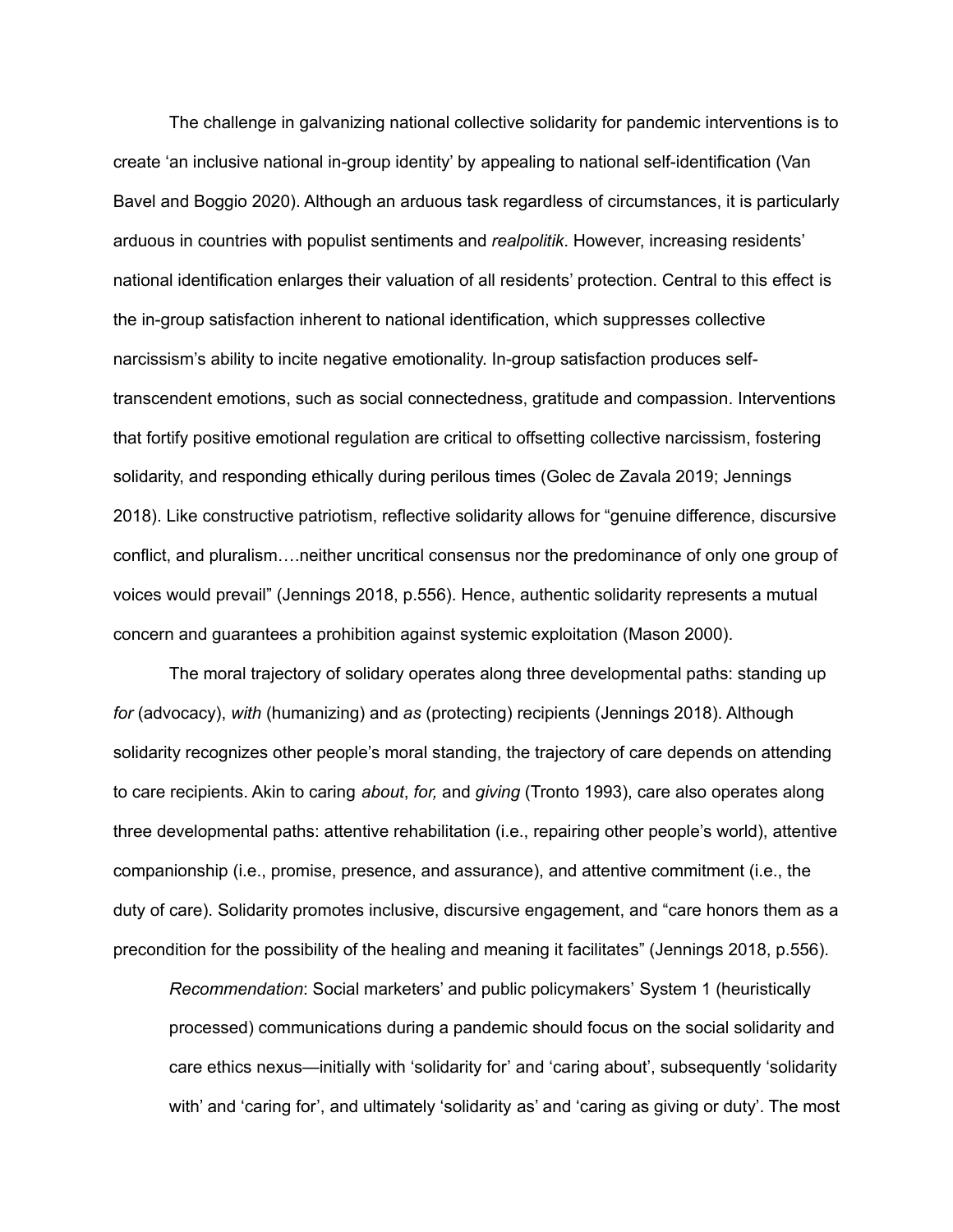effective System 1 messaging would fuse these stages into one frame (see Figure 1).

## ----- Place Figure 1 here -----

Relative to individualistic Western countries, the 'communitarian cultural contexts' typical in Asian countries such as Vietnam predispose them toward solidarity and care ethics (Peverelli 2020). However, this nexus is not culturally bound. Although care ethics messaging is adaptable to local cultures, collective threats demand culturally independent collective responses (Drury et al. 2019). Thus, messages meant to inspire 'the common good' during crises should extol it. However, care ethics requires evaluating solidarity against a crises' polysemic effects and decoupling interventions from maladaptive ideological underpinnings. Any pandemic-related intervention policy that ignores sociopsychology's polysemous nature cannot consider complex macromarketing dynamics, and thus cannot consider the multiple and dynamic intersections within market-based ecosystems (Aaltola 2011).

### **Phronetic Polysemic Marketing**

People process health crises politisomatically (i.e., personal somatic anxieties intertwine with social, national, and global polity) (Aaltola 1999). Because current and feared national and global pain might become personal pain, pandemics crystallize epochal personal and political fears embodied in macro-level imageries, anxieties, and vulnerabilities (Aaltola 2011; Sontag 1988). Therefore, anxieties shaped by state-centric political imagery and ideological agendas influence ontological security (i.e., people's sense of safety in an unpredictable world) (Aaltola 2011; Browning 2013).

Phronetic polysemic marketing can leverage politisomatic thinking to intertwine national in-group satisfaction, social solidarity, and care ethics. Inclusive and transformative leadership is always essential, but more so during crises, to "shape, direct, and facilitate collective acts of organizing towards a goal" (Wardman 2020, p.1094). The pluralistic, collective, empowering, transcending, and unifying approach required during crises dovetails with contemporary crisis leadership (Breakwell 2001; Drury et al. 2019; Jetten et al. 2002). A phronetic perspective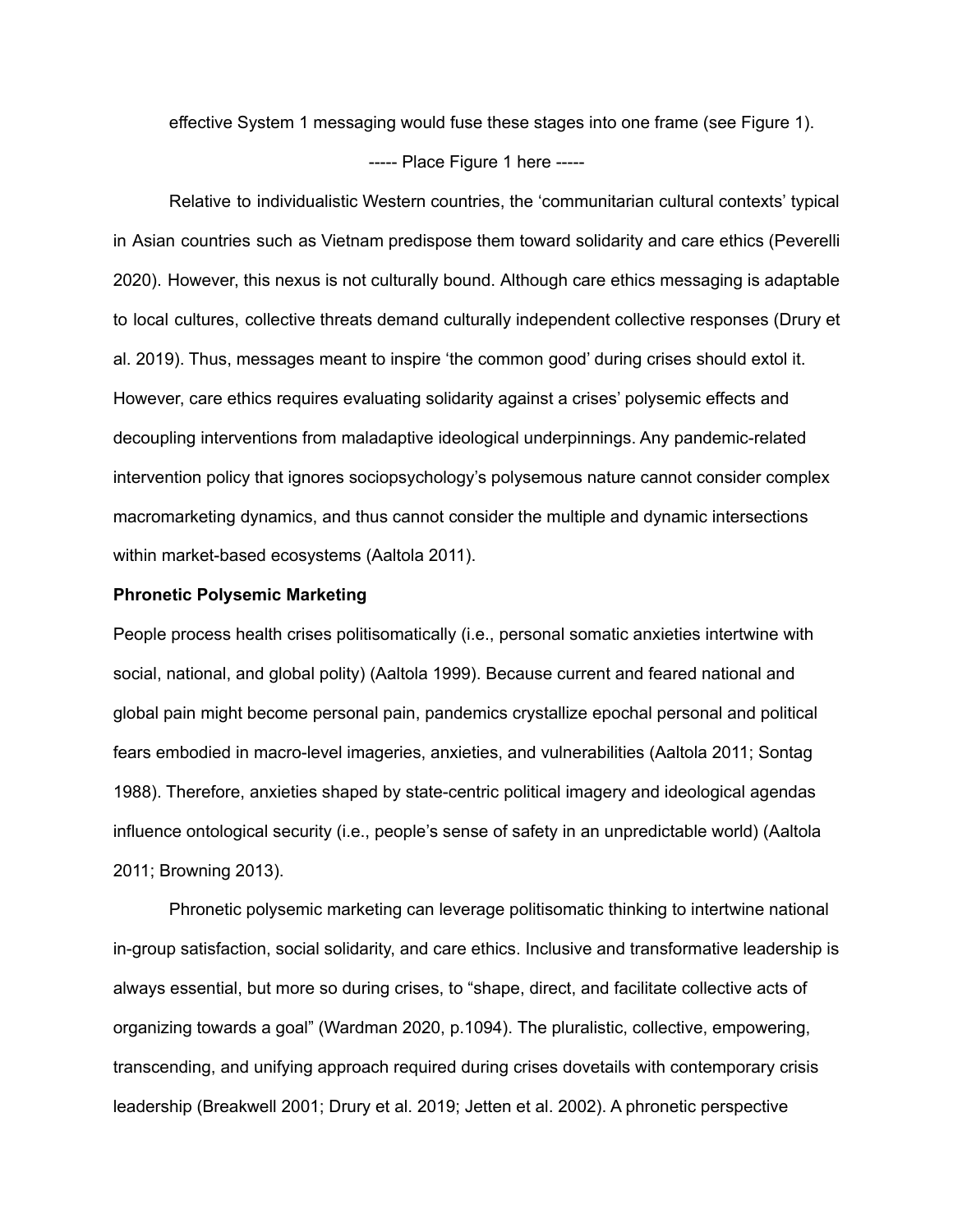amplifies this approach's value across ecological strata (Kotler and Komori 2020).

As marketing's 'forgotten P', a phronetic approach "should provide, not only a foundation for marketing thought but also a vital link between marketing theory and practice" (Kavanagh 2014, p.332). Two elements of phronetic interventions are transparency and inclusivity, which are requisite to collective transcendence and 'symbolic bridging and merging' (Burke 1984; Hyman, Kostyk and Shabbir 2020; Jack 2008). Pandemic imagination is prone to "temporal sensibilities and institutional anxieties" (Watts 1999, p.10). *Kairos*—a turning point that considers past, present, and future interactions and directions (Kermode 2000)—suggests people experience some pandemic moments as prophetic visions (Watts 1999), i.e., utopian or dystopian imaginings and transformations (Gomel 2000). With society's heightened mortality anxiety, leaders' ideological proclamations can misdirect Kairos-inspired activity. Phronetic polysemic marketing rooted in a social solidarity and care ethics nexus should circumvent such misdirection.

Prototypical adaptive and maladaptive examples of pandemic-related political rhetoric show good and bad practices in intra- and inter-social-strata inclusivity. Consistent with macromarketing and polysemic pandemic sociopsychology, the macrosystem's importance cannot be overstressed (Roberts 2020). The macrosystem assumes greater importance during turbulent periods, and thus "[i]f we do not study the macro-level, and understand its dynamics, we are apt to be caught flat-footed" (Roberts 2020, p.372).

*Recommendation*: Social marketers and public policymakers should implement inclusive simultaneous interventions at multiple ecological levels, as united by a macro-level framing and exemplified below.

## **Personal Behavior (Ecology Model's Micro Level 1)**

Examples of good practices from Southeast Asian countries represent greater and more inclusive compliance at the personal-collective level. Covid-19 prevention efforts have changed personal health-related behavior in Vietnam, including self-isolation and physical distancing, via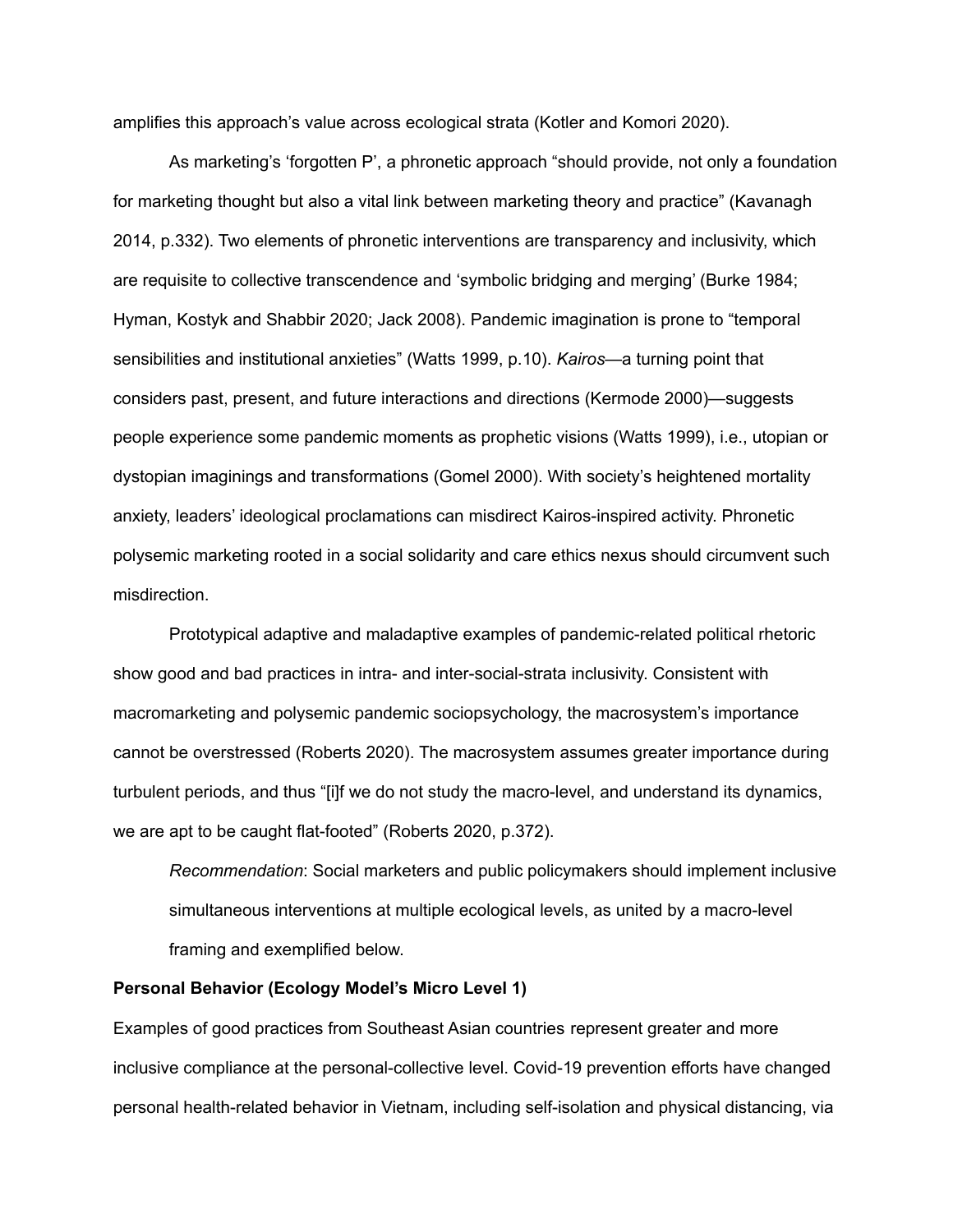solidarity and responsibility messaging (Ivic 2020; Le 2020). The government's recurrent narrative of 'Every citizen is a soldier fighting the disease' has created collective unity; for example, a viral ad by the artist Hiep Le Duc urged 'to stay home is to love your country' (Tran 2020). Unlike the U.K. and the U.S., war narratives do not play to collective narcissistic sentiment in Vietnam. Its government's messaging stressed that *all* societal members are a priority, which is integral to unifying its people by activating the first level of social solidarity and care ethics, thus reinforcing national identification. In contrast, the U.K. and the U.S. maladaptively used war frames to describe their policies and action plans to defeat Covid-19 (Benziman 2020). However, in countries with highly populist segments and public policies, such narratives risk converting a unified response into one defined by identity politics and collective narcissism.

The re-popularization of *dugnad*, Norway's cultural equivalence of social solidarity with care, is a "moral repertoire of the socially responsible citizen" (Nilsen and Skarpenes 2020, p.3). By endorsing itself as a 'community of sufferers', it became the chief policy frame for galvanizing action (Fritz 1996). In an editorial written the day before Norway locked down, its Minister of Health and Care Services Bent Høie wrote:

> We are good at dugnad in Norway. Many of us have participated in the work we do together….We need everyone in this dugnad…. Each and every one of us has an important job to do.…It is not a big and complicated job. But it is very important…[because] participating…will save lives (Iversen 2020).

The challenge for public policy communications is finding such transformative polysemic frames, which reify national identification but encourage inclusivity. Many governments could not articulate national identification in simple, familiar terms commensurate with response urgency. Other governments used polysemic national identification frames but could not maintain collective momentum against identity politics and collective narcissism.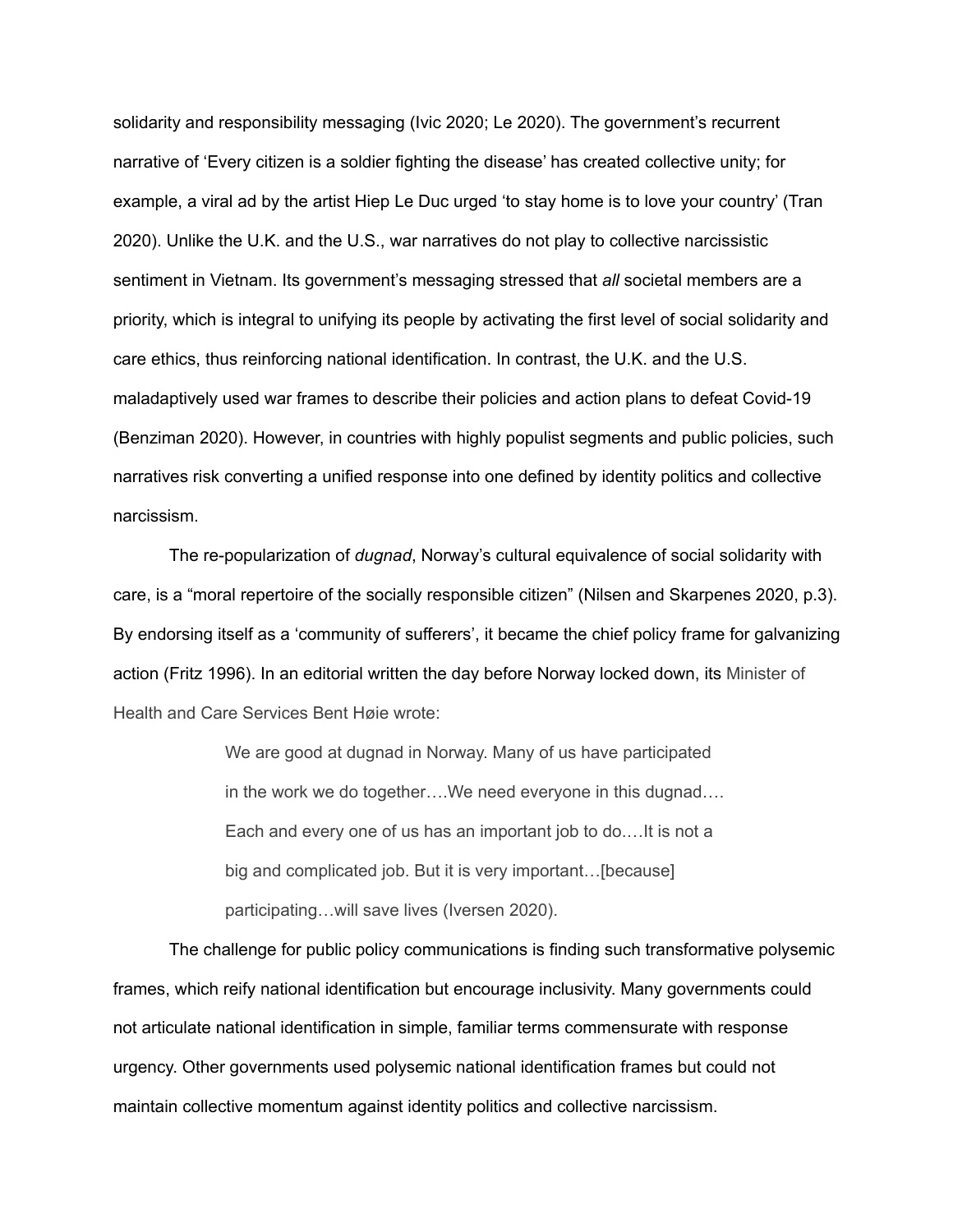Authoritative measures that appeal to a superficial communal sense will often cause societal pushback. For example, local authorities in Moscow faced a backlash after introducing a Covid-19-tracking app that placed excessive demands on Covid-19-positive users, such as continuous time-insensitive requests to submit house-bound selfies to confirm self-isolation (Seddon 2020). Quickly dubbed 'anti-social monitoring' on social media, the app imposed huge fines on alleged regulation violators and was condemned by human rights activists as unlawful and discriminatory toward vulnerable and marginalized populations (Pozychanuk 2020; Vasilchuk 2020). As a result, most muscovites either failed to install or cheated on the app (Litvinova 2020; Marohovskaya 2020).

Consider the U.K.'s polysemic 'Stay Home, Protect the NHS [National Health Service], Save Lives' messaging. Although inspired public support reflects a prototypical example of social solidarity fused with care ethics, this support was unsustained due to inconsistent System 2 message frames (Hyman, Kostyk, and Shabbir 2020; Wardman 2020). The subsequent policy frame incorporating 'Stay Alert' in place of 'Stay Home' created public confusion and cynicism (Sabbagh 2020). As both a private and social location, homes are the primary source of ontological security because they provide order and create trust in the continuity of one's identity in an uncontrollable world (Dupuis and Thorns 1998; Kinnvall 2004; Saunders and Williams 1988). Any repositioning of communication frames should ensure 'just noticeable' but acceptably small changes (Campbell and Diamond 1990). Given the polysemic and ontological reassurances afforded by the 'home concept', any re-framed message should reify the values imbued within the original message. In essence, the ontological self-esteem provided by 'home' should meet the 'just noticeable difference' criterion for changing message frames (Lee and Kotler 2015).

Moreover, U.K. politicians using the national clap for carers on Thursday evenings for personal political gain through social media tokenism ignored the System 2 messaging that had authentically lauded the NHS (Wardman 2020). If public policymakers communicate the first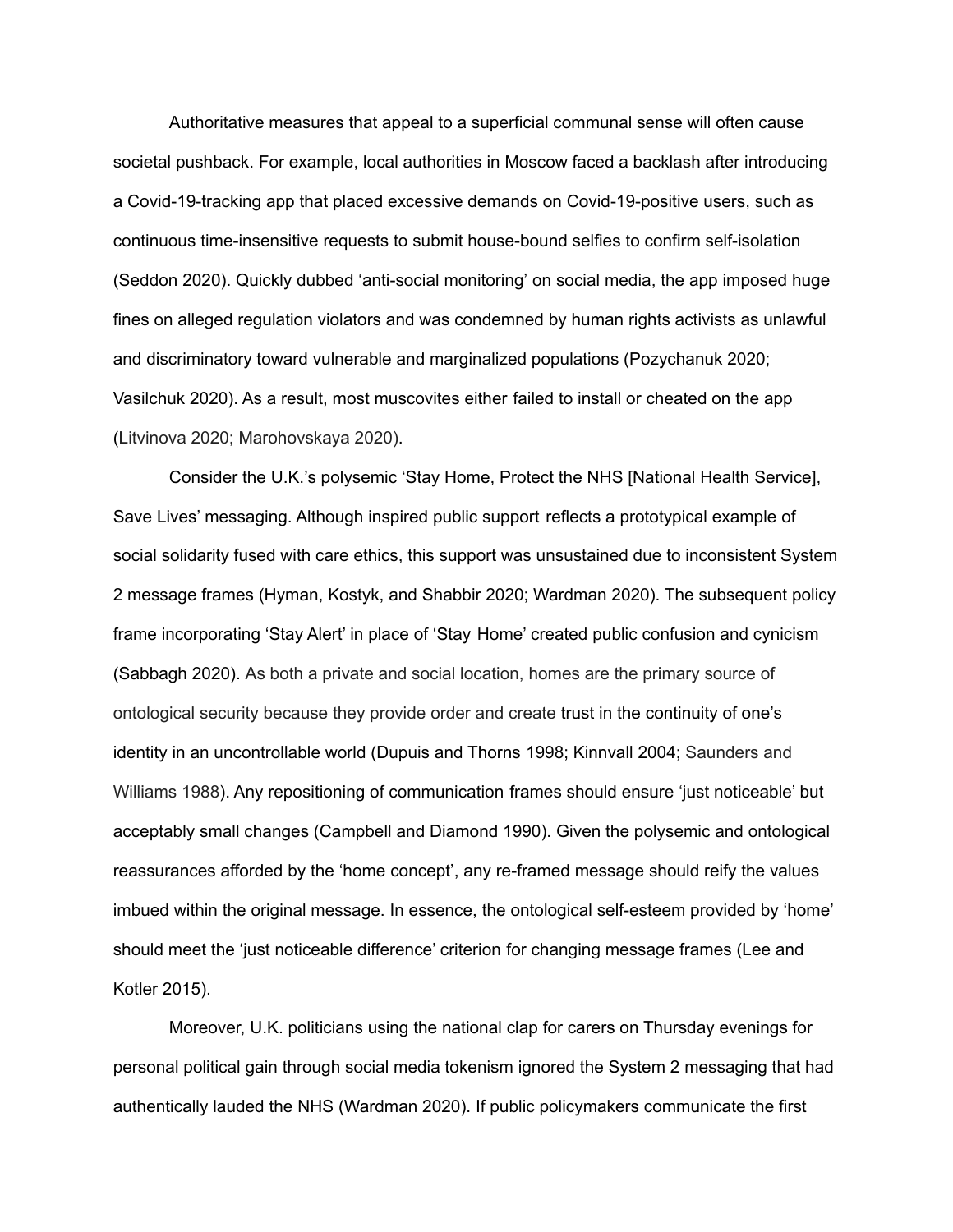level of social solidarity and care ethics to an already-engaged public, a mismatch in polysemic framing occurs when the first and second levels lack synergy. To synergize the original social solidarity and care ethics level, these politicians should have shifted from 'solidarity with and caring for' to 'solidarity as and caring as giving or duty' by visiting hospitals, the homeless, and other vulnerable and marginalized communities.

Social solidarity also requires procedural justice from public policymakers to establish moral authority as "prototypical in-group members acting for and serving the interests of the group" (Reicher and Stott 2020, p.695). One event that compromised the U.K. government's moral authority during the current pandemic than the 'Cummingsgate scandal', which "possibly more than any other event…led to a dramatic plunge in trust levels" and consequently the government's campaign for social solidarity (Wardman 2020, p.1111). Dominic Cummings, the U.K.'s Chief Special Adviser, was not reprimanded for breaching the government's lockdown rules. By defending Cummings, Prime Minister Boris Johnson and several leading cabinet ministers compromised their moral authority to impose public health restrictions. This procedural injustice spawned a 'one rule for them and another rule for everyone else' public belief. Here, a breakdown or reversal in the strategic marketing use of the solidarity-care nexus occurred. Instead, U.K. politicians should have maintained, sustained, and strengthened national identification messaging consistency by ensuring synergy within its preceding social solidarity and care ethics nexus messaging.

Social solidarity and care ethics, and their absence, can also be communicated implicitly, which is more challenging than assessing examples of overt communication frames but with far-reaching consequences for fostering collective momentum. The ecology model functions systemically and with a simple layered assessment. Intervention at one level can feedback onto subsequent and preceding levels. Communicating collective narcissism or allowing it to fester during a pandemic can deter micro-level compliance with policies.

Recommendation: Public policymakers' authenticity and transparency are essential to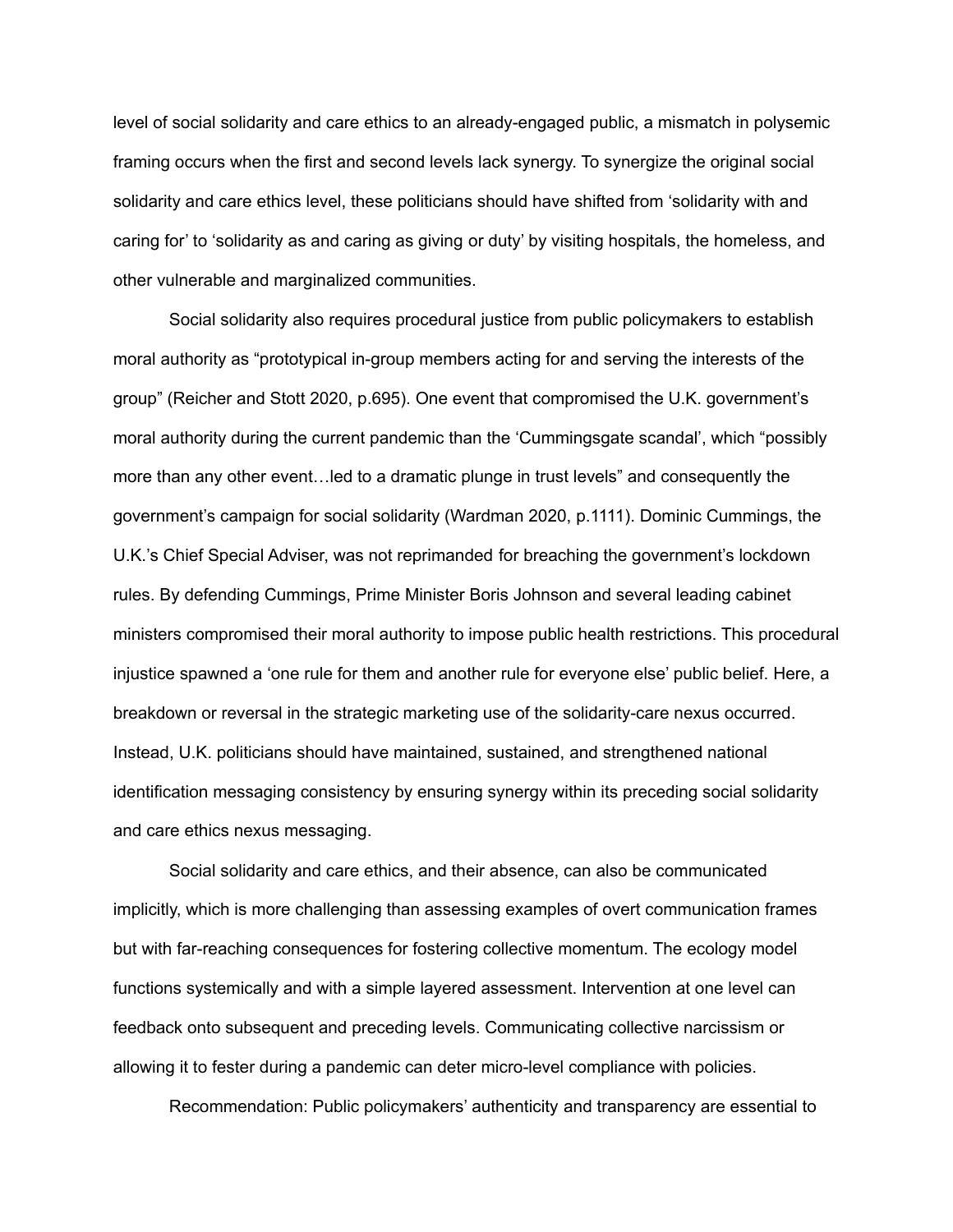achieving public acceptance of the social solidarity and care ethics nexus. Authenticity breaches can induce breakdowns in perceived procedural justice and jeopardize the moral authority of public policymakers. Because trust and confidence in pandemicrelated compliance requests are compromisable, practical wisdom or phronesis by public policymakers is vital.

#### **Interpersonal Behavior (Ecology Model's Meso Level 2)**

Although multiple issues are examinable at the interpersonal level, an inclusivity perspective suggests scrutinizing the implications of scapegoating and dehumanizing language because it violates the social solidarity and care ethics nexus and creates conditions that (1) discourage collective-personal engagement with Covid-19 policies, and (2) normalize disengagement from Covid-19 management (Bashford 2003). Threatened people can become alienated and cope by seeking scapegoats (Gilmore and Somerville 1994). Even in countries with a weak populist disposition, a predisposition to scapegoat during pandemics should be countered with unifying and inclusive language. The urgency to frame social solidarity and care ethics at the ecology model's second level is instrumental.

Inclusive messages from politicians reify the polity's position and create a trickle-down polysemic toward people needing reassurance. For example, in her opening Covid-19 address to New Zealanders, Jacinda Arden emphasized, "Be kind…support one another…we will get through this together, but only if we stick together. Be strong and be kind." Arden's plea reifies the social solidarity and care ethics nexus. Her daily Facebook briefings implicitly conveyed her inclusive leadership by phronetically dispensing her inclusivity and kindness reminders, thus humanizing New Zealanders and providing them attentive companionship through her presence and reassurance. New Zealand's national frame of *Be kind, Stay home, Save lives, Check in on the elderly or vulnerable, Unite against Covid19* communicates more than mere sentiment; it also promotes interpersonal care at the ecology model's third (community) level. 'Checking in on the elderly and vulnerable' articulates a level-three commitment to 'caring as giving or duty'.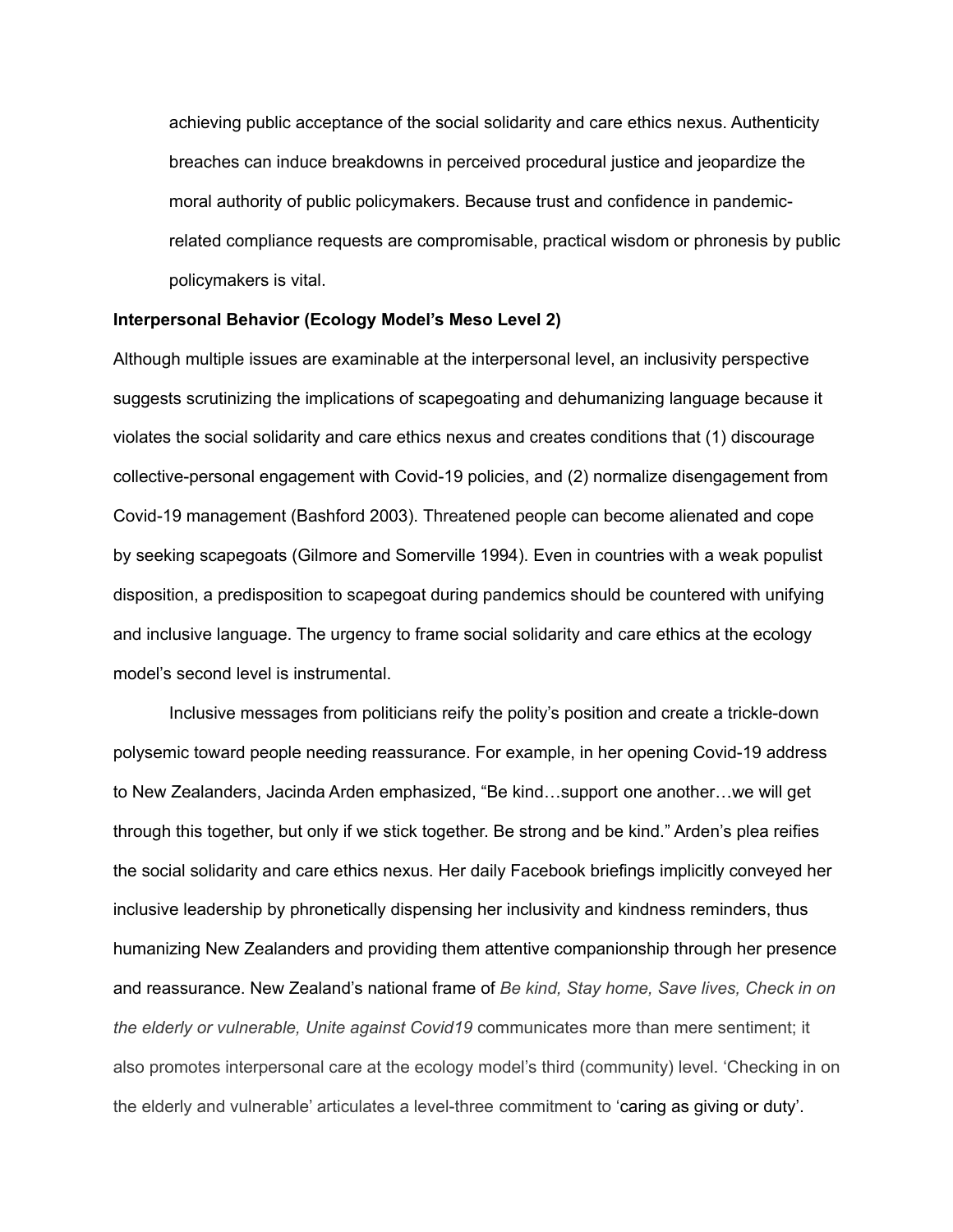Moreover, repeated use of 'we' (e.g., 'We're all in this together'; 'We're a team of 5 million') and 'stay strong' reifies a level-three sense of 'Kiwiness'.

In contrast, the U.K. government's top-down messaging failed to boost national identification by promoting diversity. The NHS's collective momentum presented an opportunity to remind Brits of their NHS's diverse workforce (i.e., roughly 60% of specialist physicians and 40% of consultants and other physicians are non-white). Perhaps inspired by the Black Lives Matter movement in the U.S., several media outlets celebrated this diversity with a viral video from the *Guardian*—"You clap for me now: The coronavirus poem on racism and immigration" with minority physicians and hospital staff members asking Brits to 'clap for me' because 'I am helping you during your time of need'.

When pandemic-related governance scapegoats out-groups, especially in countries where populist sentiment is rife, it pushes collective narcissism into a downward spiral of negative emotionality and uncooperativeness. Inclusivity breeds inclusivity within and across ecology model levels; conversely, inclusivity breaches at one level can have multiplier and ripple effects across the social system. Given the disproportionate Covid-19 deaths within the UK's BAME communities, a top-down celebration of the NHS's diverse workforce could have nudged public opinion toward helping vulnerable and marginalized groups.

Out-groups that challenge one's worldview, especially when mortality is salient, degrade the buffering function of one's worldview and self-esteem (Greenberg, Pyszczynski, and Solomon 1986). Consequently, people invoke defense mechanisms—such as derogation, dehumanization, or vilification—to reduce their anxiety about threatening out-groups (Pyszczynski, Rothschild, and Abdollahi 2008). Unfortunately, many politicians and media pundits have capitalized on these hate mechanisms during the current pandemic. Dubbing the novel coronavirus the 'Chinese virus' and explicitly or implicitly vilifying groups such as asylum seekers, the elderly, people with disabilities, and BAME community members exemplify maladaptive narcissistic rhetoric. Perhaps one of the most extreme examples is Ramzan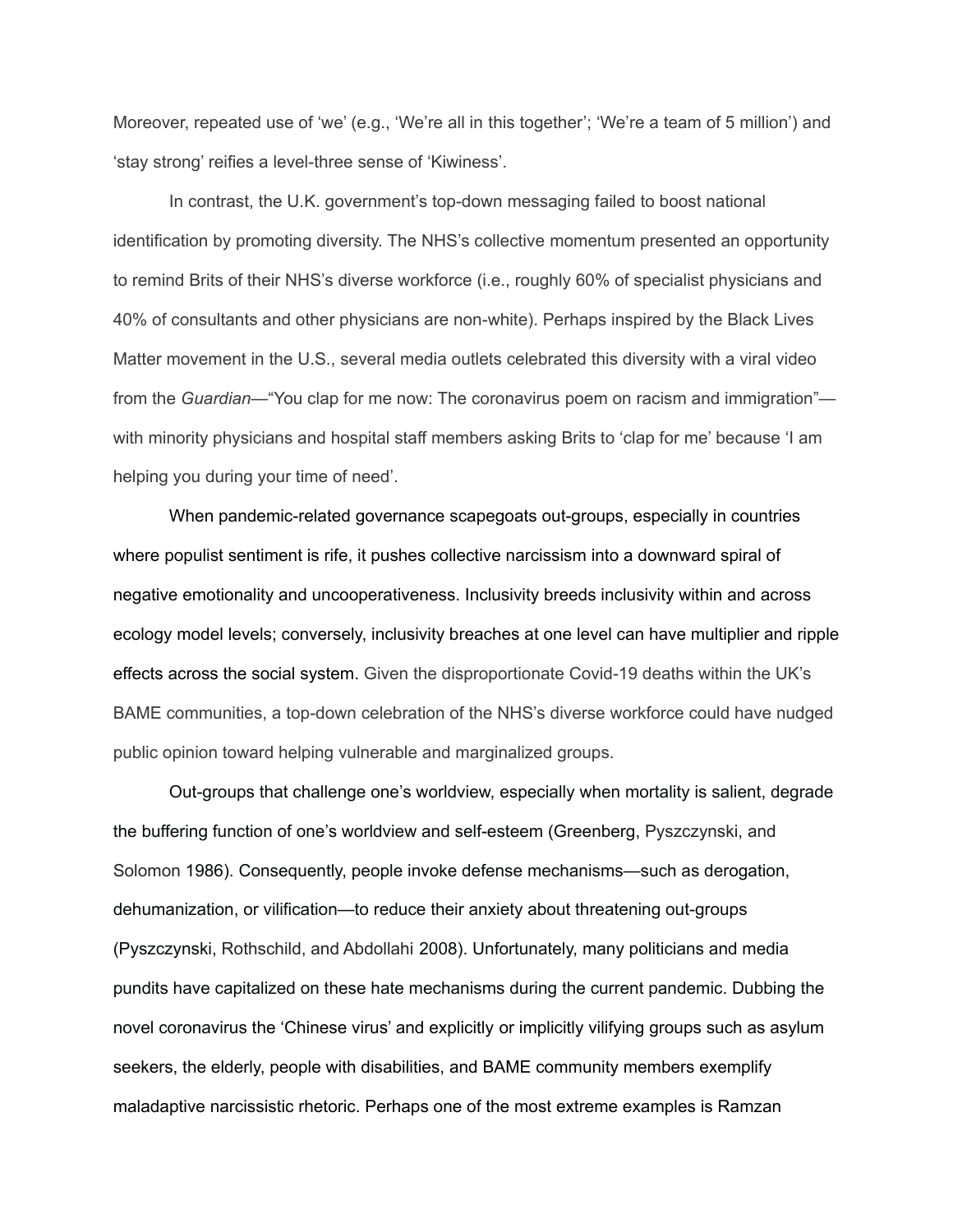Kadyrov, the head of Russia's Chechen Republic, who suggested that people who violated quarantine rules "should be killed" (*Moscow Times* 2020). A national pandemic preparedness protocol should include regulatory mechanisms to limit hate speech.

During the initial pandemic stages, scapegoating occurred extensively in the U.S., where politicians ignored social solidarity and care ethics framing. Social media analyses showed anti-Chinese 'dog whistle' amplification through these politicians' retweets and resharing; for example, within an hour of one senator's March 8<sup>th</sup> tweet naming the novel coronavirus the 'Wuhan virus', the term was retweeted 24,049 times (Rizzuto 2020). A concomitant rise in anti-Chinese and anti-Asian online hate crimes occurred (Donaghue 2020).

The current pandemic has heightened xenophobia in Europe, with a front-page headline in France's *Courier Picard* declaring "Alerte Jaune" (Yellow Alert) and reporting hotels and restaurants in Italy barring Chinese tourists (Giuffrida and Willsher 2020). Such scapegoating extended to refugees, migrant communities, and asylum seekers (Zargar 2020). Conservative politicians in Europe linked Covid-19 to migrants. Hungarian Prime Minister Viktor Orban claimed, "We are fighting a two-front war, one front is called migration and the other one belongs to the coronavirus. There is a logical connection between the two as both spread with movement" (Zargar 2020). Conservative Westerners failed to realize that scapegoating begets scapegoating and thus breaches the national in-group satisfaction required to induce personal and collective behavioral change during existential crises. Decades of accumulated populist sentiment can deter attempts to promote the social solidarity and care ethics nexus vital for collective momentum. Essentially, stereotyping tropes pre-empt support at the ecology model's first (personal) level. Politicians promoting populist sentiments must understand that such policies ensure failure in managing current and future pandemic policies.

The symbology of face masks is another case-in-point. In the U.S., men believe a face mask represents an uncool stigma and a shameful sign of weakness (Capraro and Barcelo 2020). The stigma attached by mask rejecters stems from stereotyping Muslim women wearing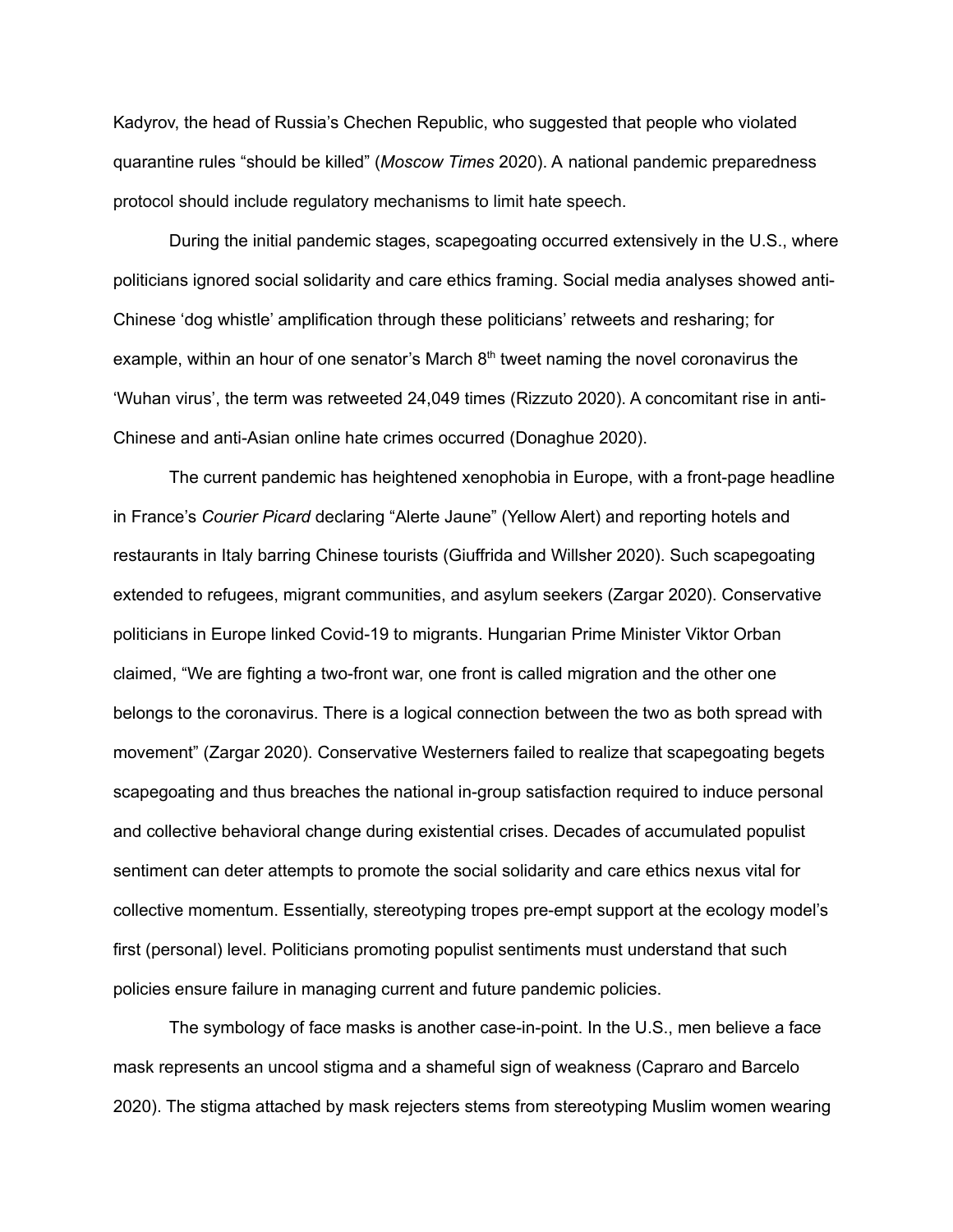face coverings and conditioning masks to unfreedoms (Bucar 2020; Reynolds 2020). Mask rejecters frequently lamented their position with Islamophobic tropes on social media (Bucar 2020). Muslim women wearing traditional face coverings have experienced greater acceptance during the current pandemic due to the broader adoption of face coverings (Piela 2020). Although Islamophobia may not be the main driver behind mask rejection, inclusivity breeds inclusivity. Instead of pandering to populist sentiments, Western politicians could embrace futurology-based scenario planning for pandemics that contemplates risks from perpetuating stigmas linked to health protection symbology (Hyman and Kostyk 2019; Hyman, Kostyk, and Shabbir 2020). Such planning should extend to vulnerable and marginalized groups.

#### *Ageism and Necropolitics*

The current pandemic has exacerbated ageism (i.e., the cultural and institutional dehumanization of older adults) (Ayalon and Tesch-Romer 2017; Iversen, Larsen, and Solem 2009; Meisner 2020). Ageism arises from a "deep seated uneasiness on the part of the young and middle-aged—a personal revulsion to and distaste for growing old, disease, disability; and fear of powerlessness, 'uselessness', and death" (Butler 1969, p.234). One troubling social media example of ageism was Millennials' Covid-19 nicknames like 'Boomer Remover', 'Boomer Doomer', 'Senior Deleter', and 'Elder Repeller', which follow from the positive correlation between age and fatality rate and some Millennial's disenchantment and dissatisfaction with older adults (Meisner 2020). This 'apocalyptic demography' ideology is rooted in a fear that senior citizens drain a society's resources (Gee and Gutman 2000). The Millennial versus Boomer framing of the current pandemic exacerbates generational in-groupout-group dynamics and posits Millennials as post-humanistic saviors and inheritors of a cleansed society; hence, the deep-seated level-three (macro) ideological undercurrents.

Social marketers and public policymakers can counter necropolitical sentiment with campaigns meant to encourage attention, companionship, and commitment to older adults, even when top-down policies that ignore elder-care breaches reinforce such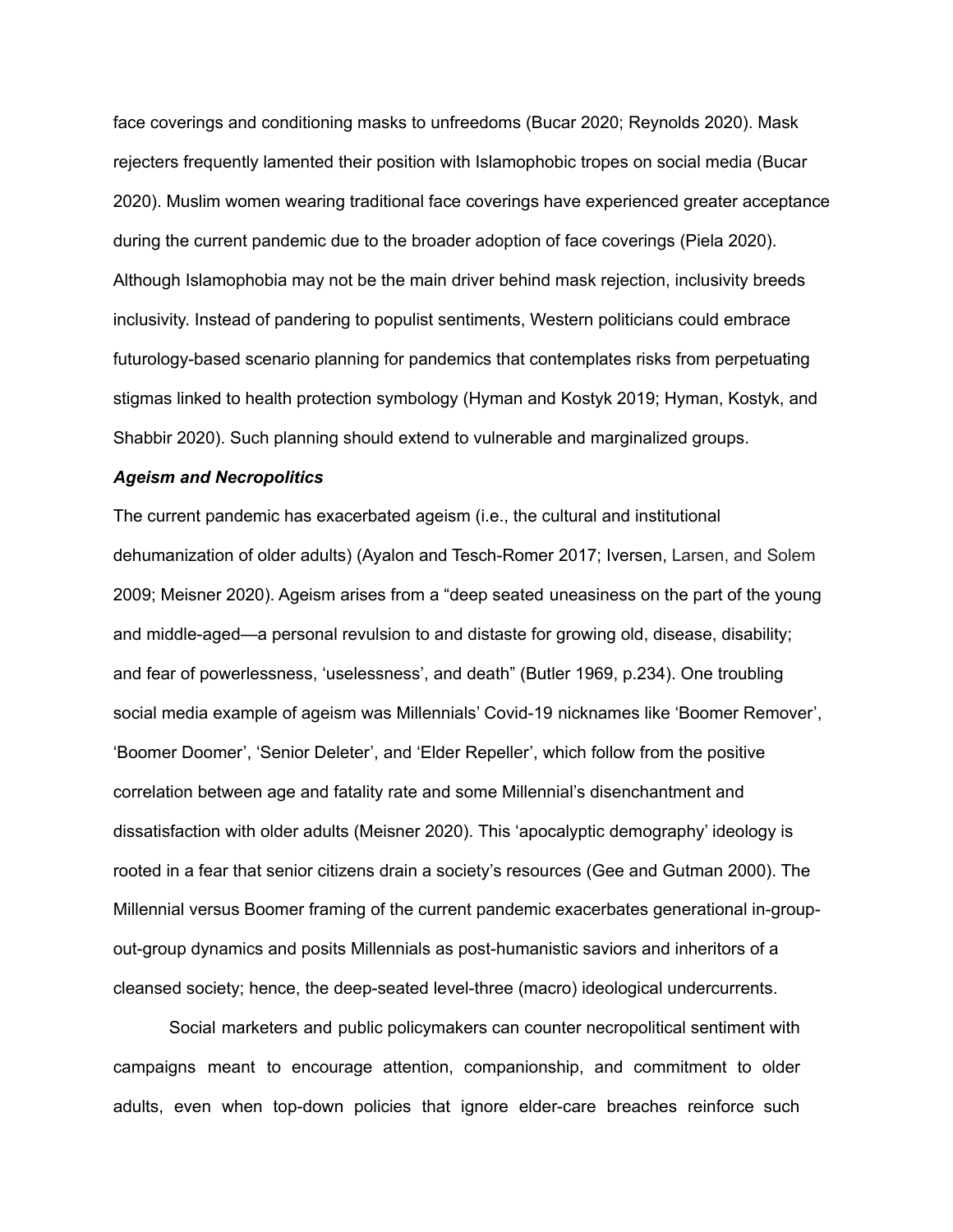bottom-up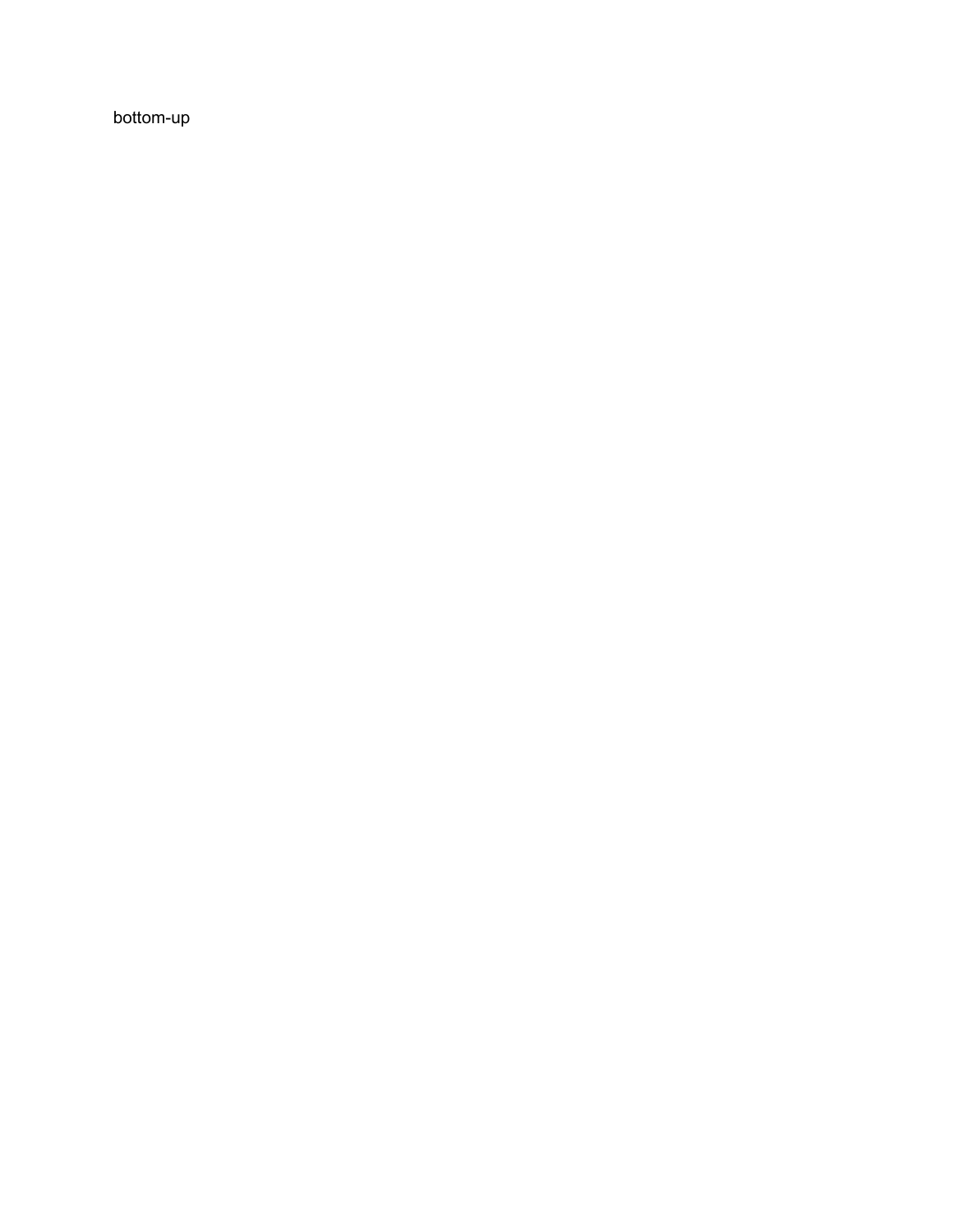sentiment. Political ageism should not obstruct the social solidarity and care ethics nexus. Although a simple Systems 2 frame adapting Jacinda Arden's plea to protect older adults would inspire their enhanced care, the U.K. and the U.S. government's neglect of older adults complicated the situation.

During the current pandemic, government-induced precarity toward older adults in the U.K. and the U.S. has manifested in multiple forms. Regarding the U.K.'s long-term care facilities, the "COVID-19 pandemic has not created extreme social isolation among older adults or the precarious conditions in long-term care homes…so much as forcefully exposed them to the light of day" (Hebblethwaite, Young, and Rubio 2020, p.2). Covid-19 has highlighted the "historical neglect and marginalisation" (Oliver 2020, p.1) of such facilities, and yet "Media coverage has focused on the travails of care staff and residents rather than on the determinants of the crisis" (O'Neill 2020, p.1). Covid-19 has directly and indirectly—via medical attention and resources switched from treating non-Covid-19-related chronic illnesses—contributed to preventable deaths in U.K. and U.S. long-term care facilities (Heneghan and Jefferson 2020). For example, cancer referrals have dropped 45% in the U.K. since the current pandemic, which could lead to 35,000 excessive deaths within the next year (*BBC News* 2020).

Central to this discourse is the allocation or rationing of medical resources. Just distribution of healthcare via age-based rationing is rooted in senicide (Battin 1987). A social solidarity and care ethics nexus assumes a counterposition meant to resist senicide's normalization (Post 1991). Our recommended approach challenges extant social marketing discourse by shifting attention to polysemically induced necropolitical sentiments and the language used in public discourse about marginalized groups.

*Recommendation*: Inclusivity breeds inclusivity. Thus, futurology and scenario planning are essential for managing existential crises toward fostering a sense of inclusivity and pre-empting scapegoating. Especially important is the language politicians, the media, and pundits use. Pandemic preparedness planning should discourage the naturalization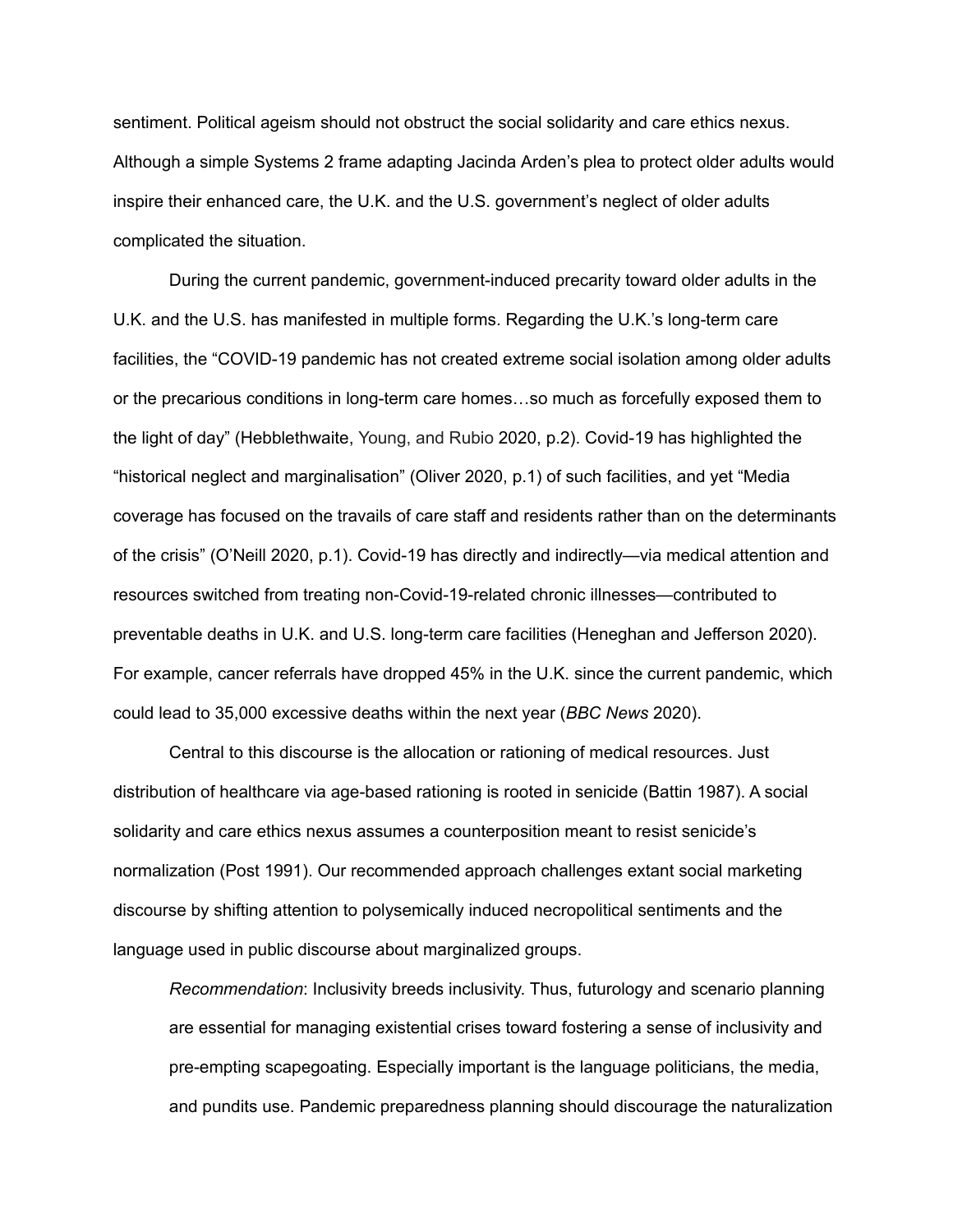of necropolitical sentiments.

## **Community (Ecology Model's Macro Level 3)**

A syndemic is characterized by the dual biological and social factors contributing to a disease's etiology (Eaton and Kalichman 2020). "A syndemic approach provides a very different orientation to clinical medicine and public health by showing how an integrated approach to understanding and treating diseases can be far more successful than simply controlling epidemic disease or treating individual patients" (Singer et al. 2017, p.947). Taking a syndemic perspective on Covid-19 that assumes social conditions as contributing factors to its etiology can help develop safety nets to protect BAME community members, older adults, and undercompensated essential workers (Horton 2020). However, calling Covid-19 a global syndemic, when these social interactions have been most evident in wealthier countries, recognizes "how political and social factors drive, perpetuate, or worsen the emergence and clustering of disease…[due to] our historical legacy of systemic racism or our crisis of political leadership" (Mendenhall 2020, p.1731).

If "[r]acial capitalism is a fundamental cause of disease in the world and will be a root cause of the racial and socioeconomic inequities in COVID-19," then health interventions and communications must shift from the "individual and interpersonal…[to] institutions, environments and ideology" (i.e., the ecology model's levels three and four) (Pirtle 2020, pp.504 and 507). Addressing race-based health inequalities demands "valuing all individuals and populations equally; recognizing and rectifying historical injustices; [and] providing resources according to need" (Jones 2014, p.75).

By neglecting historical grievances about systemic Western racism, the medical community and public policymakers perpetuate resistance to vaccination and other medical interventions within BAME communities (Warren et al. 2020). For example, British BAME community members responded that they would refuse a Covid-19 vaccination for themselves and their children three times as often as Whites (Bell et al. 2020). In the U.S., the legacy of the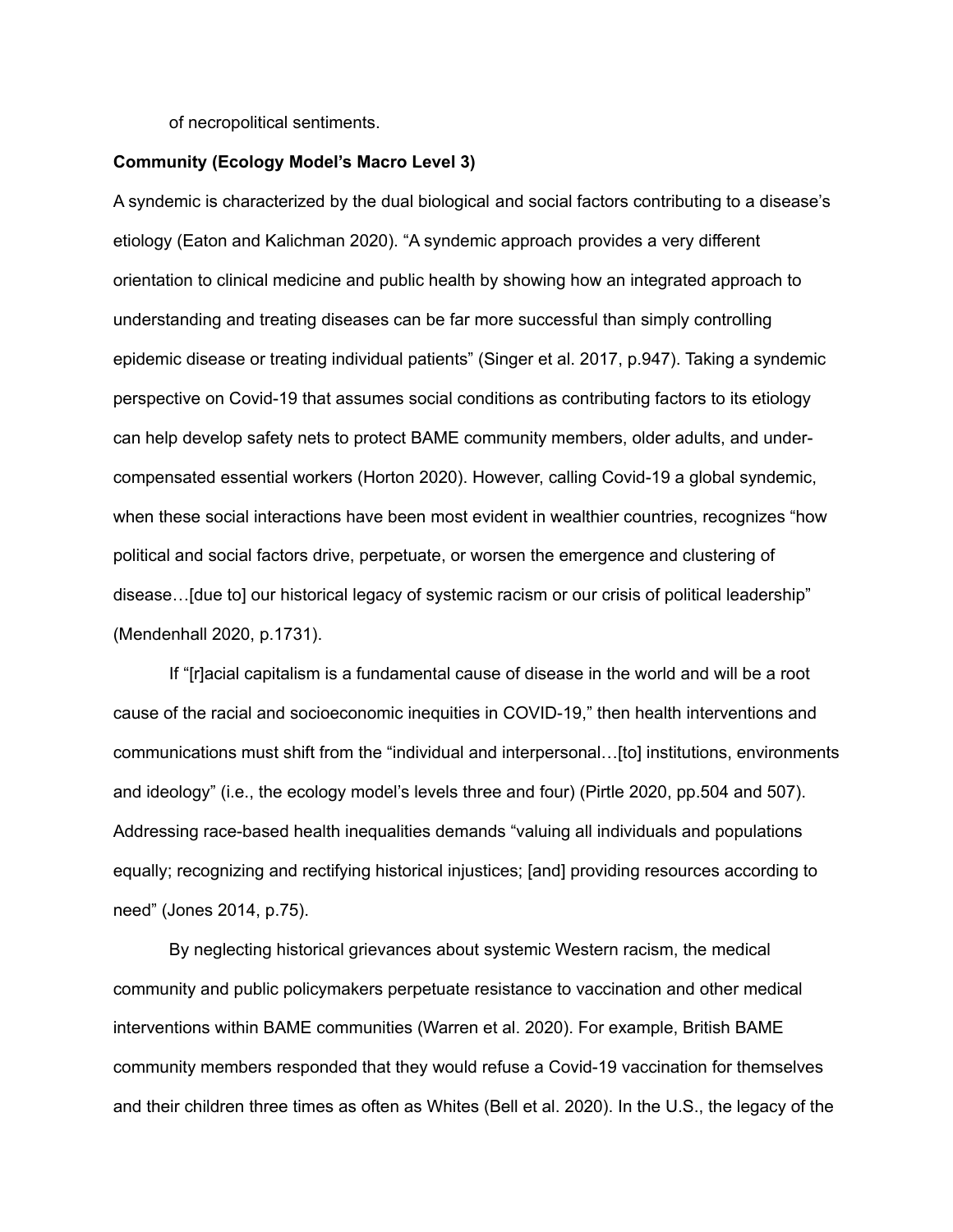infamous Tuskegee study<sup>1</sup> has induced vaccine hesitancy among Blacks. If a society includes vulnerable and marginalized communities, then tackling existing inequalities would help mitigate the current pandemic. Thus, pandemic management is an exercise in critical systems thinking, with futurology anticipating problems that might compound an existential crisis.

Because a 'one size fits all' approach occludes group vulnerability, public policymakers should develop customized intervention programs for groups with a heightened Covid-19 risk. Social marketing programs traditionally neglect race-based interventions and messaging (Grier and Poole 2020). Although community cohesion and mobilization can be conceptualized in terms of shared concerns, critical consciousness, organizational networks, collective activities, social cohesion, and individual and institutional leadership, inclusive management demands adaptation to cultural norms (Lippman et al. 2013).

The social solidarity and care ethics nexus is a necessity for syndemic-afflicted societies. Fostering in-group national satisfaction for compliance purposes during a pandemic is at best a zero-sum game in nations with substantial systemic and structural inequalities. Failure to address these inequalities perpetuates a vicious cycle of harm, neglect, and risk for vulnerable and marginalized communities.

*Recommendation*: A phronetic marketing approach to managing pandemics should consider a critical systems macromarketing approach that pre-empts hibernating structural inequalities at communal levels. Without addressing structural inequalities, existing problems can compound the public and social neglect of minority groups, further perpetuating inefficiencies in pandemic management and naturalizing necropolitical ideology.

## **Discussion**

Macro-level or government policies that neglect vulnerable and marginalized groups are a growing concern. Phronetic polysemic marketing demands escaping from polysemy's malideological underpinnings, especially if they are contrary to human flourishing. Social marketers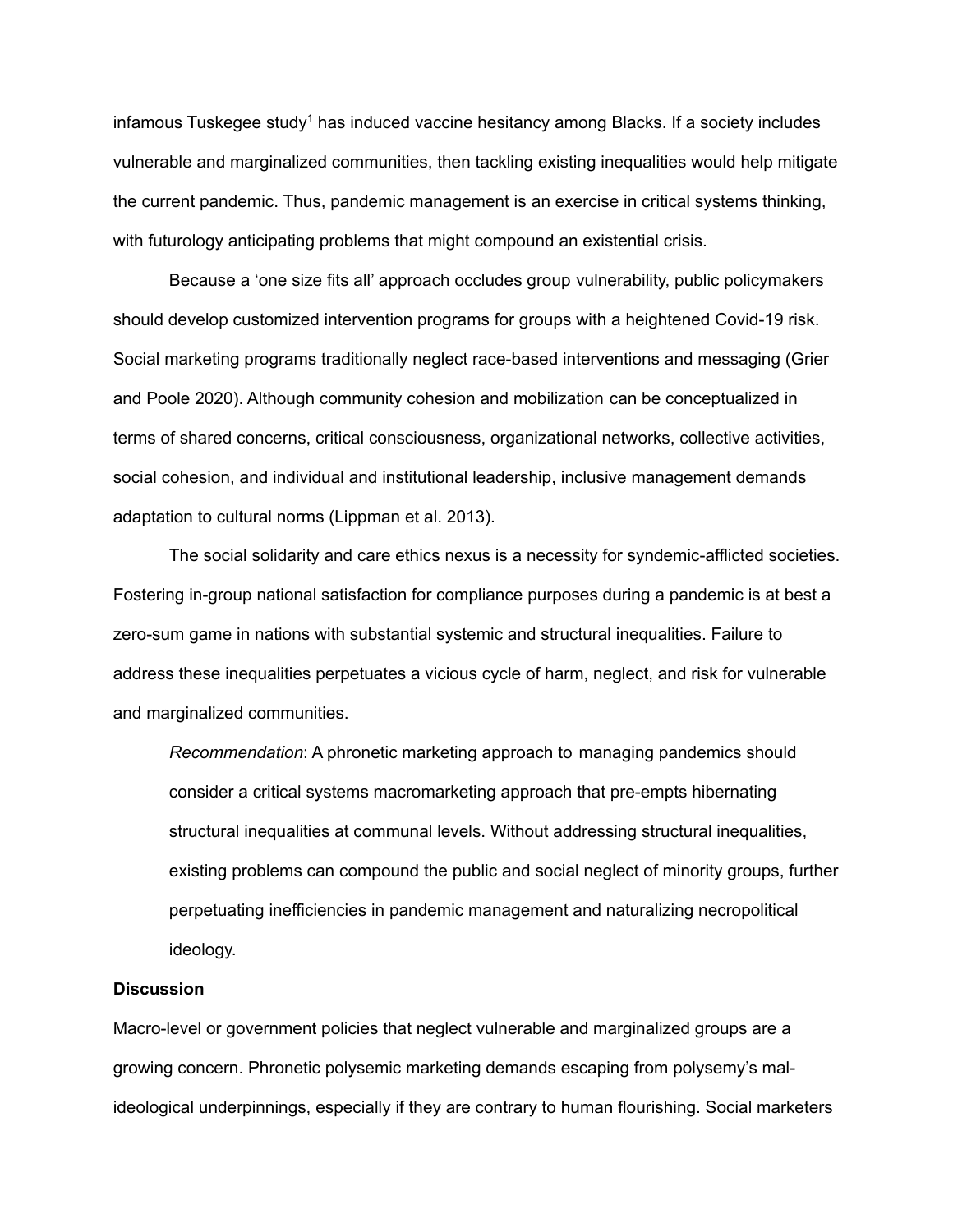and public policymakers should attend to the current pandemic's syndemic nature and resist normalizing necropolitical policies and programs. We caution them to avoid replacing social marketing with "half-hearted efforts such as a few public service announcements to cure complex and long-standing social ills" (Salmon 1989 in O'Shaughnessy 1996, p.65).

Normalization is "not much about the physical effects….but has more to with its acceptance as natural to social order" (Varman 2018, p.910) and thus in naturalizing everyday practices (Bouchet 2018). To mitigate the effects of future pandemics, social marketers and public policymakers must consider the nexus between neoliberal capitalism, necropolitics, and pandemic management. Because marketing scholars often view marketing as nonideological, they rarely interrogate the neoliberal-necropolitical nexus (Eckhardt, Dholakia and Varman 2018; Varman 2018). The current pandemic has created "openings to understand and reimagine our own necro-politics" (Robertson and Travaglia 2020, p.3). Breaking the polysemic trap of pandemic sociopsychology will require acknowledging that marketing rhetoric can "put a softer, humane-appearing veneer on the hard, harsh, efficiency-seeking, ambiguity-intolerant juggernaut of neoliberal strategies and actions" (Eckhardt, Dholakia and Varman 2018, p.8).

A good starting point is to question the implicit assumptions governments make about the value of a citizen's life<sup>2</sup>. Assuming governments willing to initiate an earlier pandemic lockdown implicitly assign a higher value because lockdowns reduce short-term GDP, the implicit value of a citizen's life is highest in South Korea (>\$11 million) and New Zealand (>\$6 million), and lowest in Belgium, Italy and the U.K. (roughly \$100,000) (Balmford et al. 2020; Fernandes et al. 2020). When adjusted for under-reporting, the lowest values occurred in the U.K. (\$40,000), Italy (\$43,000) and the U.S. (\$68,000). "Seemingly, cash flowing through the market is worth much more than value passing through wellbeing, at least to some countries" (Balmford et al. 2020, p.544). South Korea and New Zealand suggest that liberalism can be embedded in care ethics and decoupled from necropolitical assumptions. Although liberalism and care ethics may seem bipolar, with the former focusing on personal liberties and justice and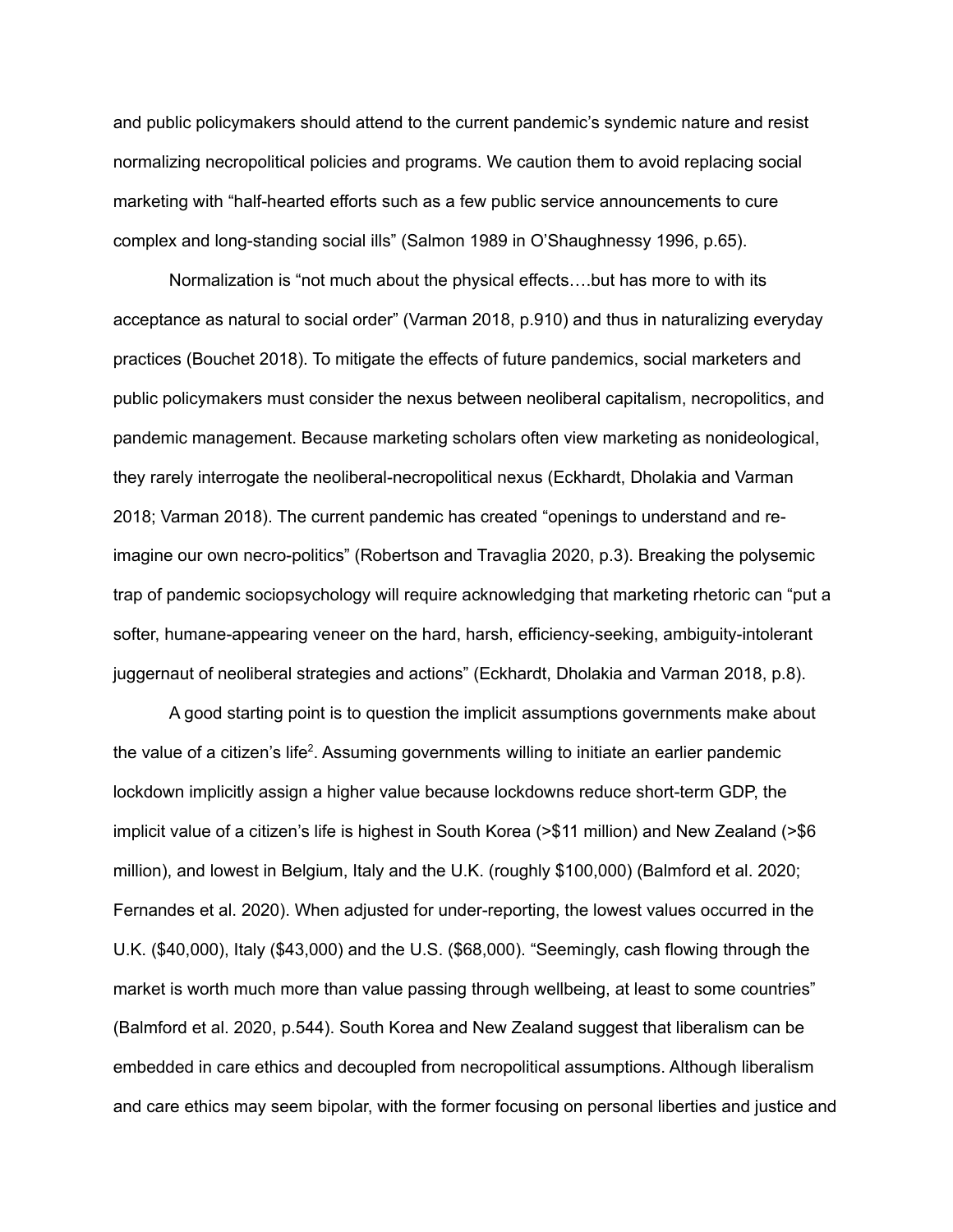the latter on collective rights and caring, they can co-exist (Held 2006). The worldview of solidarity with care ethics can represent a broader framework from which social marketers and public policymakers can extract liberal models. Post-pandemic imagination demands such a fusion.

Narcissism often is viewed as contrary to humility (Hoover 2011) and linked to resisting information that can compromise grandiose self-images (Beck, Davis, and Freeman 2015; Stucke and Sporer 2002). Hence, it behooves social marketers and public policymakers to shift the public from collective narcissism to national in-group satisfaction. Celebrating diversity at home may predispose in-groups to learn from diversity abroad. Although some Western commentators contended climate or a younger demographic contributed to the initial low Covid-19 incidence rates in Africa, some African commentators suggested certain African states and the African Union deserve credit for superior handling of this health crisis (Aidi 2020). In a similar vein, Western media outlets barely noted the World Health Organization's praise of Pakistan and several other non-Western countries as examples of pandemic management 'best practices' (Junaldi, 2021).

In Hyman, Kostyk, and Shabbir (2020), we positioned our framework within futurology. For futurologists, the task is "not to tell the future" but "to invent the future, to learn the future…and to deliver the future" (Pattinson and Sood 2010, p.417)." The ecology model's oftenoverlooked chrono dimension considers past strategies and their effect, thereby enhancing strategic objective optimization. As many governments underestimated Covid-19's threat and failed to plan adequately (Drury et al. 2020), we suggest including the chrono dimension in pandemic-response messaging and related social marketing strategies.

#### **Conclusion**

Although the current pandemic continues to create new threats, we mainly focused on vulnerable and marginalized groups. Our essay calls for an inclusive approach to pandemic management operationalized within a social solidarity and care ethics framework. Loosely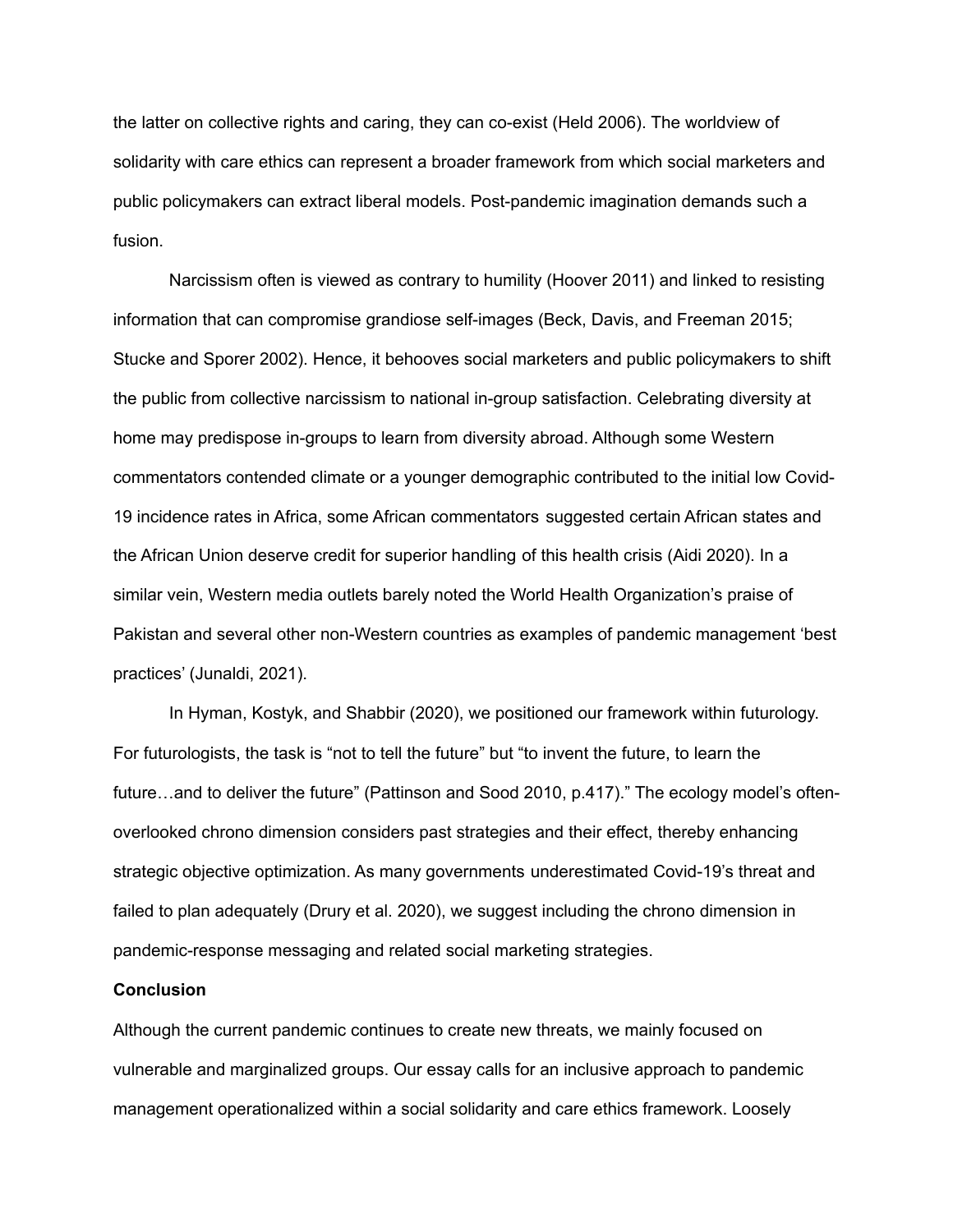based on the ecology model, this framework, which can inform compassionate, ethical, and moral public policies, pertains to social marketing and public policy interventions meant to offset the damage caused by social disruptions. We urge social marketers and public policymakers to enhance macromarketing's influence during the current pandemic by ensuring human flourishing irrespective of polysemic ideological constraints.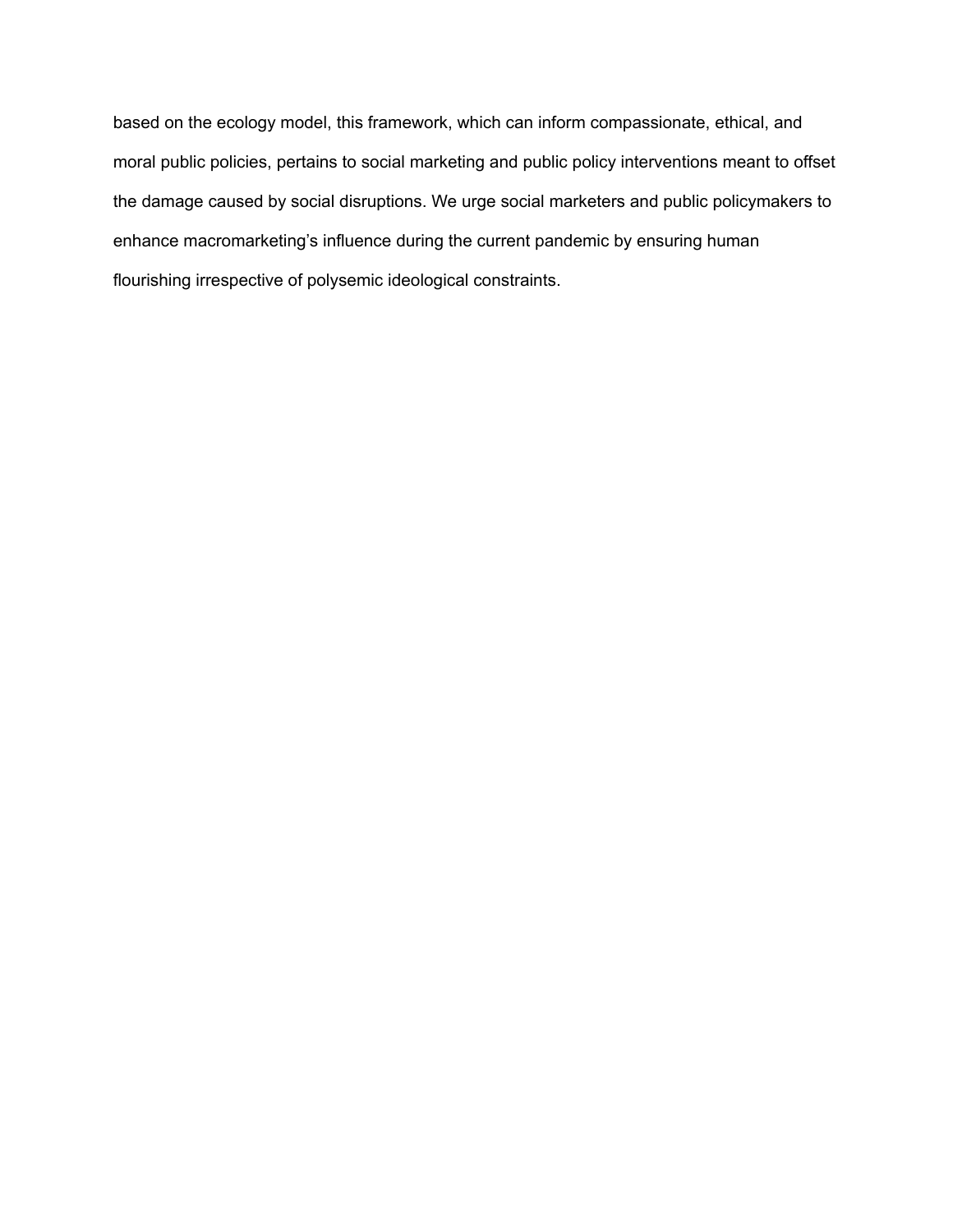# **Footnotes**

1. The Tuskegee study of Black males with syphilis ran from 1932 to 1972. Participants were misled that the placebo they received was a syphilis-curing vaccine because the researchers wanted to investigate the disease's untreated progression, which led to hundreds of needlessly infected wives and children (Sacks 2020).

2. Although never publicized due to potential political blowback, the U.S. Occupational and Safety Health Administration's policy decisions during the mid-1970s assumed that value equaled a person's discounted expected lifetime earnings, which was roughly \$330,000. For pubic policy purposes, such as the acceptable 'parts per billion' of an airborne carcinogen, economic productivity alone determined the value of a U.S. resident's life (Hyman, personal experience).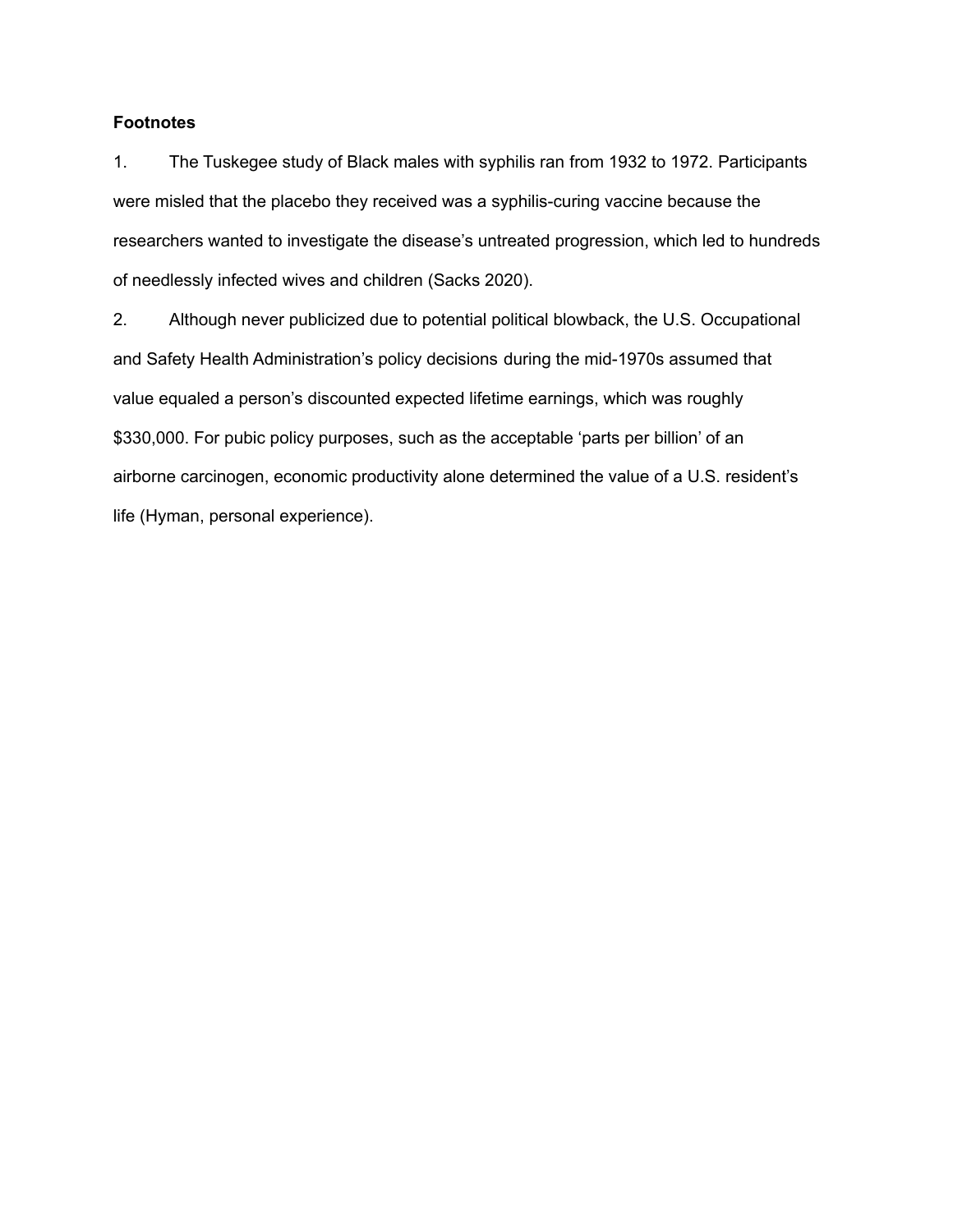## **References**

- Aaltola, Mika (1999), "International Relations and Epidemics: A Short Expedition to Places Inhabited by States and Mad Cows," *Medicine, Conflict and Survival*, 15 (3), 235-254.
- Aaltola, Mika (2011), *Understanding the Politics of Pandemic Scares: An Introduction to Global Politosomatics* (Vol. 14). New York, NY: Routledge.
- Aidi, Hisham (2020), *Public Trust, Capacity and Covid-19: Early Lessons from Africa*. Rabat, Morocco: Policy Center for the New South (accessed January 3, 2020). [https://[www.policycenter.ma/sites/default/files/PB\\_20-45\\_Aidi.pdf](http://www.policycenter.ma/sites/default/files/PB_20-45_Aidi.pdf)]
- Ali, Afroz (2020), "We Need a Paradigm Shift from Social Isolation to Social Solidarity," ABC, 31 March 2020 (accessed December 31, 2020). [https:/[/www.abc.net.au/religion/paradigm-](http://www.abc.net.au/religion/paradigm-)

shift-from-social-distancing-to-social-solidarity/12106530]

- Amiot, Catherine E., and Roxanne M. Aubin (2013), "Why and How are You Attached to Your Social Group? Investigating Different Forms of Social Identification," *British Journal of Social Psychology*, 52 (3), 563-586.
- Ayalon, Liat, and Clemens Tesch-Römer (2017), "Taking a Closer Look at Ageism: Self- and Other-directed Ageist Attitudes and Discrimination," *European Journal of Ageing*, 14 (1),  $1-4.$
- Balmford, Ben, James D. Annan, Julia C. Hargreaves, Marina Altoè, and Ian J. Bateman (2020), "Cross-country Comparisons of Covid-19: Policy, Politics and the Price of Life," *Environmental and Resource Economics*, 76 (4), 525-551.
- Bashford, Alison (2003), *Imperial Hygiene: A Critical History of Colonialism, Nationalism and Public Health*. New York, NY: Palgrave Macmillan.
- Battin, Margaret P. (1987), "Age Rationing and the Just Distribution of Health Care: Is There a Duty to Die?" *Ethics*, 97 (2), 317-340.
- *BBC News* (2020), "Coronavirus Could Cause 35,000 Extra UK Cancer Deaths, Experts Warn," July 6 (accessed February 10, 2021). [https:/[/www.bbc.com/news/health-53300784\]](http://www.bbc.com/news/health-53300784)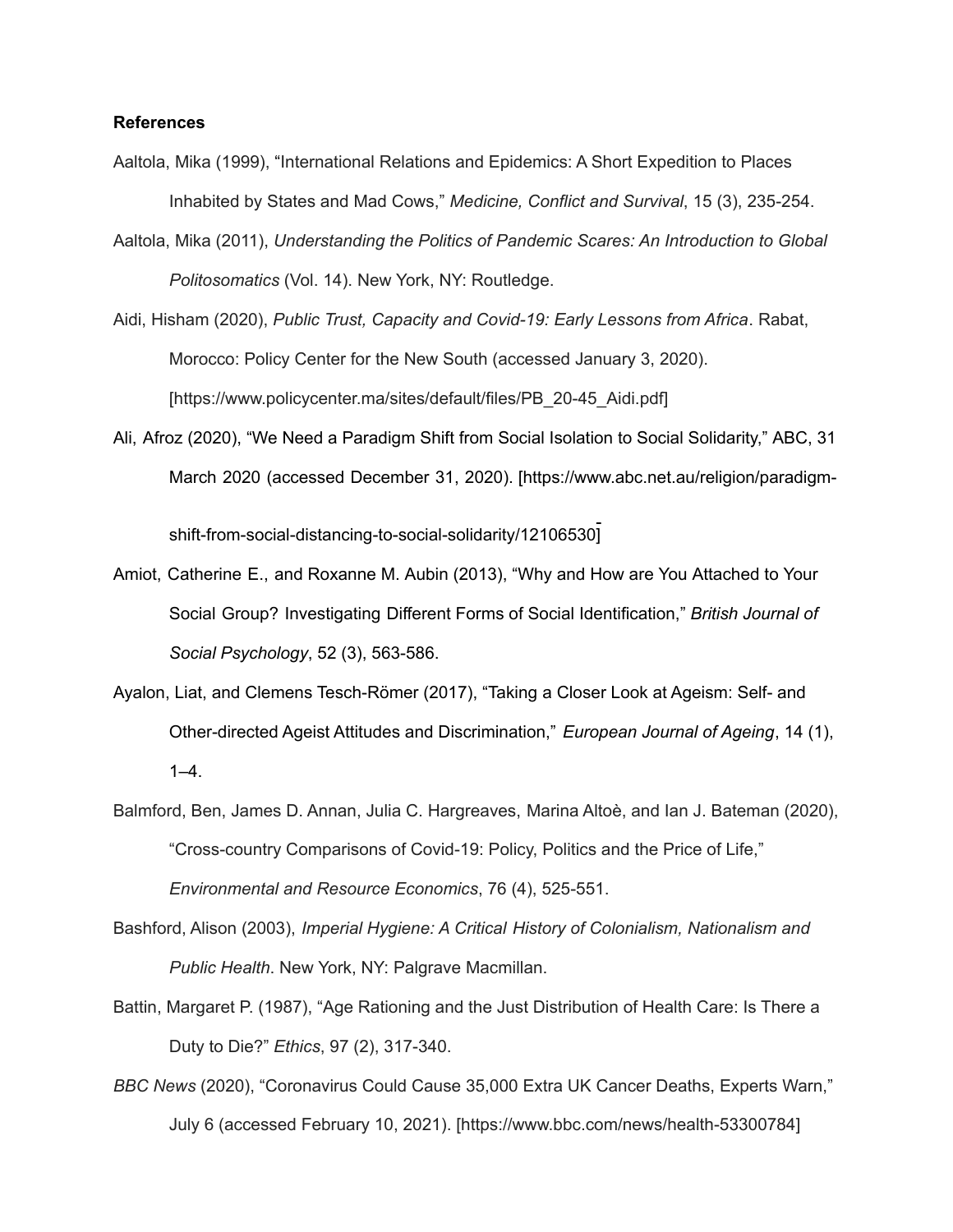- Beck, Aaron T., Denise D. Davis, and Arthur Freeman, eds. (2015), *Cognitive Therapy of Personality Disorders*. New York, NY: Guilford Publications.
- Bell, Sadie, Richard Clarke, Sandra Mounier-Jack, Jemma L. Walker, and Pauline Paterson (2020), "Parents' and Guardians' Views on the Acceptability of a Future COVID-19 Vaccine: A multi-methods Study in England," *Vaccine*, 38 (49), 7789-7798.
- Benziman, Yuval (2020),"'Winning' the 'Battle' and 'Beating' the COVID-19 'Enemy': Leaders' Use of War Frames to Define the Pandemic," *Peace and Conflict: Journal of Peace Psychology*, 26 (3), 247-256.
- Berger, Zackary D., Nicholas G. Evans, Alexandra L. Phelan, and Ross D. Silverman (2020), "Covid-19: Control Measures Must Be Equitable and Inclusive," *The BMJ*, 2020; 368: m1141 (accessed December 31, 2020). [https:/[/www.bmj.com/content/368/bmj.m1141/](http://www.bmj.com/content/368/bmj.m1141/) rapid-responses]
- Bouchet, Dominique (2018), "Marketing, Violence and Social Cohesion: First Steps to a Conceptual Approach to the Understanding of the Normalising Role of Marketing," *Journal of Marketing Management*, 34 (11-12), 1048-1062.
- Brakman, Sarah-Vaughan (2020), "Social Distancing Isn't a Personal Choice. It's an Ethical Duty," *Vox*, April 9 (accessed December 31, 2020). [https://[www.vox.com/future](http://www.vox.com/future-)perfect/2020/4/9/21213425/coronavirus-covid-19-social-distancingsolidarity-ethics]
- Breakwell, Glynis M. (2001), "Mental Models and Social Representations of Hazards: The Significance of Identity Processes," *Journal of Risk Research*, 4 (4), 341-351.
- Bronfenbrenner, Urie (1979), *The Ecology of Human Development: Experiments by Nature and Design*. Cambridge, MA: Harvard University Press.
- Browning, Christopher S. (2016), "Ethics and Ontological Security," in *Ethical Security Studies: A New Research Agenda,* Jonna Nyman and Anthony Burke, eds. London, U.K.: Routledge, 160-173.

Bubeck, Diemut Elisabet (1995), *Care, Gender, and Justice*. Oxford, U.K.: Oxford University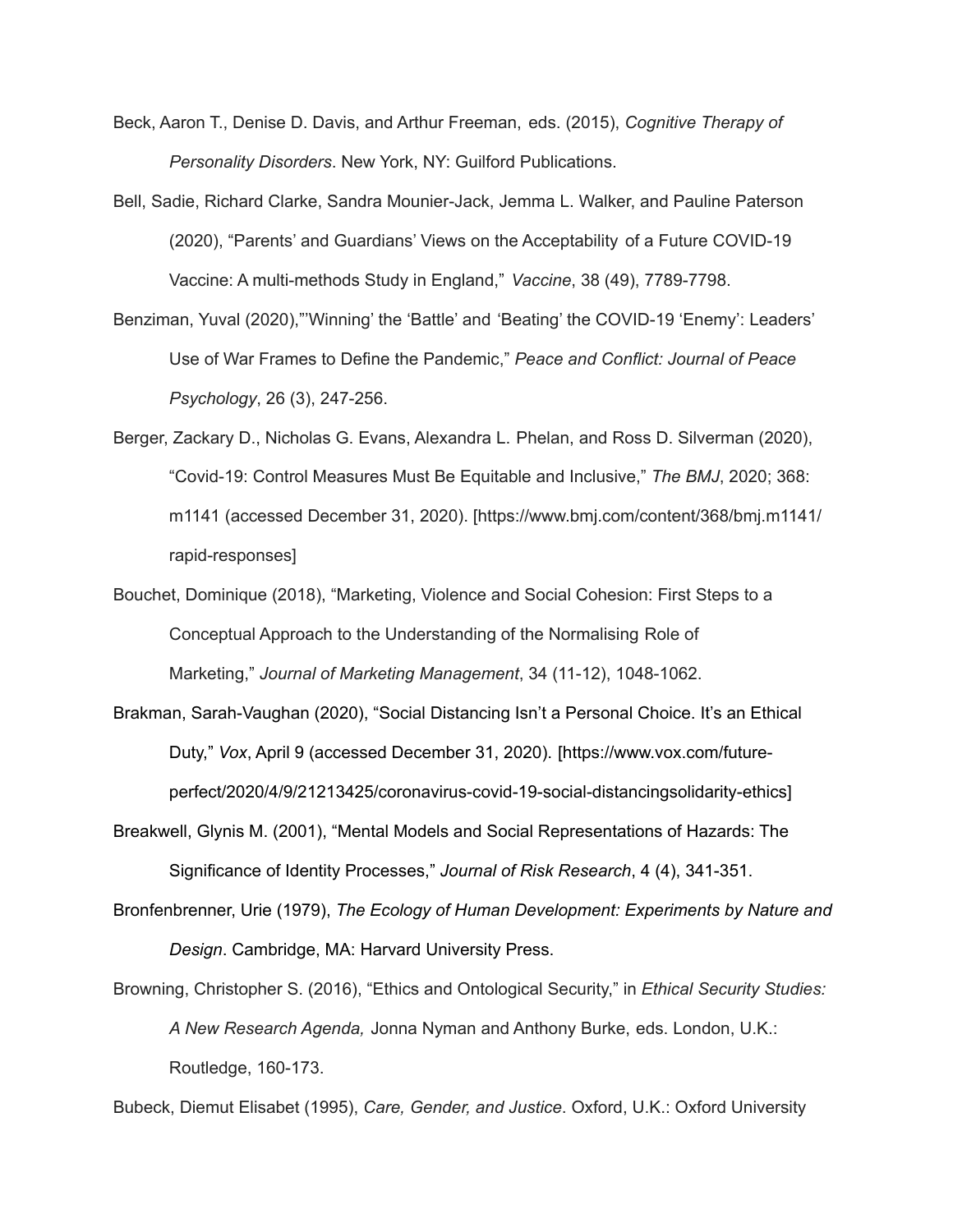Press.

Bucar, Liz (2020), "Islamophobia and America's Problem with Face Masks," September 3 (accessed December 31, 2020). [https://therevealer.org/islamophobia-and-americansproblems-with-face-masks/]

Burke, Kenneth (1984), *Attitudes Toward History, 3 rd Edition*. Berkeley, CA: University of California Press.

Butler, Robert N. (1969), "Age-ism: Another Form of Bigotry," *The Gerontologist*, 9 (4), 243-246.

Campbell, Leland, and William D. Diamond (1990), "Framing and Sales Promotions: The Characteristics of a 'Good Deal'," *Journal of Consumer Marketing*, 7 (4), 25-31.

- Capraro, Valerio, and Hélène Barcelo (2020), "Priming Reasoning Increases Intentions to Wear a Face Covering to Slow Down COVID-19 Transmission," *arXiv Preprint arXiv:2006.11273v1* (accessed December 31, 2020).
- Cardona, Beatriz (2020), "The Pitfalls of Personalization Rhetoric in Time of Health Crisis: COVID-19 Pandemic and Cracks on Neoliberal Ideologies," *Health Promotion International*, daaa112 (accessed December 31, 2020). [https://academic.oup.com/ heapro/advance-article/doi/10.1093/heapro/daaa112/5918727?login=true]
- Chatzidakis, Andreas, Jamie Hakim, Jo Littler, Catherine Rottenberg, and Lynne Segal (2020), "From Carewashing to Radical Care: The Discursive Explosions of Care During Covid-19," *Feminist Media Studies*, 20 (6), 889-895.

Donaghue, Erin (2020), "Surging Anti-Asian Hate Crimes Being Tracked During Coronavirus Pandemic: 'Things are Getting Very Physical'," *CBS News*, March 26 (accessed December 31, 2020).

[https[://ww](http://www.cbsnews.com/news/coronavirus-pandemic-anti-asian-)w[.cbsnews.com/news/coronavirus-pandemic-anti-asian](http://www.cbsnews.com/news/coronavirus-pandemic-anti-asian-)hate-crimes-tracking/].

Dupuis, Ann, and David C. Thorns (1998), "Home, Home Ownership and the Search for Ontological Security," *The Sociological Review,* 46 (1), 24-47.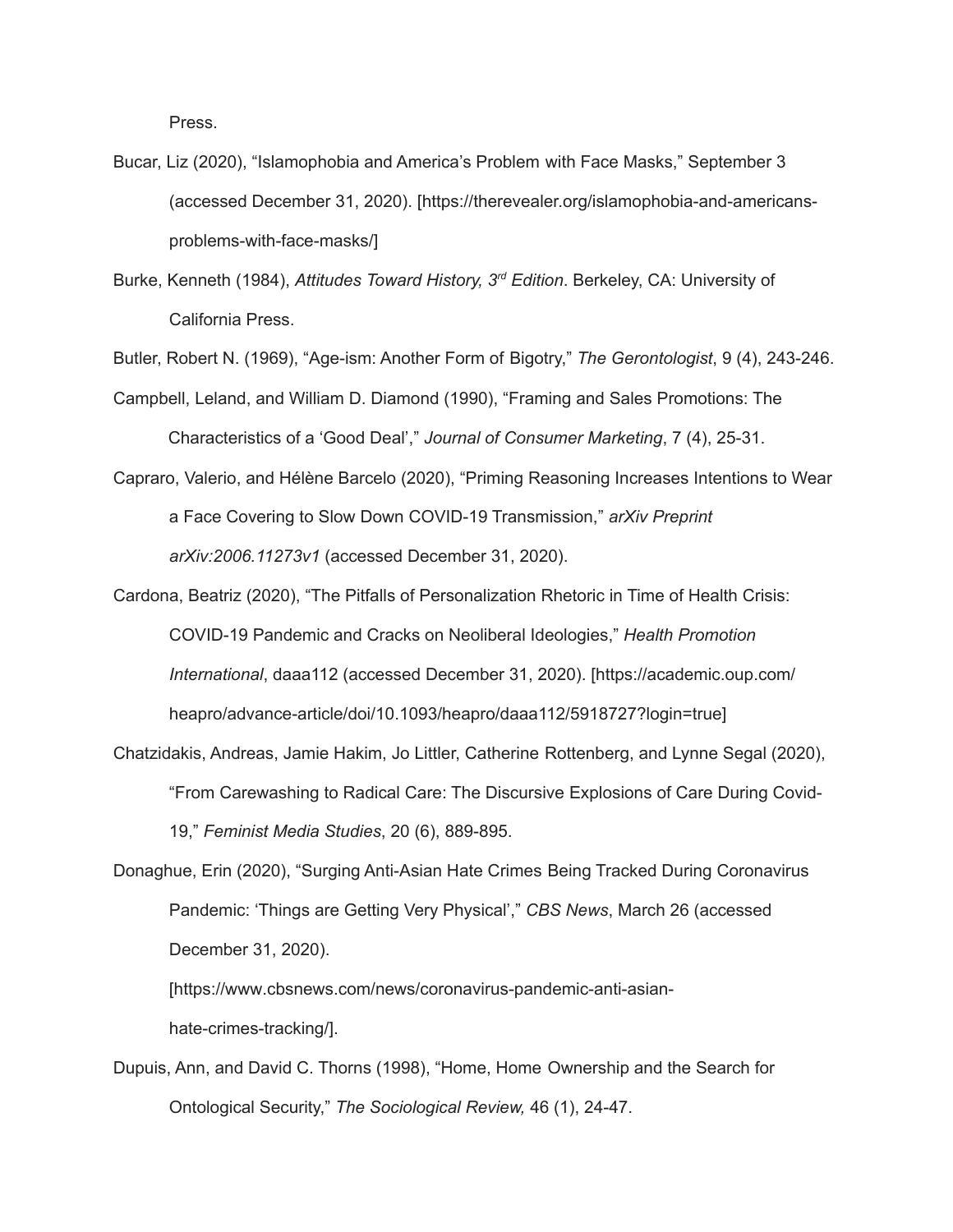Drury, John, Holly Carter, Chris Cocking, Evangelos Ntontis, Selin Tekin Guven, and Richard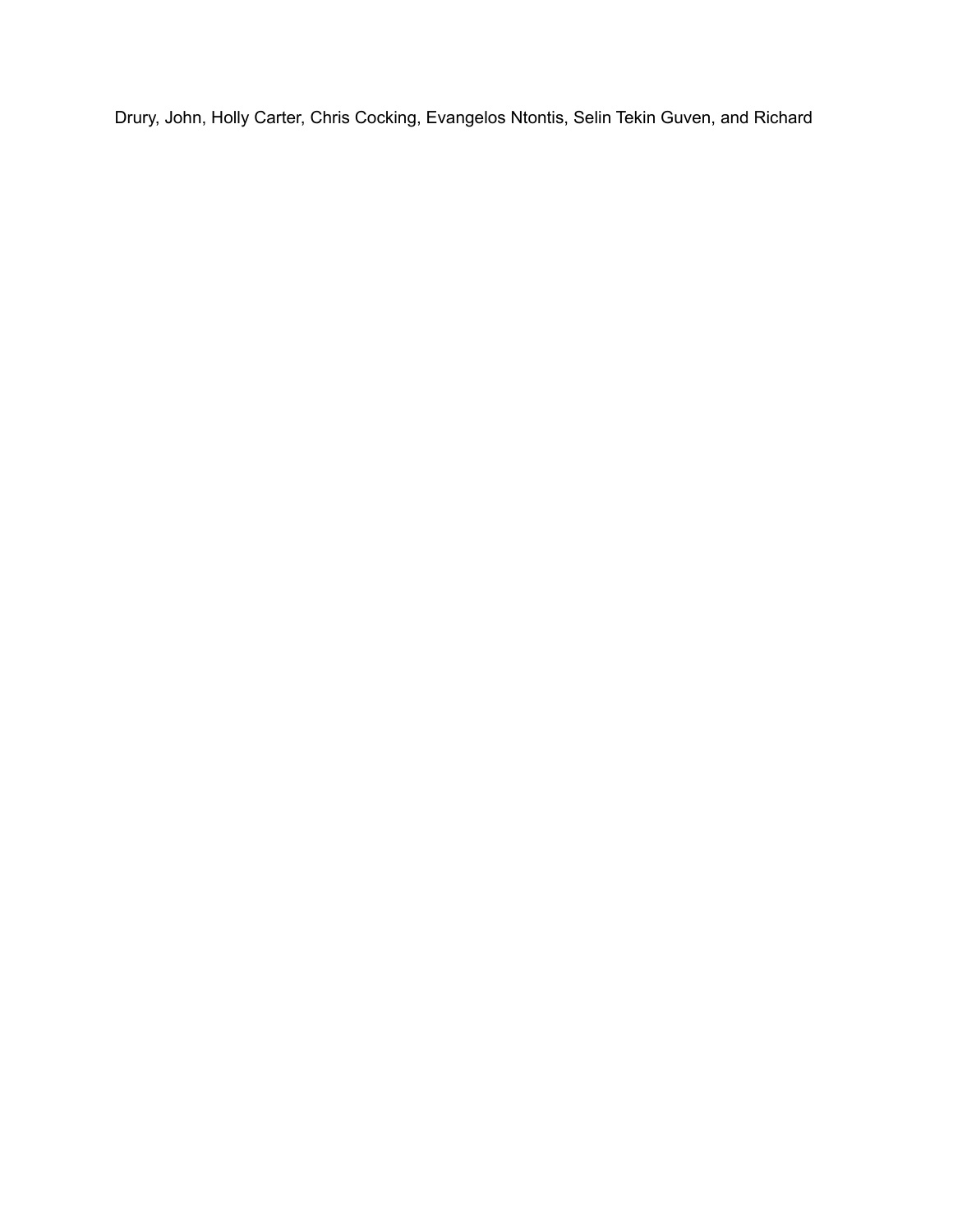Amlôt (2019), "Facilitating Collective Resilience in the Public in Emergencies: Twelve Recommendations Based on the Social Identity Approach," *Frontiers in Public Health*, 7, 181 (accessed December 31, 2020). [https://[www.frontiersin.org/articles/10.3389/](http://www.frontiersin.org/articles/10.3389/) fpubh.2019.00141/full]

- Drury, John, Stephen Reicher, and Clifford Stott (2020), "COVID-19 in Context: Why do People Die in Emergencies? It's Probably not Because of Collective Psychology," *British Journal of Social Psychology*, 59 (3), 686-693.
- Eaton, Lisa A., and Seth C. Kalichman (2020), "Social and Behavioral Health Responses to COVID-19: Lessons Learned from Four decades of an HIV Pandemic," *Journal of Behavioral Medicine*, 43 (3), 341-345.
- Eckhardt, Giana M., Nikhilesh Dholakia, and Rohit Varman (2013), "Ideology for the 10 Billion: Introduction to Globalization of Marketing Ideology," *Journal of Macromarketing*, 33 (1), 7-12.
- Federico, Christopher M., Agnieszka Golec de Zavala, and Tomasz Baran (2020), "Collective Narcissism, In-group Satisfaction, and Solidarity in the Face of COVID-19," *Social Psychological and Personality Science* (accessed December 31, 2020). [https://journals.sagepub.com/doi/10.1177/1948550620963655]
- Francis, June N. P. (2020), "A Macromarketing Call to Action—Because Black Lives Matter!" *Journal of Macromarketing* (accessed February 9, 2021).

[https://journals.sagepub.com/doi/10.1177/0276146720981718]

- Friedman, Marilyn, and Angela Bolte (2007), "Ethics and Feminism," *The Blackwell Guide to Feminist Philosophy*, Linda Martín Alcoff and Eva Feder Kittay, eds. Malden, MA: Blackwell, 81-1011.
- Fritz, Charles E. (1996), "Disasters and Mental Health: Therapeutic Principles Drawn from Disaster Studies," DRC Historical and Comparative Disaster Series, #10 (accessed December 31, 2020). [https://udspace.udel.edu/handle/19716/1325?show=full]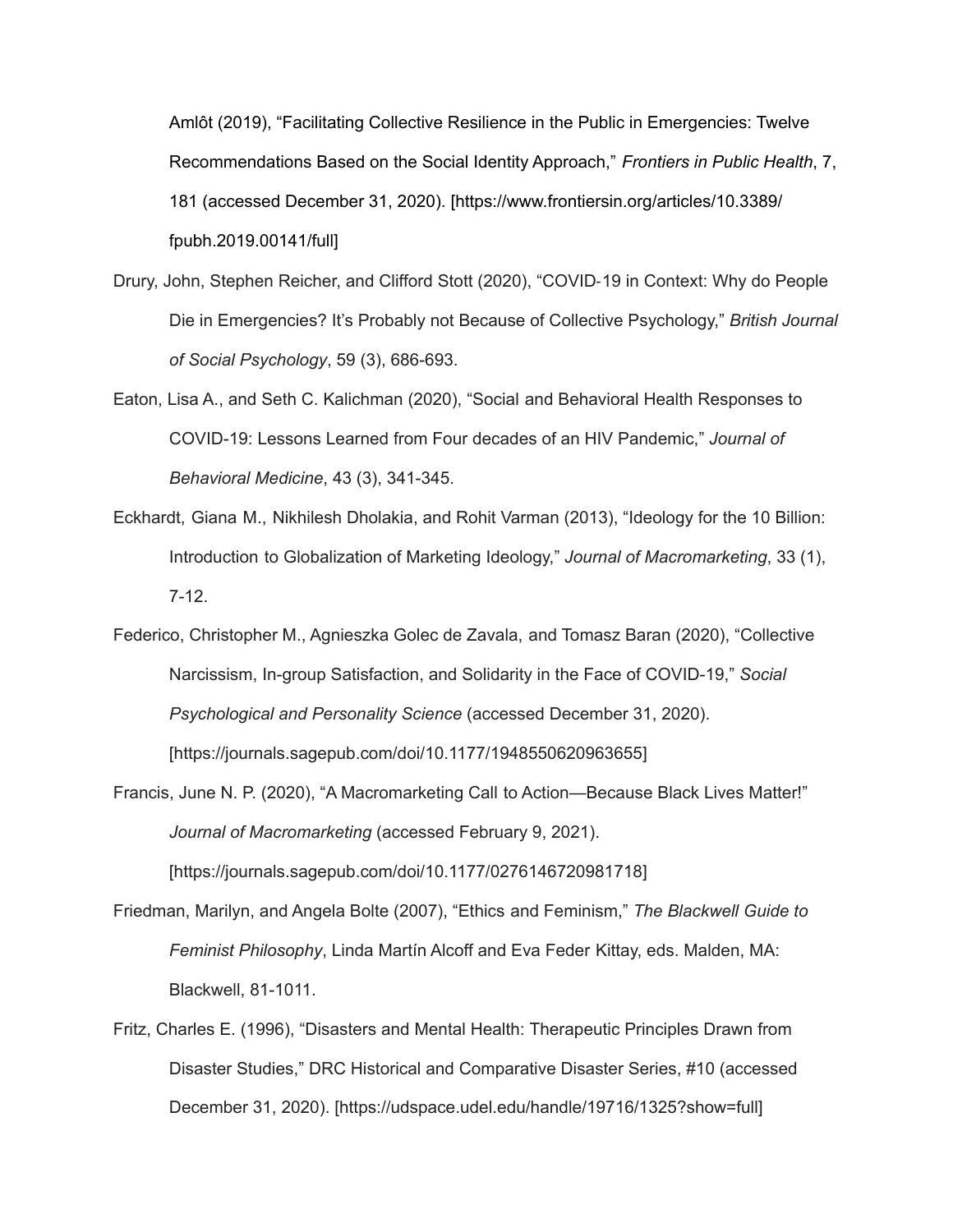Gee, Ellen, and Gloria Gutman (2000), *The Overselling of Population Ageing: Apocalyptic Demography, Intergenerational Challenges, and Social Policy.* Oxford, U.K.: Oxford University Press.

Giuffrida, Angela, and Kim Willsher (2020), "Outbreaks of Xenophobia in West as Coronavirus Spreads," *The Guardian*, January 31 (accessed December 31, 2020). [https://[www.msn.com/en-gb/news/world/outbreaks-of-xenophobia-in-west-as](http://www.msn.com/en-gb/news/world/outbreaks-of-xenophobia-in-west-as-)coronavirus-spreads/ar-BBZwxvX]

- Gilmore, Norbert, and Somerville, Margaret A. (1994), "Stigmatization, Scapegoating and Discrimination in Sexually Transmitted Diseases: Overcoming 'Them' and 'Us'," *Social Science & Medicine*, 39 (9), 1339-1358. [https://pubmed.ncbi.nlm.nih.gov/7801170/]
- Golec de Zavala, Agnieszka, and Aleksandra Cichocka (2012), "Collective Narcissism and Anti-Semitism in Poland," *Group Processes & Intergroup Relations*, 15 (2), 213-229.
- Golec de Zavala, Agnieszka, Aleksandra Cichocka, Roy Eidelson, and Nuwan Jayawickreme (2009), "Collective Narcissism and its Social Consequences," *Journal of Personality and Social Psychology*, 97 (6), 1074-1096.
- Golec de Zavala, Agnieszka, and Dorottya Lantos (2020), "Collective Narcissism and its Social Consequences: The Bad and the Ugly," *Current Directions in Psychological Science*, 29 (3), 273-278.
- Golec de Zavala, Agnieszka (2019), "Collective Narcissism and In-group Satisfaction are Associated with Different Emotional Profiles and Psychological Well-being," *Frontiers in Psychology*, 10: 203 (accessed December 31, 2020).

[https://[www.frontiersin.org/articles/10.3389/fpsyg.2019.00203/full](http://www.frontiersin.org/articles/10.3389/fpsyg.2019.00203/full)]

- Gomel, Elana (2000), "The Plague of Utopias: Pestilence and the Apocalyptic Body," *Twentieth-Century Literature*, 46 (4), 405-433.
- Greenberg, Jeff, Tom Pyszczynski, and Sheldon Solomon (1986), "The Causes and Consequences of a Need for Self-esteem: A Terror Management Theory," in *Public Self*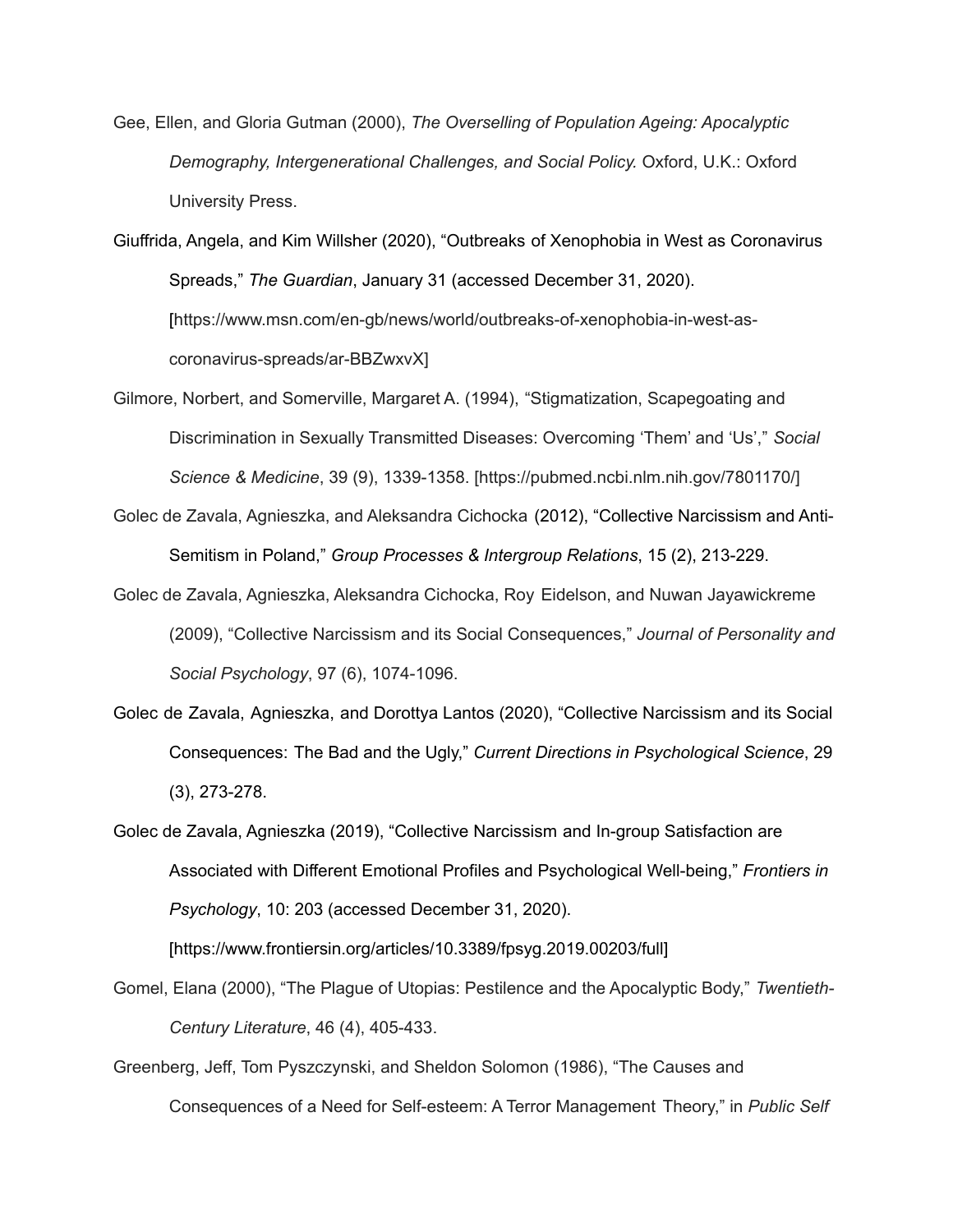*and Private Self*, *Springer Series in Social Psychology*, Roy F. Baumeister, ed. New York, NY: Springer, 189-212.

- Grier, Sonya A., and Sonja Martin Poole (2020), "Will Social Marketing Fight for Black Lives? An Open Letter to the Field," *Social Marketing Quarterly*, 26 (4), 378-387.
- Gržinić, Marina (2020), "Refugees, Europe, Death and COVID-19," *Identities: Journal for Politics, Gender and Culture*, 17 (1), 10-13.
- Hebblethwaite, Shannon, Laurel Young, and Tristana Martin Rubio (2020), "Pandemic Precarity: Aging and Social Engagement," *Leisure Sciences*, 1-7.
- Held, Virginia (2006), *The Ethics of Care: Personal, Political, and Global*. Oxford, U.K.: Oxford University Press on Demand.

Heneghan, Carl, and Tom Jefferson (2020), "Dying of Neglect: The Other Covid Care Home Scandal, *The Spectator*, June, 6 (accessed December 31, 2020). [https://[www.spectator.co.U.K./article/dying-of-neglect-the-other-covid-care-home](http://www.spectator.co.u.k./article/dying-of-neglect-the-other-covid-care-home-)scandal]

Hoover, J. Duane (2011), "Complexity Avoidance, Narcissism and Experiential Learning, in *Developments in Business Simulation and Experiential Learning: Proceedings of the Annual ABSEL Conference*, Vol. 38, 255-260 (accessed December 31, 2020). [https://journals.tdl.org/absel/index.php/absel/article/view/246].

Horton, Richard (2020), "Offline: COVID-19 is not a Pandemic," *The Lancet*, 396 (10255), 874.

Hyman, Michael R., and Alena Kostyk (2019), "Guest Editorial: A Prospectus on Marketing Futurology," *European Journal of Marketing*, 53 (8), 1485-1503.

Hyman, Michael R., Alena Kostyk, and Haseeb A. Shabbir (2020), "Disruptive Events and Associated Discontinuities: A Macromarketing Prescription," *Journal of Macromarketing.* Iversen, Thera Dal Prà (2020), "Let Them Do "Dugnad': The Fallacies of the Norwegian Government's Nationalist Rhetoric During Covid-19," *Nationalism Studies: The University of Edinburg*, November 18 (accessed 26 January 2021). [https://nationalism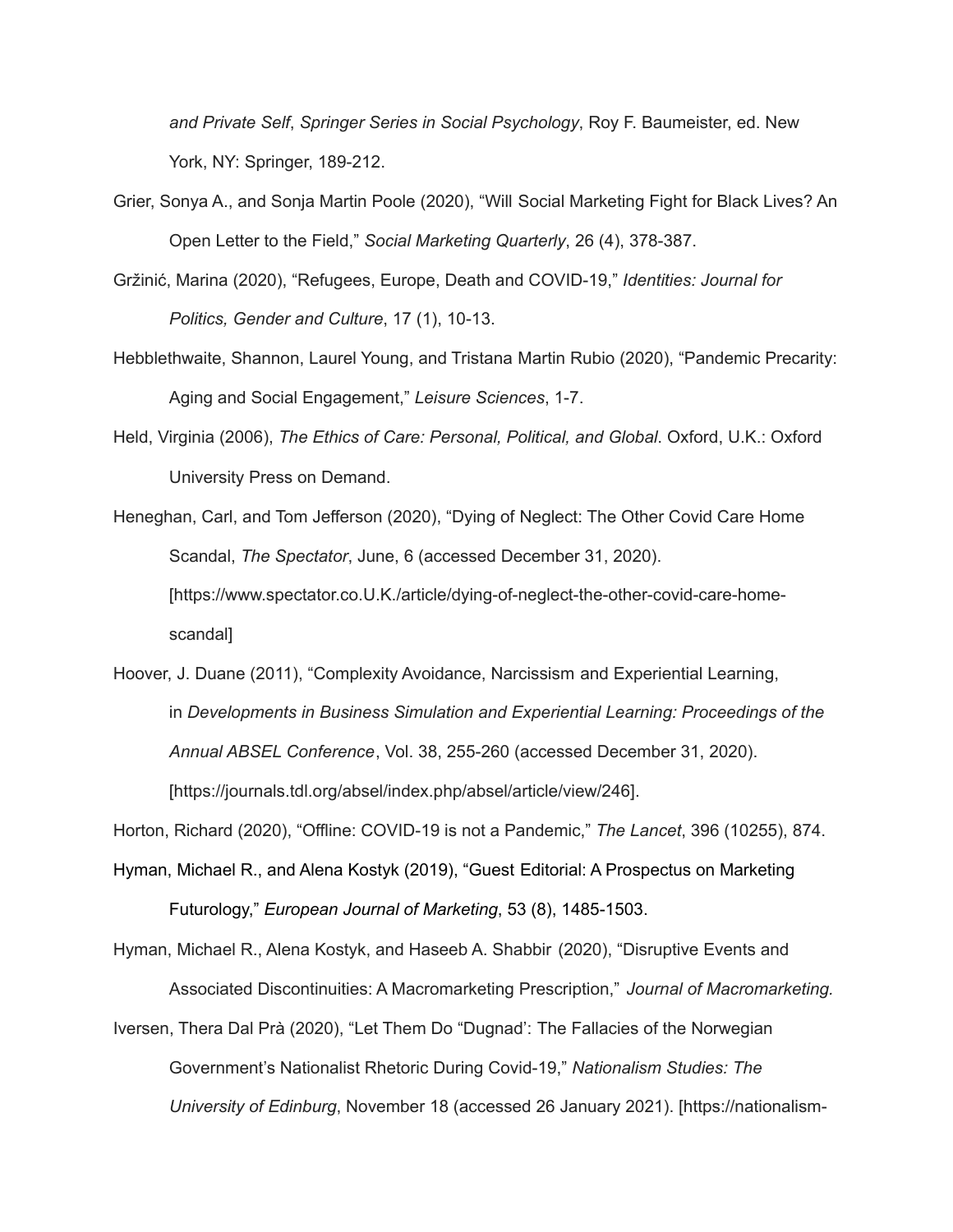studies.sps.ed.ac.uk/2020/11/18/let-them-do-dugnad-the-fallacies-of-the-norwegiangovernments-nationalist-rhetoric-during-covid-19/]

- Iversen, Thomas Nicolaj, Lars Larsen, and Per Erik Solem (2009), "A Conceptual Analysis of Ageism," *Nordic Psychology*, 61 (3), 4-22.
- Ivic, Sanja (2020), "Vietnam's Response to the COVID-19 Outbreak," *Asian Bioethics Review*, 12 (3), 341-347.
- Jack, Jordynn (2008), "Kenneth Burke's Constabulary Rhetoric: Sociorhetorical Critique in Attitudes toward History," *Rhetoric Society Quarterly*, 38 (1), 66-81.
- Jennings, Bruce (2018), "Solidarity and Care as Relational Practices," *Bioethics*, 32 (9), 553- 561.
- de Jesus, Diego Santos Vieira (2020), "Necropolitics and Necrocapitalism: The Impact of COVID-19 on Brazilian Creative Economy," *Modern Economy*, 11 (6), 1121-1140.
- Jetten, Jolanda, Stephen Reicher, S. Alexander Haslam, and Tegan Cruwys, eds. (2020), *Together Apart: The Psychology of COVID-19*. New York, NY: Sage.
- Jones, Camara P. (2014), "Systems of Power, Axes of Inequity: Parallels, Intersections, Braiding the Strands," *Medical Care*, 52 (10), S71-S75.

Junaidi, Ikram (2020), "WHO Praises Pakistan's Handling of Covid-19 Pandemic," *Dawn*, September 11 (accessed February 18, 2021). [https://[www.dawn.com/news/1578971\]](http://www.dawn.com/news/1578971)

Kavanagh, Donncha (2014), "Restoring Phronesis and Practice: Marketing's Forgotten

P's," *Journal of Historical Research in Marketing*, 6 (3), 331-350.

- Kermode, Frank (2000), *The Sense of an Ending: Studies in the Theory of Fiction with a New Epilogue*. Oxford, U.K.: Oxford University Press.
- Kinnvall, Catarina (2004), "Globalization and Religious Nationalism: Self, Identity, and the Search for Ontological Security," *Political Psychology*, 25 (5), 741-767.
- Kotler, Philip and Shigetaka Komori (2020), *Never Stop: Winning through Innovation*. Chicago, IL: Kotler Impact.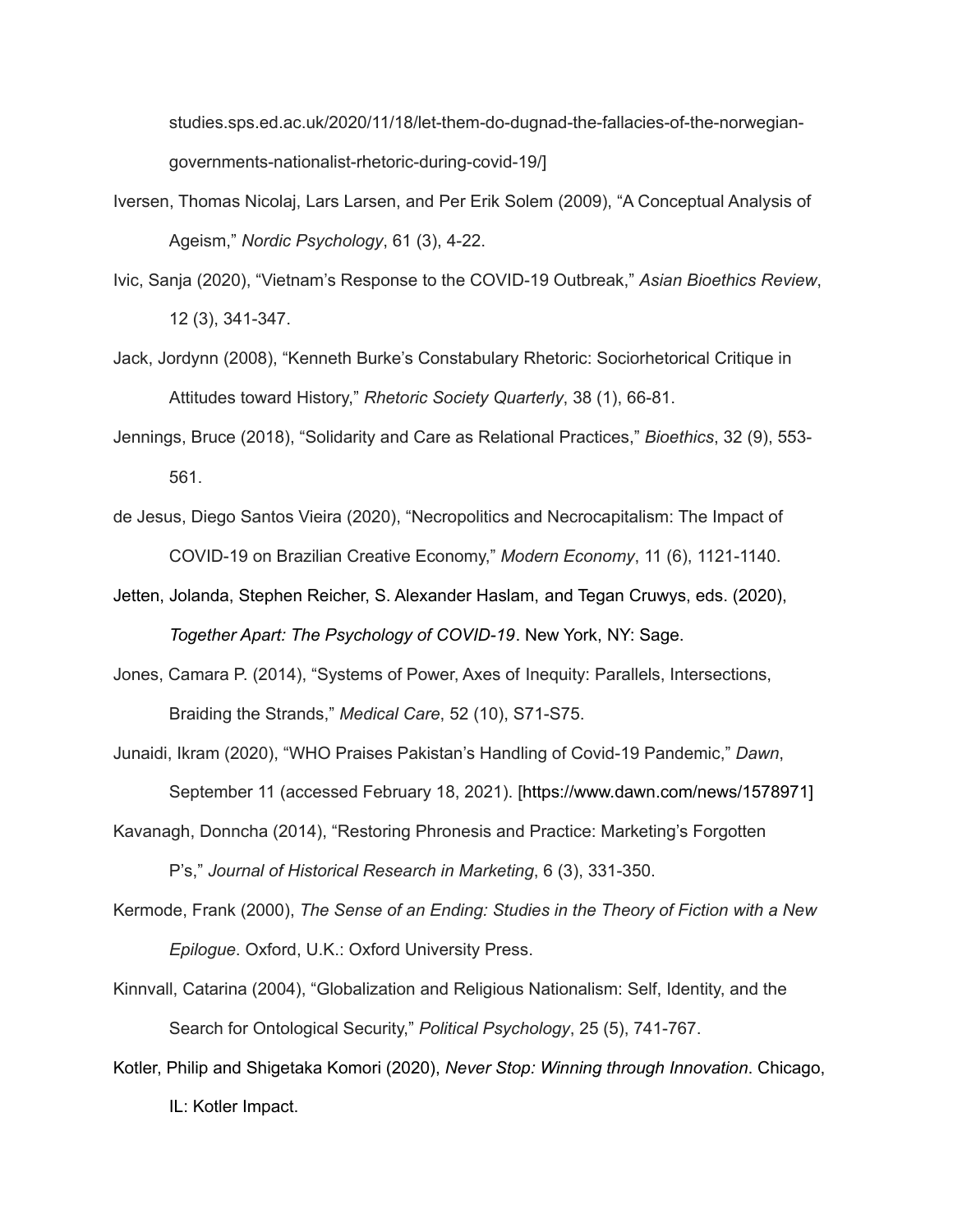Le, Sang Minh (2020), "Containing the Coronavirus (Covid-19): Lessons from Vietnam," *World Bank Blogs*, April 30 (accessed December 31, 2020).

[https://blogs.worldbank.org/health/containing-coronavirus-covid-19-lessons-vietnam]

- Le Thu, Huong (2020), "Vietnam's Successful Battle against Covid-19," *Council of Foreign Relations*, April 30 (accessed May 15, 2020). [https://[www.cfr.org/blog/vietnams](http://www.cfr.org/blog/vietnams-)successful-battle-against-covid-19]
- Leach, Colin Wayne, Martijn van Zomeren, Sven Zebel, Michael L. W. Vliek, Sjoerd F. Pennekamp, Bertjan Doosje, Jaap W Ouwerkerk, and Russell Spears (2008), "Grouplevel Self-definition and Self-investment: A Hierarchical (Multicomponent) Model of Ingroup Identification," *Journal of Personality and Social Psychology*, 95 (1), 144-165.
- Lee, Nancy R., and Philip Kotler (2015), *Social Marketing: Changing Behaviors for Good.* Thousand Oaks, CA: Sage Publications.
- Lippman, Sheri A., Suzanne Maman, Catherine MacPhail, Rhian Twine, Dean Peacock, Kathleen Kahn, and Audrey Pettifor (2013), "Conceptualizing Community Mobilization for HIV Prevention: Implications for HIV Prevention Programming in the African Context," *PLOS One*, 8 (10), e78208 (accessed February 10, 2021).

[https://europepmc.org/article/med/24147121#free-full-text]

Litvinova, Daria (2020), "Virus-tracking App Angers Thousands in Moscow with Fines," *Associated Press*, June 2 (accessed January 26, 2021).

[https://apnews.com/article/ca08db0bc06f0a9d20e205104680c881]

- van der Made, Jan, Ruud ter Meulen, and Masja van den Burg (2001), "Solidarity and Care in the Netherlands," in *Health and Social Care in Europe*, Ruud ter Meulen, Wil Arts, and Ruud Muffels, eds. Dordrecht, Netherlands: Kluwer Academic Publishers, 229-253.
- Mankoff, Jeffrey (2020), "Russia's Response to Covid-19," *Center for Strategic & International Studies*, April 10 (accessed January 26, 2021). [https://[www.csis.org/analysis/russias-](http://www.csis.org/analysis/russias-)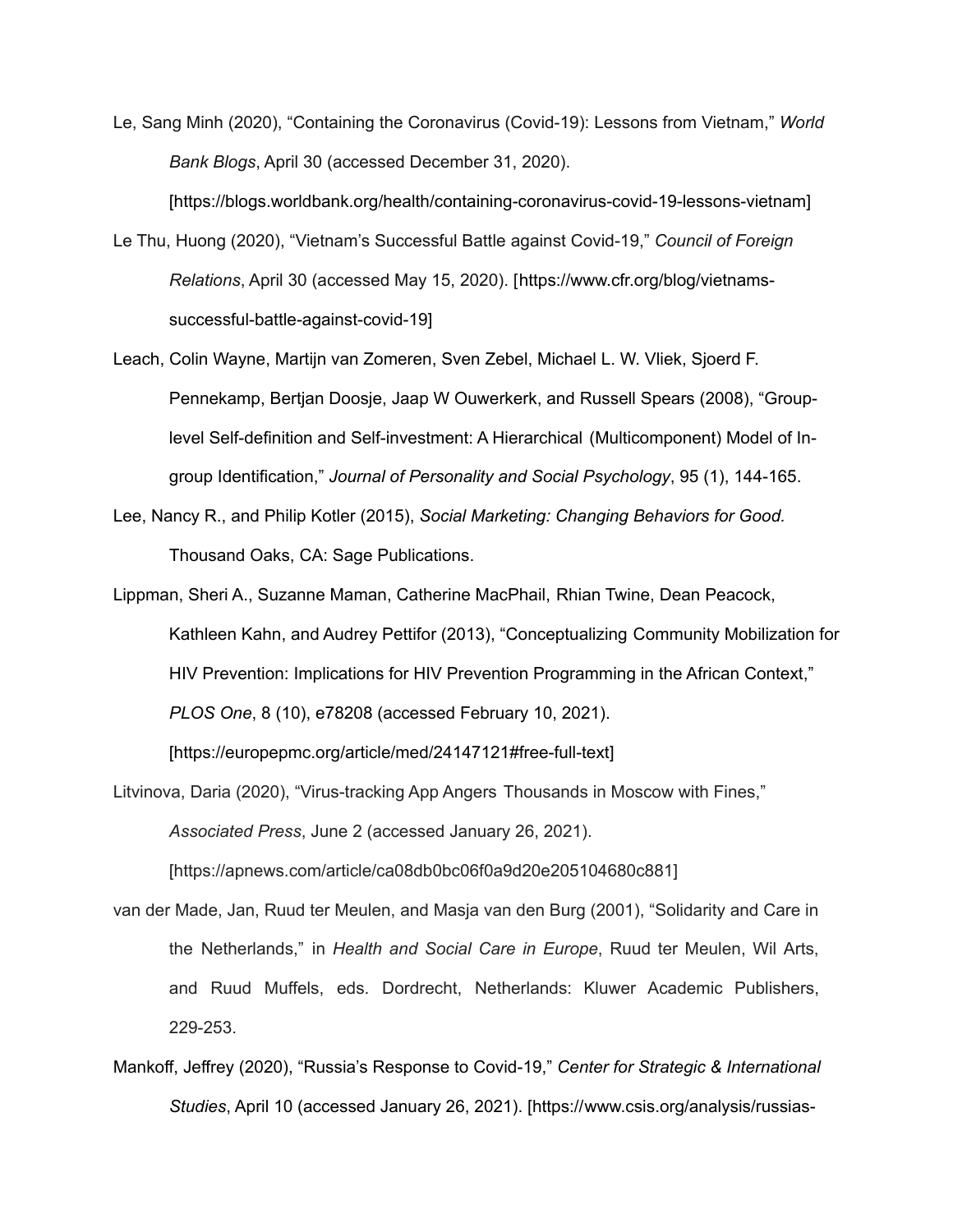response-covid-19]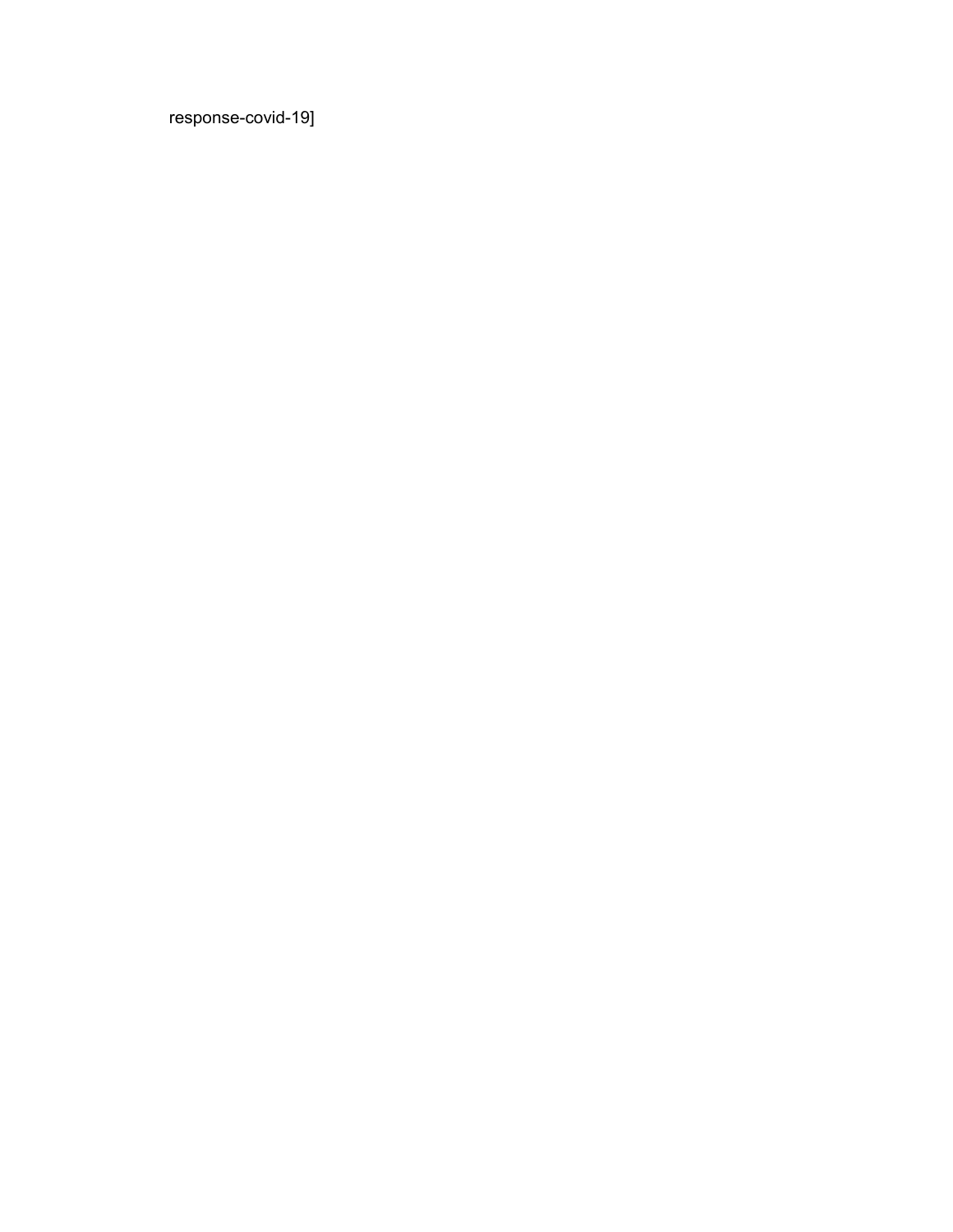Marohovskaya, Alesya and Dmitry Velikovsky (2020), "While We Are Waiting for the State, the People are Helping," *IStories*, June 5 (accessed February 9, 2021). [https://istories.media/reportages/2020/06/05/poka-mi-zhdem-gosudarstvo-nampomogaet-narod/]

- Mason, Andrew (2000), *Community, Solidarity and Belonging: Levels of Community and Their Normative Significance*. Cambridge, U.K.: Cambridge University Press.
- Meisner, Brad A. (2020), "Are You OK, Boomer? Intensification of Ageism and Intergenerational Tensions on Social Media Amid COVID-19," *Leisure Sciences*, 1-6.
- Mendenhall, Emily (2020), "The COVID-19 Syndemic is not Global: Context Matters," *The Lancet*, 396 (10264), 1731.
- Morgan, Marcus (2020), "Why Meaning-making Matters: The Case of the U.K. Government's COVID-19 Response," *American Journal of Cultural Sociology*, 8 (3), 270-323.

*Moscow Times, The* (2020), "People Who Violate Coronavirus Quarantine Should Be Killed, Chechen Leader Says," March 25 (accessed January 26, 2021). [https[://ww](http://www.themoscowtimes.com/2020/03/25/people-who-violate-coronavirus-)w[.themoscowtimes.com/2020/03/25/people-who-violate-coronavirus](http://www.themoscowtimes.com/2020/03/25/people-who-violate-coronavirus-)quarantine-should-be-killed-chechen-leader-says-a69741]

Nilsen, Ann Christin Eklund and Ove Skarpenes (2020), "Coping with COVID-19. Dugnad: A Case of the Moral Premise of the Norwegian Welfare State," *International Journal of Sociology and Social Policy* (accessed December 31, 2020). [https://[www.emerald.com/](http://www.emerald.com/) insight/content/doi/10.1108/IJSSP-07-2020-0263/full/pdf?title=coping-with-covid-19 dugnad-a-case-of-the-moral-premise-of-the-norwegian-welfare-state]

Nolan, Ryan (2020), "'We are All in This Together!' Covid-19 and The Lie of Solidarity," *Irish Journal of Sociology* (accessed December 31, 2020). [https://journals.sagepub.com/doi/full/10.1177/07916035209409670791603520940967]

Oliver, David (2020), "Let's Not Forget Care Homes When Covid-19 is Over," *The BMJ*, 369: m1629 (accessed December 31, 2020). [https://[www.bmj.com/content/bmj/369/](http://www.bmj.com/content/bmj/369/)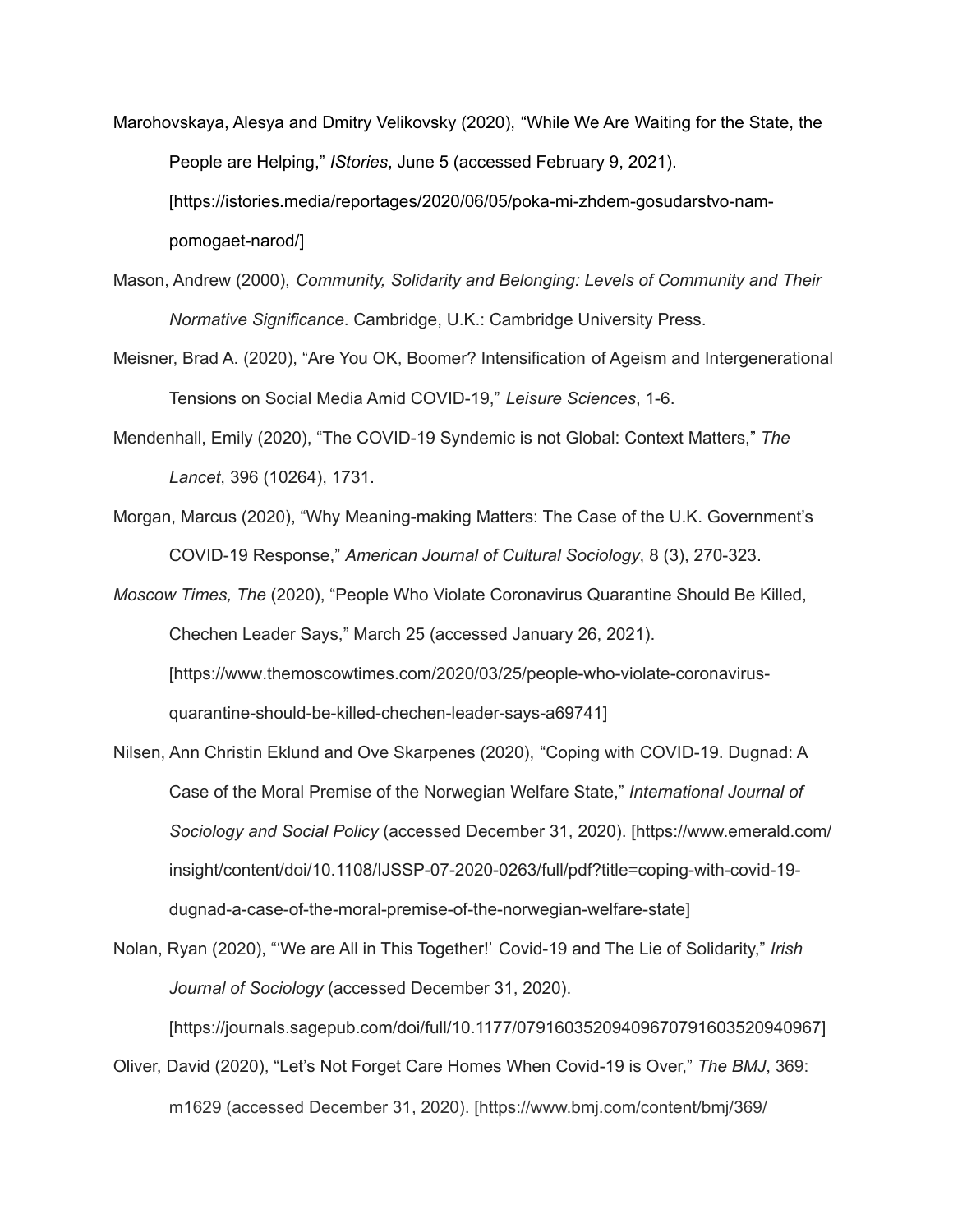bmj.m1629.full.pdf]

O'Neill, Desmond (2020), "Covid-19 in Care Homes: The Many Determinants of This Perfect Storm," *The BMJ*, 369: m2096 (accessed December 31, 2020). [https://[www.bmj.com/](http://www.bmj.com/) content/369/bmj.m2096]

O'Shaughnessy, Nicholas (1996), "Social Propaganda and Social Marketing: A Critical Difference?" *European Journal of Marketing*, 30 (10-11), 54-67.

Panter-Brick, Catherine, Sian E. Clarke, Heather Lomas, Margaret Pinder, and Steve W. Lindsay (2006), "Culturally Compelling Strategies for Behaviour Change: A Social Ecology Model and Case Study in Malaria Prevention," *Social Science & Medicine*, 62 (11), 2810-2825.

Parsons, Elizabeth, Treasa Kearney, Emma Surman, Benedetta Cappellini, Sue Moffat, Vicki Harman, and Klara Scheurenbrand (2021), "Who Really Cares? Introducing an 'Ethics of Care' to Debates on Transformative Value Co-creation," *Journal of Business Research*, 122, Issue C, 794-804.

- Pattinson, Hugh M., and Suresh C. Sood (2010), "Marketers Expressing the Future: Scenario Planning for Marketing Action," *Futures*, 42 (4), 417-426.
- Peverelli, Peter J. (2000), *Cognitive Space: A Social Cognitive Approach to Sino-Western Cooperation*. Delft, Netherlands: Eburon.

Piela, Anna (2020), "Muslim Women Who Cover Their Faces Find Greater Acceptance among Coronavirus Masks – 'Nobody is Giving Me Dirty Looks'," *The Conversation*, [https://theconversation.com/muslim-women-who-cover-their-faces-find-greateracceptance-among-coronavirus-masks-nobody-is-giving-me-dirty-looks-136021]

Post, Stephen G. (1991), "Euthanasia, Senicide, and the Aging Society," *Journal of Religious Gerontology*, 8 (1), 57-65.

Pirtle, Whitney N. Laster (2020), "Racial Capitalism: A Fundamental Cause of Novel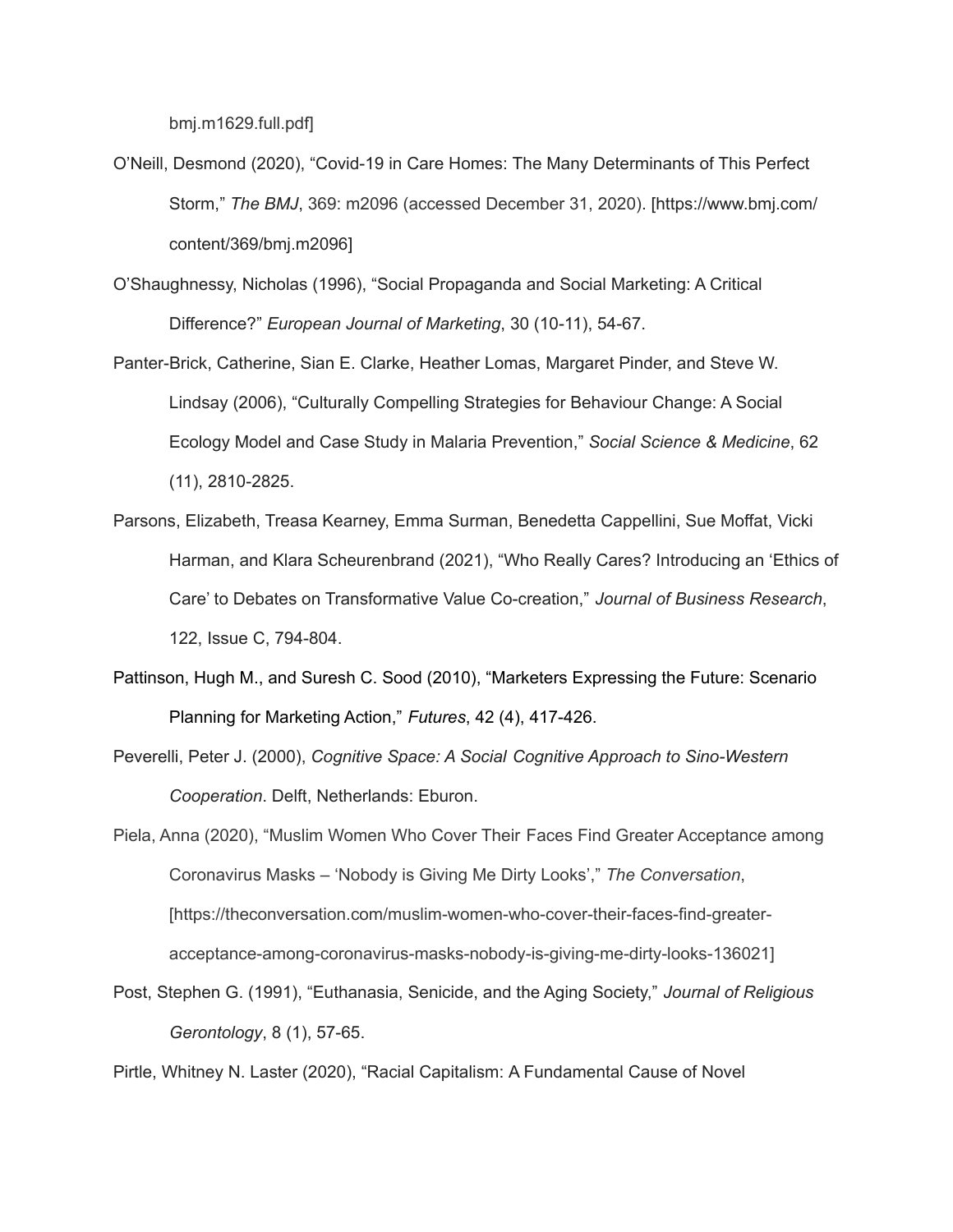Coronavirus (COVID-19) Pandemic Inequities in the United States," *Health Education &*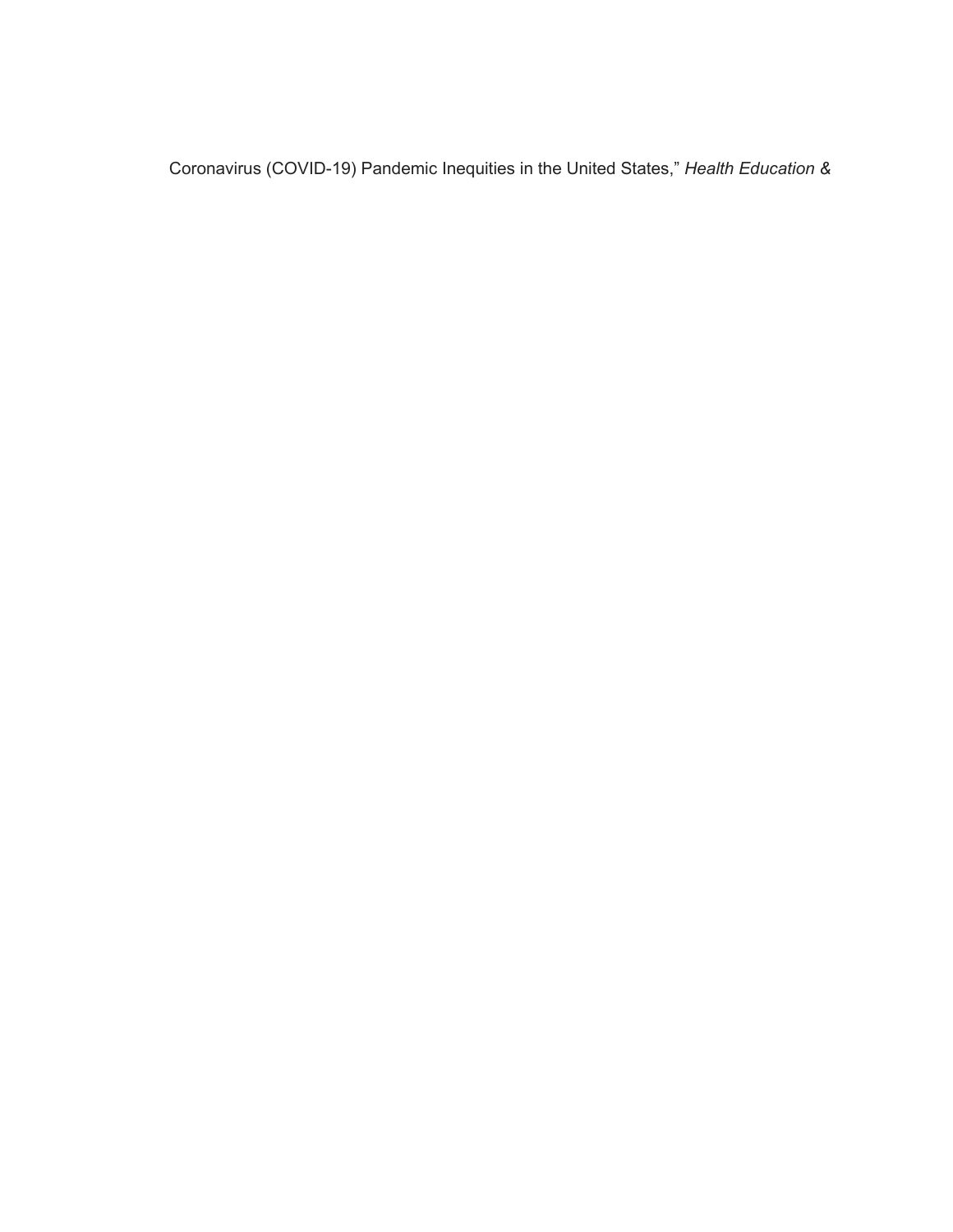*Behavior*, 47 (4), 504-508.

Pozychanuk, Valeria (2020), "'Illegal Discriminatory Practices': 'Agora' Summarized the Experience of Spying on Russians in Self-isolation," *The Bell*, July 16 (accessed February 9, 2021). [https://thebell.io/nezakonnye-diskriminatsionnye-praktiki-agoraobobshhila-opyt-slezhki-za-rossiyanami-na-samoizolyatsii]

Pyszczynski, Tom, Zachary Rothschild, and Abdolhossein Abdollahi (2008), "Terrorism, Violence, and Hope for Peace: A Terror Management Perspective," *Current Directions in Psychological Science*, 17 (5), 318-322.

Reicher, Stephen and Clifford Stott (2020), "On Order and Disorder during the COVID-19 Pandemic," *British Journal of Social Psychology*, 59 (3), 694-702.

Reynolds, Pamela (2020), "Unmasked Behavior," *IEEE Pulse*, 11 (4), 34-36.

Rizzuto, Max (2020), "U.S. Politicians Exploit Coronavirus Fears with anti-Chinese Dog Whistles," *Atlantic Council*, March 27 (accessed February 10, 2021). [https[://ww](http://www.atlanticcouncil.org/commentary/article/u-s-politicians-exploit-coronavirus-)w[.atlanticcouncil.org/commentary/article/u-s-politicians-exploit-coronavirus](http://www.atlanticcouncil.org/commentary/article/u-s-politicians-exploit-coronavirus-)fears-with-anti-chinese-dog-whistles/]

Roberts, Alasdair S. (2020), "A Neglected Subject: How Grand Politics Affects Public Administration," *International Journal of Policy Studies*, 11 (1), 5-19.

Robertson, Hamish and Joanne Travaglia (2020), "The Necropolitics of COVID-19: Will the COVID-19 Pandemic Reshape National Healthcare Systems?" *LSE Impact Blog*, May 18 (accessed December 31, 2020).

[https://blogs.lse.ac.U.K./impactofsocialsciences/2020/

05/18/the-necropolitics-of-covid-19-will-the-covid-19-pandemic-reshape-nationalhealthcare-systems/]

Robinson, Fiona (2015), "Care Ethics, Political Theory, and the Future of Feminism," in *Care Ethics and Political Theory*, Daniel Engster and Maurice Hamington, eds. Oxford, U.K.: Oxford Press Scholarship Online, 293-311.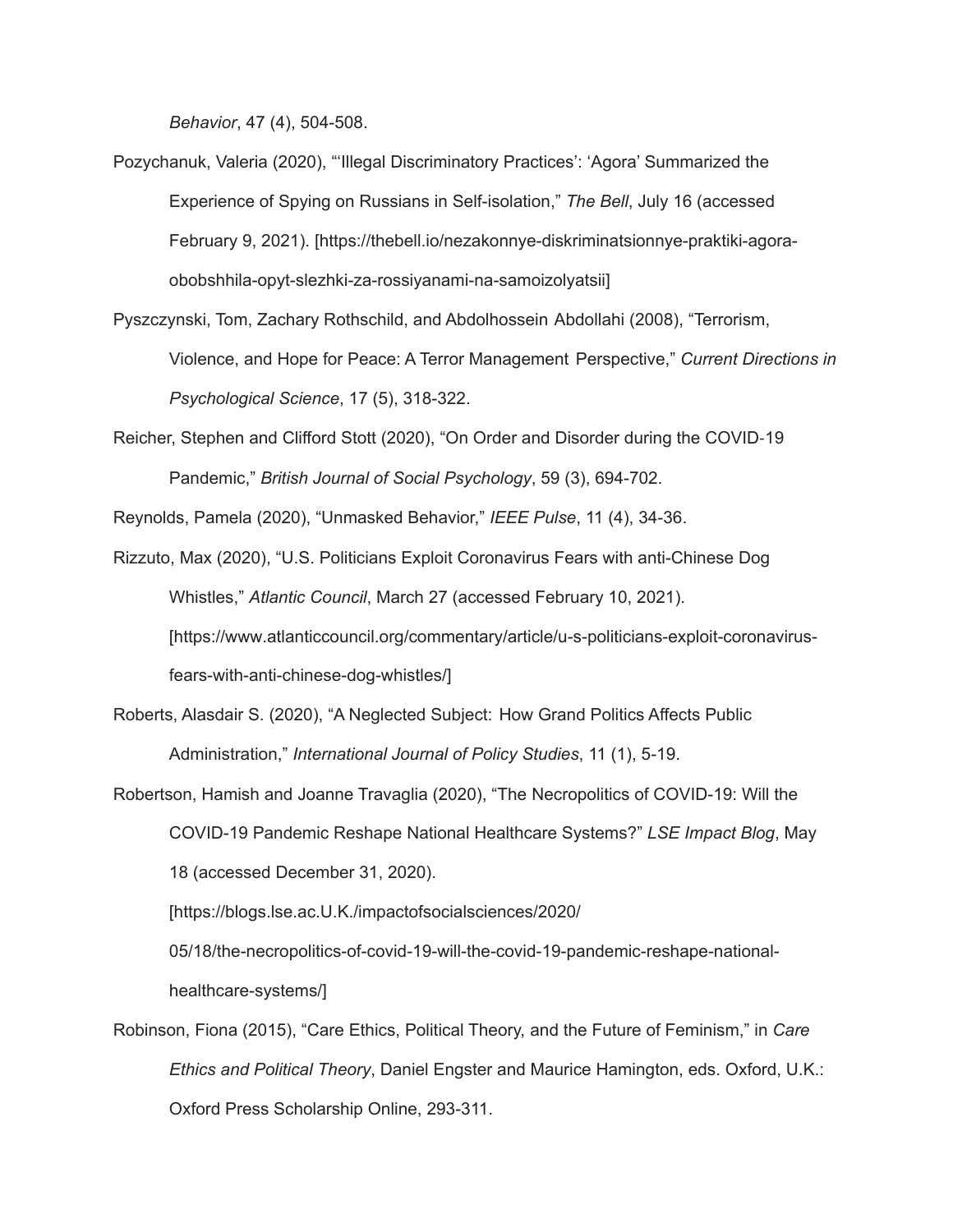Sabbagh, Dan (2020), "The Week of 'Staying Alert' that Left the Government in a Daze," *The*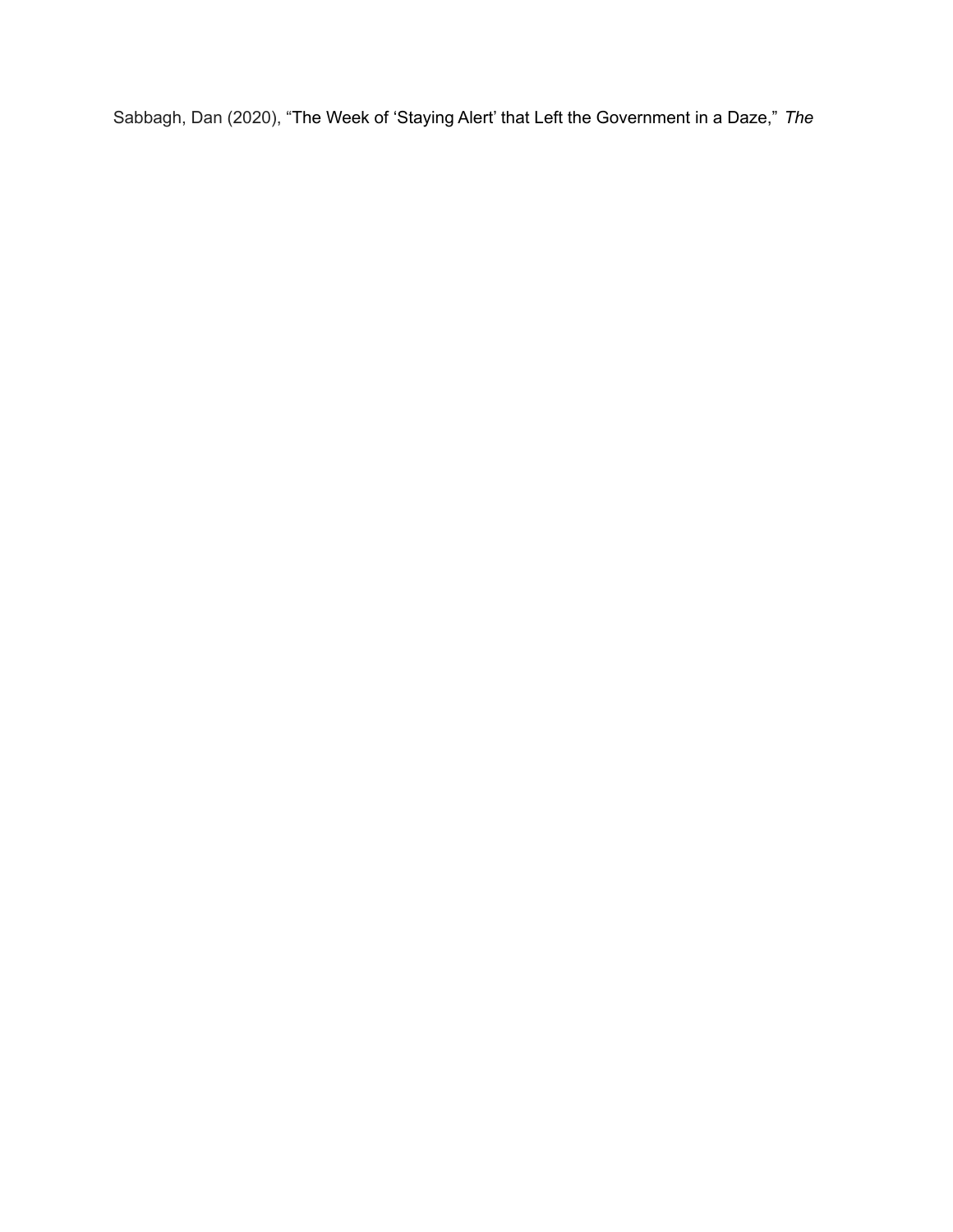*Guardian*, May 15 (accessed December 31, 2020). [https[://ww](http://www.theguardian.com/world/)w[.theguardian.com/world/](http://www.theguardian.com/world/) 2020/may/15/the-week-of-staying-alert-that-left-the-government-in-a-daze-coronavirusboris-johnson]

- Sacks, Tina (2020), "When Black People are Wary of Vaccine, It's Important to Listen and Understand Why, *CNN*, Dec 18 (accessed December 31, 2020). [https://edition.cnn.com/ 2020/12/17/opinions/african-americans-covid-vaccine-sacks/index.html]
- Saito, Natsu Taylor (1997), "Alien and Non-Alien Alike: Citizenship, Foreignness, and Racial Hierarchy in American Law," *Oregon Law Review*, 76, 261 (accessed December 31, 2020). [https:/[/www.racism.org/articles/law-and-justice/citizenship-rights/2452-alien-and](http://www.racism.org/articles/law-and-justice/citizenship-rights/2452-alien-and-)non-alien-alike-citizenship-foreignness-and-racial-hierarchy-in-american-law]
- Saunders, Peter and Peter Williams (1988), "The Constitution of the Home: Towards a Research Agenda," *Housing Studies,* 3 (2), 81-93.
- Schatz, Robert T., Ervin Staub, and Howard Lavine (1999), "On the Varieties of National Attachment: Blind versus Constructive Patriotism," *Political Psychology*, 20 (1), 151-174.
- Scott, Maura L. and Kelly D. Martin (2021), "COVID-19 Update Editorial: Introduction to the Commentary Series. Inequalities and Divides as We Continue to Grapple with a Global Pandemic," *Journal of Public Policy & Marketing*, (40) 1, 83-88.
- Scott, Maura L., Kelly D. Martin, Joshua L. Wiener, Pam Scholder Ellen, and Scot Burton (2020), "The COVID-19 Pandemic at the Intersection of Marketing and Public Policy," *Journal of Public Policy and Marketing*, 39 (3), 257-265.

Seddon, Max (2020), "Moscow's Covid-19 Tracking App Prompts Outcry Over Fines and Glitches," *Financial Times*, May (accessed February 9, 2021). [https[://ww](http://www.ft.com/content/d5d8b56e-ef71-4ec5-86ce-b0e538880fa3)w[.ft.com/content/d5d8b56e-ef71-4ec5-86ce-b0e538880fa3\]](http://www.ft.com/content/d5d8b56e-ef71-4ec5-86ce-b0e538880fa3)

Sevenhuijsen, Selma (1998), *Citizenship and the Ethics of Care: Feminist Considerations on Justice, Morality, and Politics*. Abingdon, U.K.: Psychology Press.

Shabbir, Haseeb, Michael R. Hyman, Dianne Dean, and Stephan Dahl (2020), "'Freedom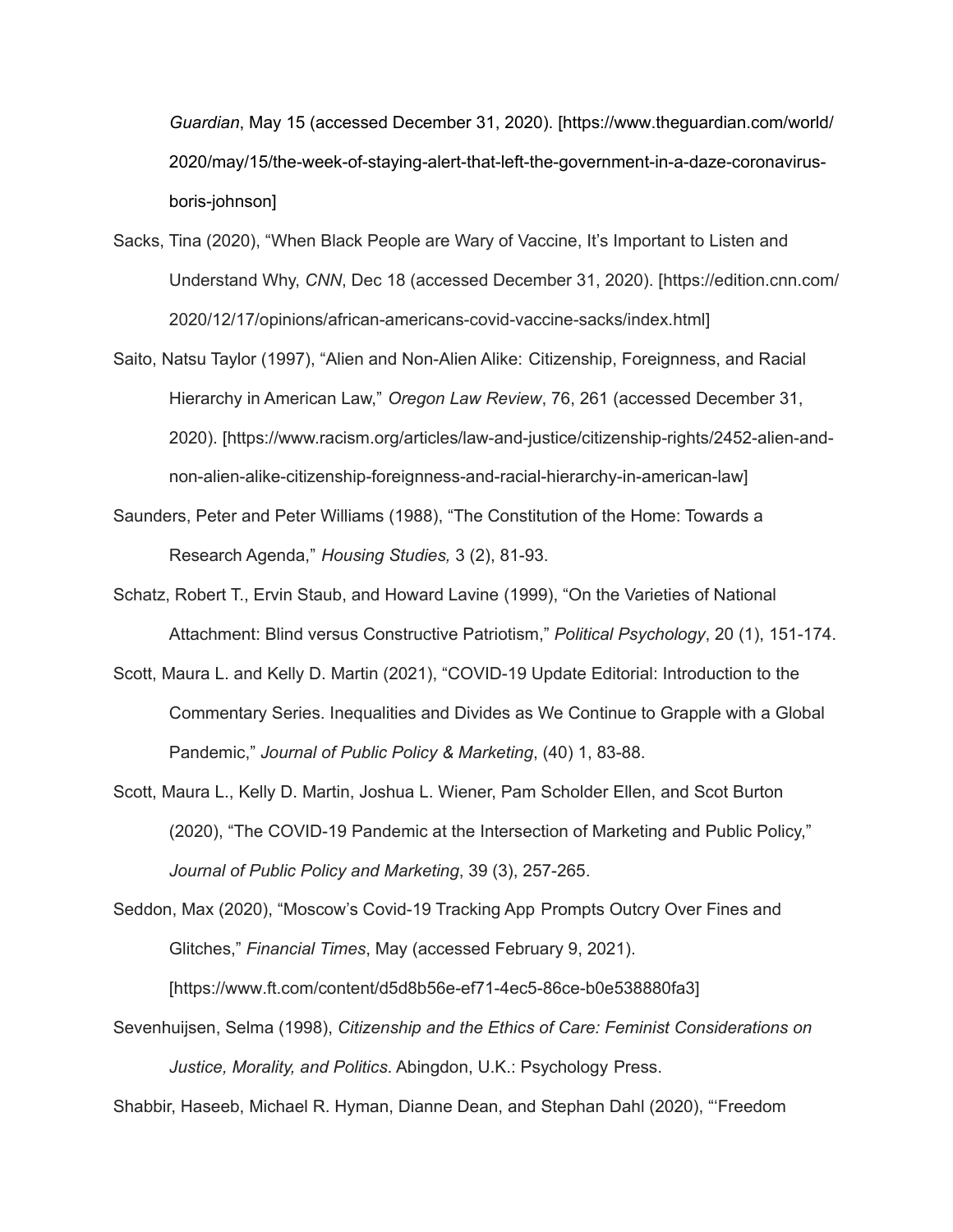Through Marketing' Is Not Doublespeak," *Journal of Business Ethics*, 164 (2), 227-241.

Sontag, Susan (1988), *Illness as Metaphor*. New York, NY: Farrar Straus & Giroux.

- Singer, Merrill, Nicola Bulled, Bayla Ostrach, and Emily Mendenhall (2017), "Syndemics and the Biosocial Conception of Health," *The Lancet*, 389 (10072), 941-950.
- Stucke, Tanja S. and Siegfried L. Sporer (2002), "When a Grandiose Self-image is Threatened: Narcissism and Self-concept Clarity as Predictors of Negative Emotions and Aggression Following Ego-threat," *Journal of Personality*, 70 (4), 509-532.
- Syal, Rajeev (2020), "Structural Racism Led to Worse Covid Impact on BAME Groups Report, October 27 (accessed December 31, 2020). [https://[www.theguardian.com/world/2020/](http://www.theguardian.com/world/2020/) oct/27/structural-racism-led-to-worse-covid-impact-on-bame-groups-report]
- Tran, Jueni Duyen (2020), "Vietnam's War on Covid-19," *Journal of International Affairs*, May 12 (accessed May 15, 2020). [https://jia.sipa.columbia.edu/online-articles/ vietnam%E2%80%99s-war-covid-19]
- Tronto, Joan C. (1993), *Moral Boundaries: A Political Argument for an Ethic of Care*. Abingdon, U.K.: Routledge.
- Van Bavel, Jay et al. (2020), "National Identity Predicts Public Health Support during a Global Pandemic: Results from 67 Nations" (accessed December 31, 2020). [https://psyarxiv.com/ydt95/]
- Varman, Rohit (2018), "Violence, Markets and Marketing," Journal of Marketing Management, 34 (11-12), 903-912.
- Vasak, Karel (1979), "For the Third Generation of Human Rights: The Rights of Solidarity," *Inaugural Lecture to the Tenth Study Session of the International Institute of Human Rights,* Strasbourg 2 to 27 July.
- Vasilchuk, Tatiana (2020), "Anti-social Monitoring: Muscovites Continue to Be Fined for Bad Selfies and Trips to the Hospital," *Novaya Gazeta*, June 3 (accessed February 9, 2021). [https://novayagazeta.ru/articles/2020/05/31/85630-antisotsialnyy-monitoring]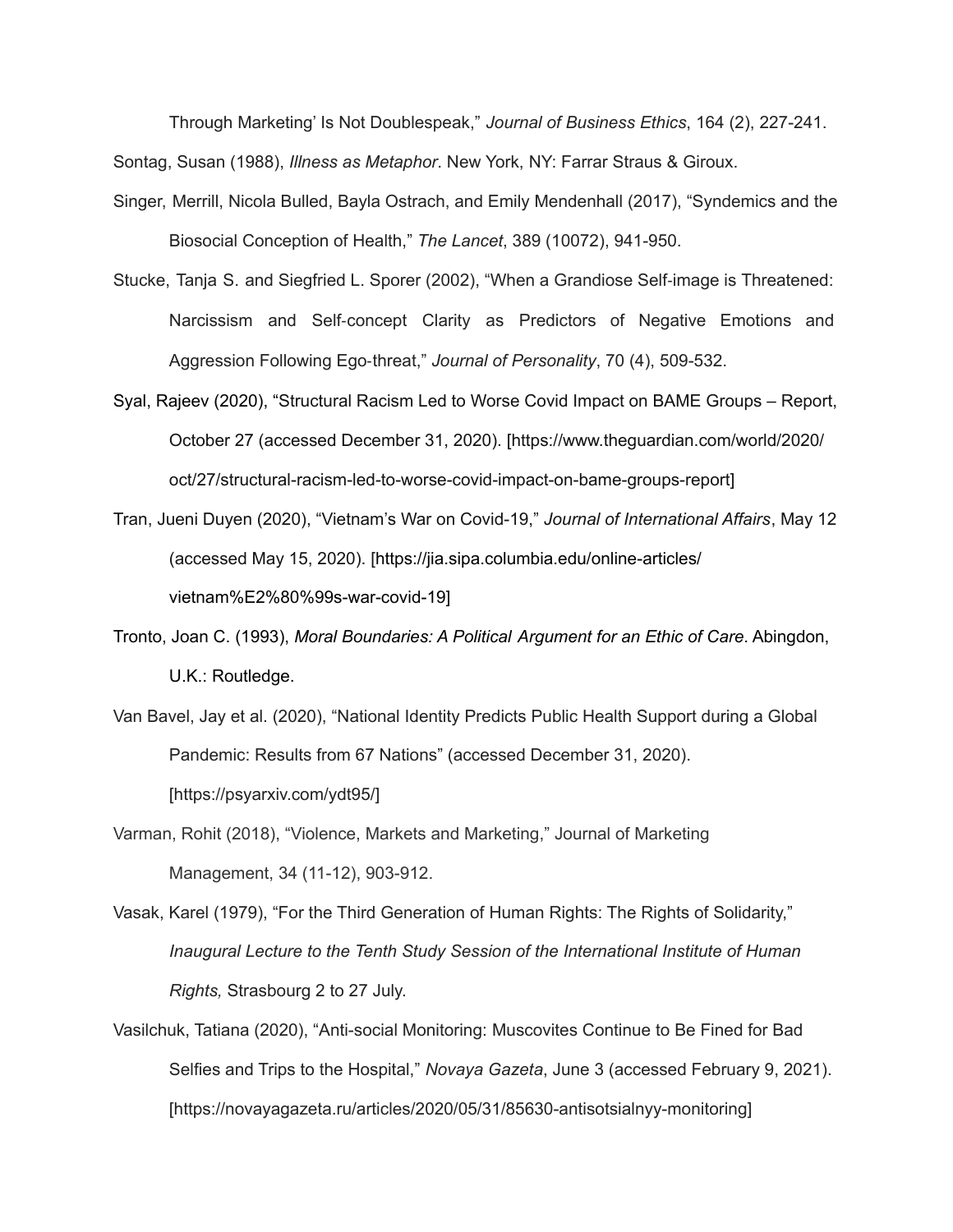- Wardman, Jamie K. (2020), "Recalibrating Pandemic Risk Leadership: Thirteen Crisis Ready Strategies for COVID-19," *Journal of Risk Research,* 23 (7-8), 1092-1120.
- Watts, Sheldon J. (1999), *Epidemics and History: Disease, Power, and Imperialism*. New Haven, CT: Yale University Press.
- Warren, Rueben C., Lachlan Forrow, David Augustin Hodge Sr., and Robert D. Truog (2020), "Trustworthiness before Trust—Covid-19 Vaccine Trials and the Black Community," *New England Journal of Medicine*, 383 (22), November 26, e121 (accessed December 31, 2020). [https:/[/www.nejm.org/doi/pdf/10.1056/NEJMp2030033\]](http://www.nejm.org/doi/pdf/10.1056/NEJMp2030033)
- Zargar, Harris (2020), "Far Right Uses Coronavirus to Scapegoat Refugees," *Mail & Guardian*, March 22 (accessed December 31, 2020). [https://mg.co.za/article/2020-03-22-far-rightuses-coronavirus-to-scapegoat-refugees/]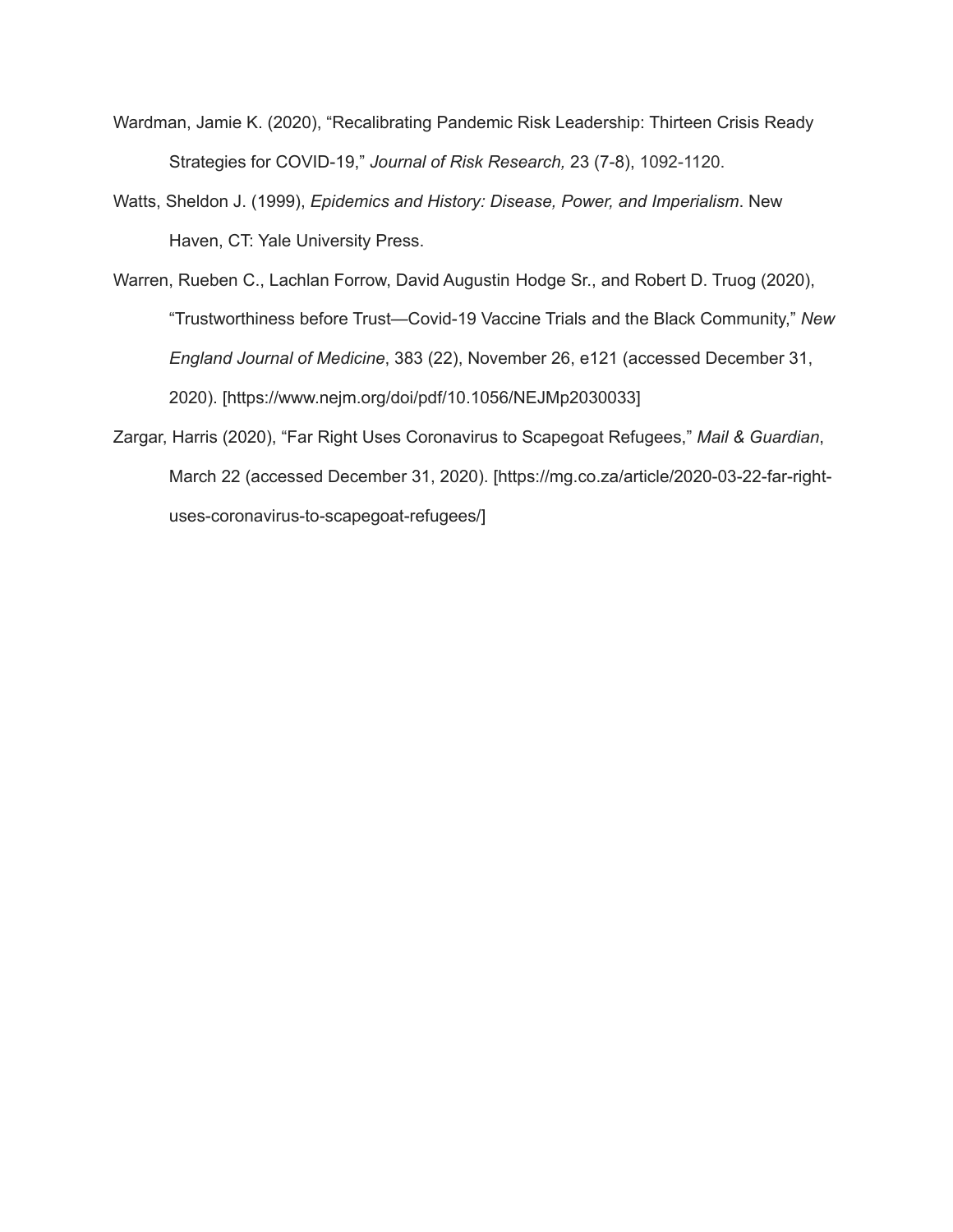

## **Solidarity-Care Ethics Nexus**